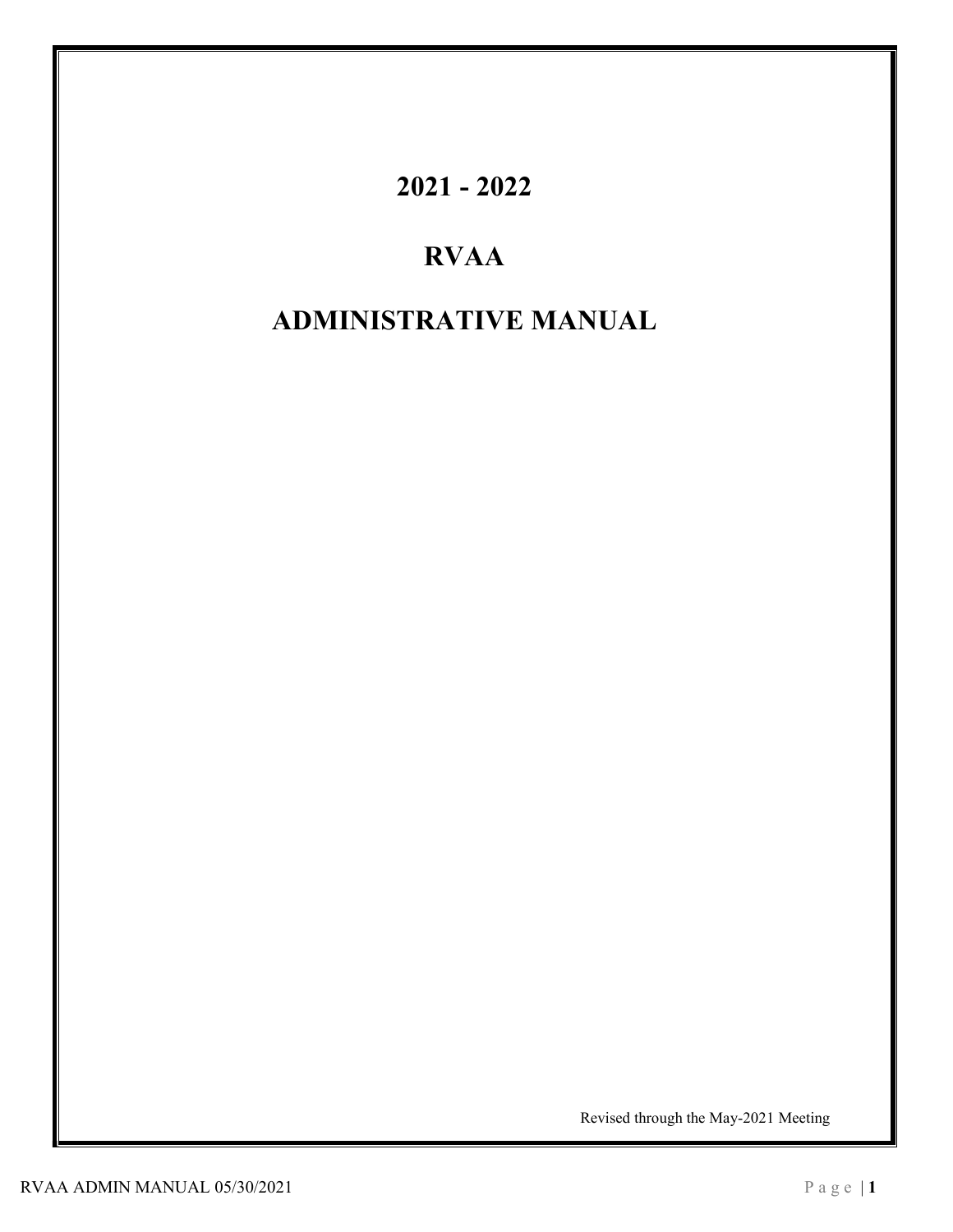## **MISSION STATEMENT**

*Promote collaboration between regions to foster relationships and ensure best practices so that region administrations can better service our current and potential members.*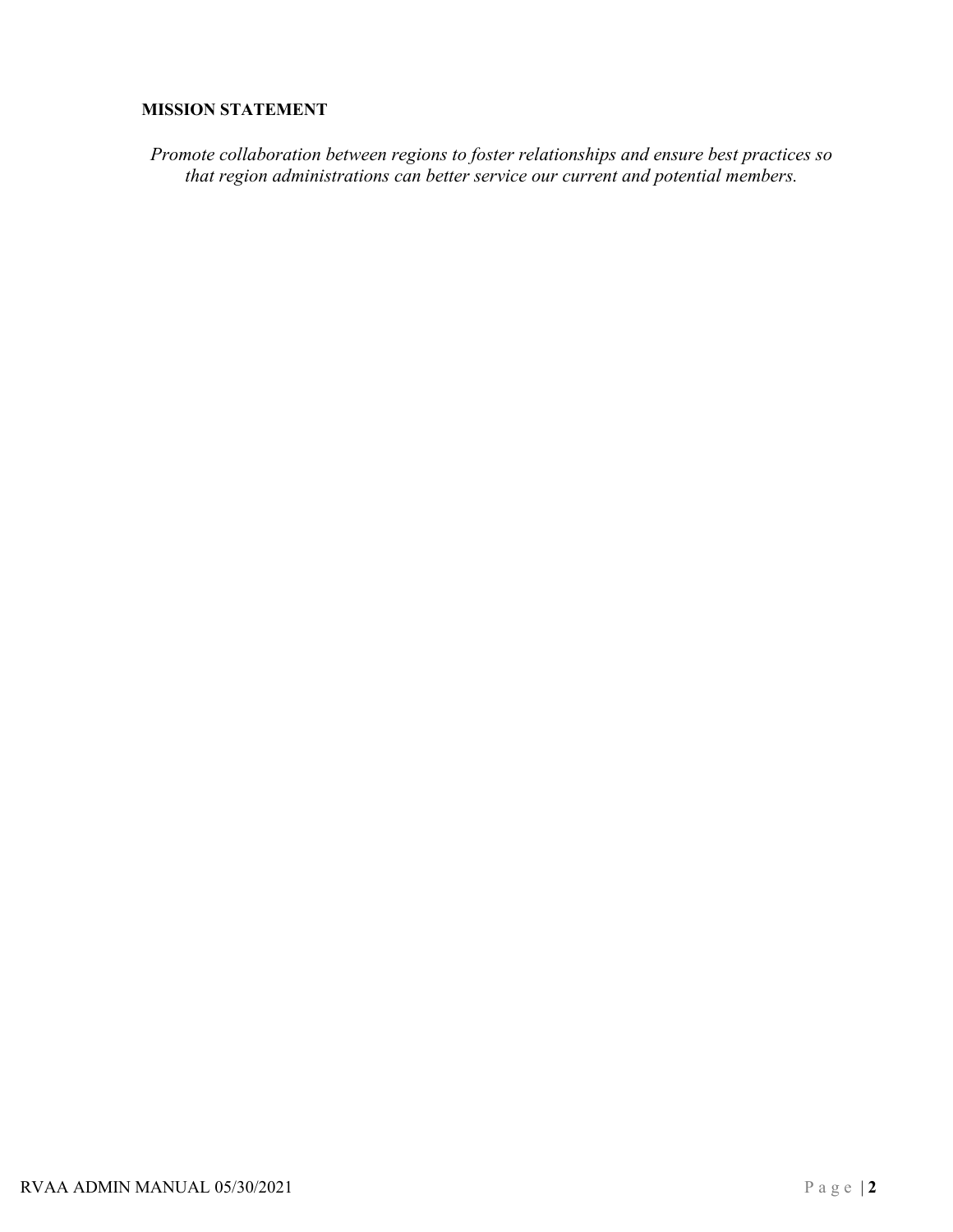# **TABLE OF CONTENTS-**

| Article I.   |             |                                                       |    |
|--------------|-------------|-------------------------------------------------------|----|
| Article II.  |             |                                                       |    |
| Article III. |             |                                                       | 6  |
|              |             |                                                       | 8  |
| Article V.   |             |                                                       | 13 |
|              |             | Article VI. RVA TOURNAMENTS AND TOURNAMENT SCHEDULING | 16 |
|              |             |                                                       | 16 |
|              | Section 1.  |                                                       | 16 |
|              | Section 2.  |                                                       | 16 |
|              | Section 3.  |                                                       | 17 |
|              | Section 4.  |                                                       | 17 |
|              | Section 5.  |                                                       | 17 |
|              | Section 6.  |                                                       | 17 |
|              | Section 7.  | RVAA SELF INSURANCE RETENSION FUND                    | 18 |
|              | Section 8.  |                                                       | 18 |
|              | Section 9.  |                                                       | 19 |
|              | Section 10. |                                                       | 22 |
|              | Section 11. |                                                       | 22 |
|              | Section 12. | QUORUM                                                | 23 |
|              | Section 13. | <b>RULES OF ORDER</b>                                 | 23 |
|              | Section 14. | RVAA CHAIR, ASSOCIATE CHAIR, ETC                      | 24 |
|              | Section 15. | RVAA ELECTION PROCEDURES                              | 25 |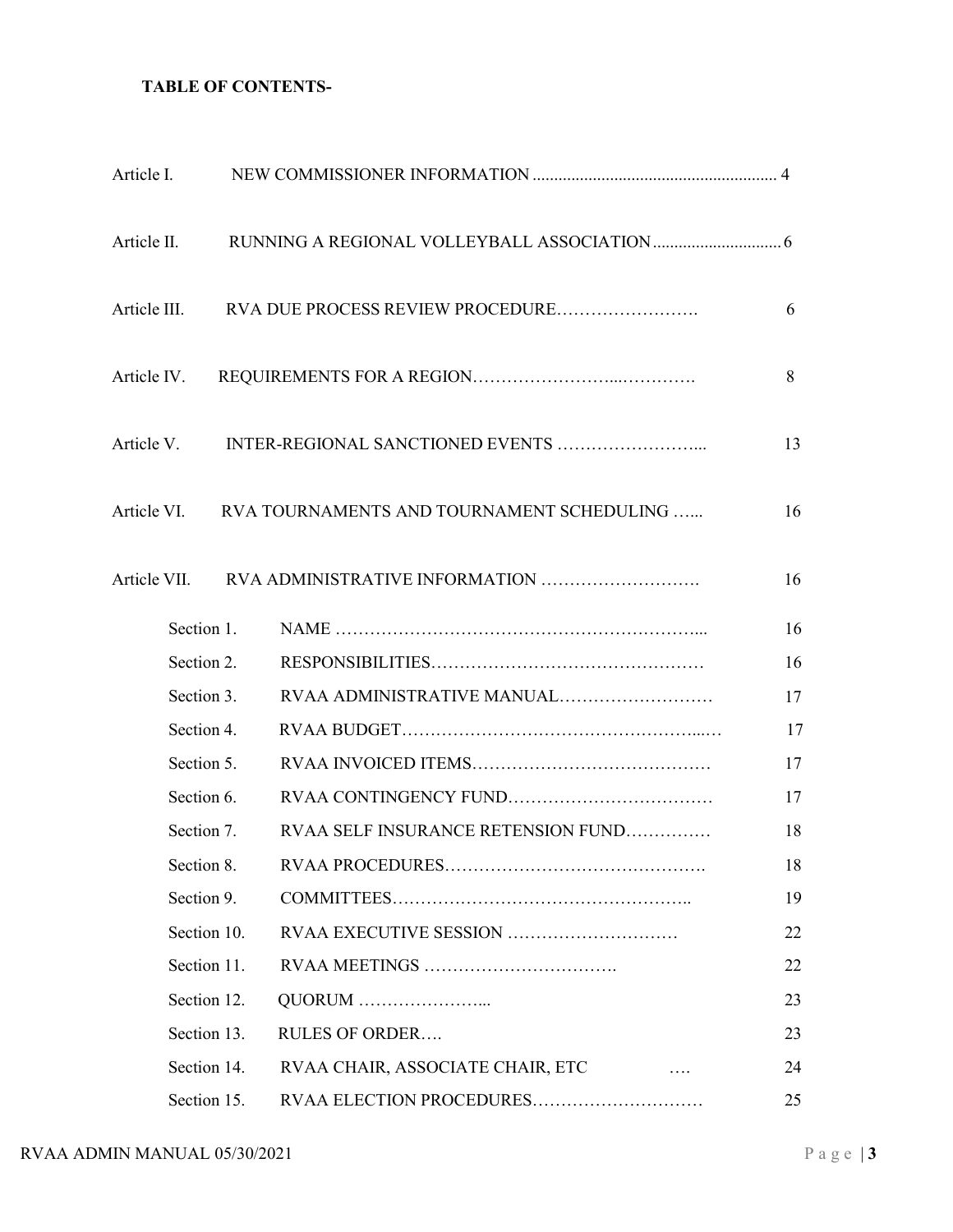| Section 16.  |                                      | 28 |
|--------------|--------------------------------------|----|
| Section 17.  |                                      | 29 |
| Section 18.  | USA VOLLEYBALL ADMINISTRATIVE OFFICE | 35 |
| Section 19.  |                                      | 35 |
| Section 20.  | USA VOLLEYBALL CHAMPIONSHIPS         | 36 |
| Section 21.  |                                      | 37 |
| Section 22.  |                                      | 37 |
| Appendix I.  |                                      | 38 |
| Appendix II. |                                      | 40 |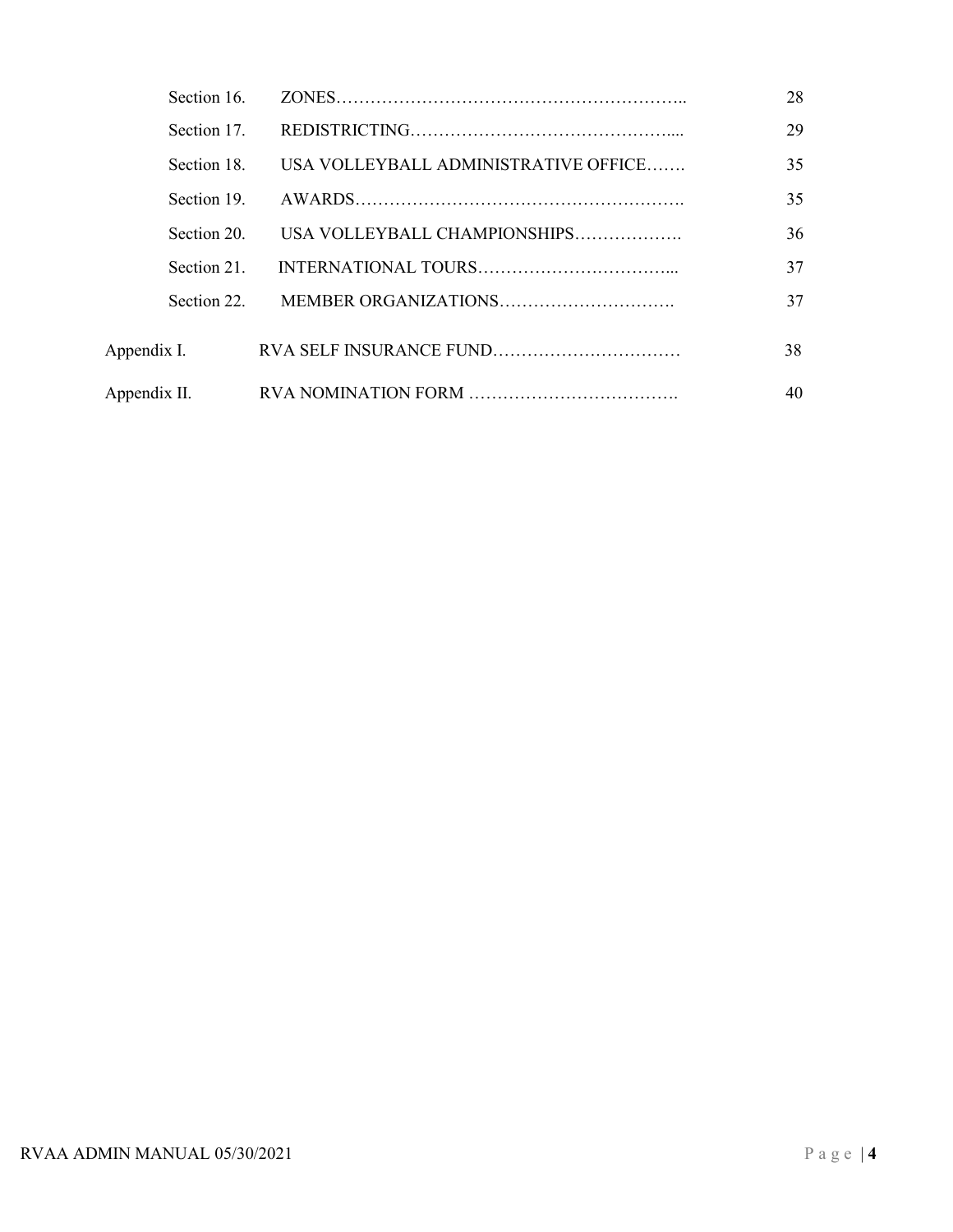#### **USAV – USA Volleyball RVAA – Regional Volleyball Association Assembly RVA – Regional Volleyball Association**

#### **Article I. NEW COMMISSIONER INFORMATION**

- 1. There will be an Orientation Meeting for new Commissioners at each RVAA Meeting. At this orientation meeting, the new Commissioner will receive information about operation of the RVAA and USA Volleyball.
- 2. The new Commissioner should obtain the followingdocuments which are available online.
	- a. Current RVAA Administrative Manual
	- b. Past year's RVAA meeting minutes.
	- c. Copies of Membership Reports.
- 3. List of things the NEW COMMISSIONER should request from the OUTGOING COMMISSIONER includes:
	- a. Past minutes of RVA Board meetings.
	- b. Copy of RVA's current Bylaws and Incorporation papers.
	- c. RVA's bank statements, financial reports, and tax forms, including a list of all RVAassets.
	- d. RVA's money and budgets past and present.
	- e. RVA's latest Handbook.
	- f. RVA's Due Process Procedures.
	- g. RVA's Office Equipment and Supplies used by OutgoingCommissioner.
	- h. RVA login credentials for all sites and accounts.
	- i. Existing vendor contracts and contact list.
- 4. HINTS FOR NEW COMMISSIONERS
	- a. Correspondence with the USA Volleyball Administrative Office and your RVA Board members is vital.
	- b. When correspondence is received, read it, act upon it immediately, or pass it on to the appropriate person for action, then file it.
	- c. Convene a meeting of your new RVA Board members as soon aspossible.
	- d. When problems arise, handle them immediately and tactfully. Whenever possible, include your RVA Board of Directors in decision making.
	- e. Notify the RVAA Chair of any serious concerns, complaints, irregularities, etc. (The RVAA Chair is your best advocate in difficultsituations).
	- f. Service on RVAA Committees is strongly encouraged.
	- g. DIRECTORS and OFFICERS (D and O) INSURANCE. Required by the RVAA if not provided by USAVolleyball.
	- h. Cyber insurance is encouraged to be purchased by the RVA.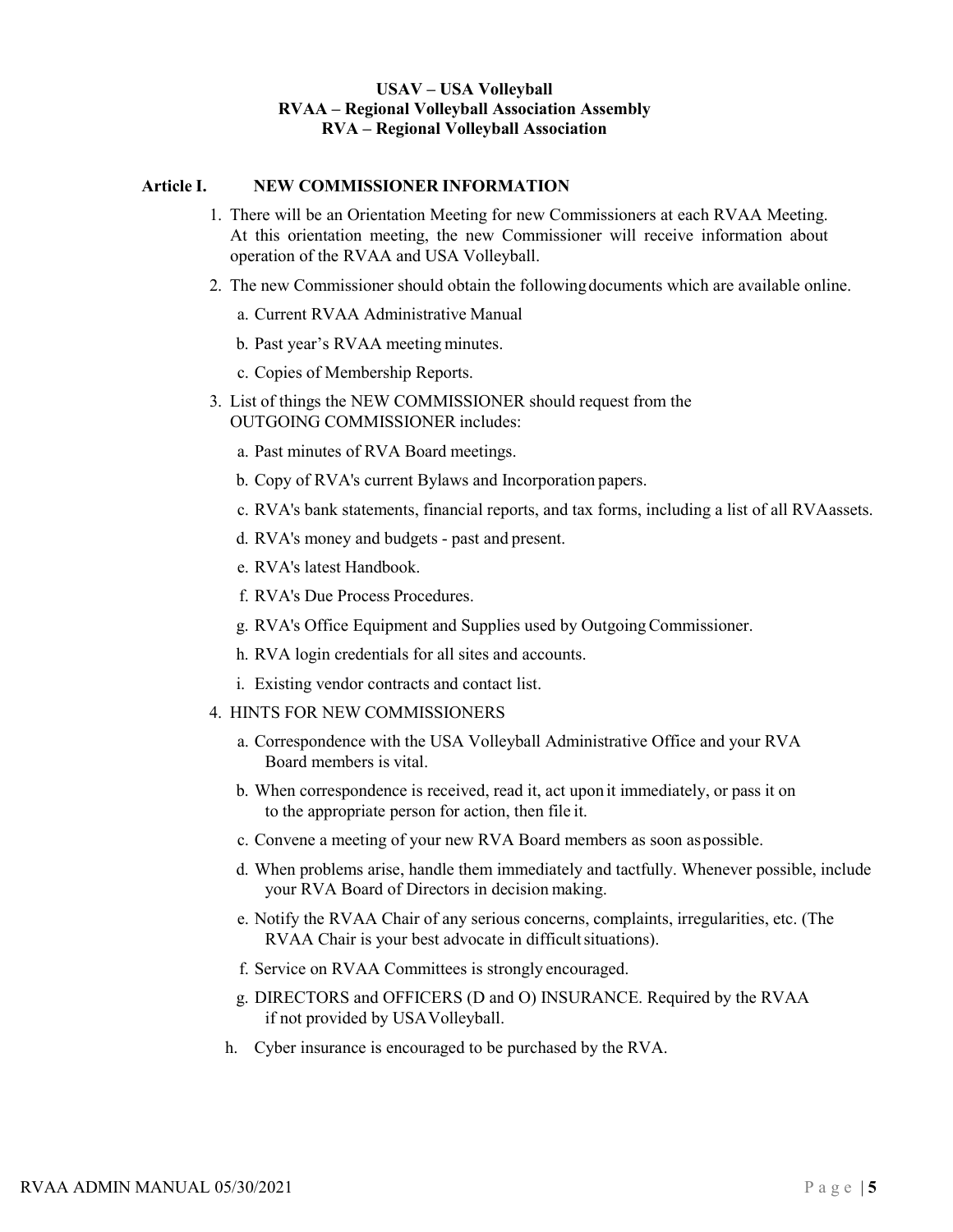## **Article II. RUNNING A REGIONAL VOLLEYBALL ASSOCIATION SUGGESTED GUIDELINES**

- 1. RVA MEETINGS. The suggested guideline is a minimum of one (1) General Membership meeting and three (3) Board of Directors' meetings each year.
- 2. RVA Election Process: Should be defined in each individual RVA(s) Bylaws.
- 3. TRANSFER POLICY. Under certain circumstances, Regional Commissioners may approve a member transfer, if permitted by their RVA policy.
- 4. COMPENSATION FOR RVA PERSONNEL. Do what your RVA requires and allows. Size and organizational structure is important. It is normal practice in most regions to pay people in accordance with the expertise they bring to a given task (clinicians, referees, scorers, tournament directors, webmaster, etc.)
- 5. REIMBURSEMENT FOR RVA TRAVEL. It is normal for RVA(s) to pay 100% of airfare and hotel for the days required for region representation. The reimbursement for food expense varies from region to region. Some form of reimbursement is normally paid.
- 6. COMMISSIONER'S BUDGET. Should be approved by the RVA's Board of Directors with a general guideline to underwrite the cost of materials, phone, and travel expenses to necessarymeetings.
- 7. MAINTAIN CONTACT with your membership during the season.
- 8. COMMISSIONERS WILL coordinate the activities of the RVA and its responsibilities to USA Volleyball.
- 9. COMMISSIONER'S RESOURCES. RVAA, RVAA Administrative Manual, USA Volleyball website, RVAA Chair and Associate Chair, Zonal Chairs, Regional Commissioners, Region Handbook, National RVA website.
- 10. SPONSORSHIP each region has the authority to enter into sponsorship agreements with vendors without regard to conflict with USAV National Sponsorships.
- 11. PLAYER RATINGS will be left up to each RVA.
- 12. RVA(s) shall establish guidelines for the certification of referees and scorers.

## **Article III. RVAA DUE PROCESS REVIEW PROCEDURE**

- 1. The RVAA review of complaints about RVA disciplinary or procedural matters shall be limited to a determination of whether the relevant RVA supplied due process to the complaining individual orgroup.
- 2. Complaints from individual members of RVA(s) shall be referred to the RVAA Chair in written form. The RVAA Chair must assign the complaint to the RVAA Associate Chair if the RVAA Chair has any sort of conflict of interest, or even the appearance of such conflict. If the RVAA Associate Chair has a conflict, an objective member of the RVAA Administrative Council may be appointed by the RVAA Chair to deal with the complaint.
- 3. The RVAA Chair should immediately notify the relevant Commissioner about the complaint. The RVAA Chair can request documentation from the involved region regarding all due process actions that have taken place. If the complaining party has not exhausted all levels of appeal within the RVA, the party will be referred back to the RVA for exercise of such appeal process. The RVAA Chair shall review all written complaints that have exhausted due process at the Region level and refer them to the RVAA Ethics and EligibilityCommittee.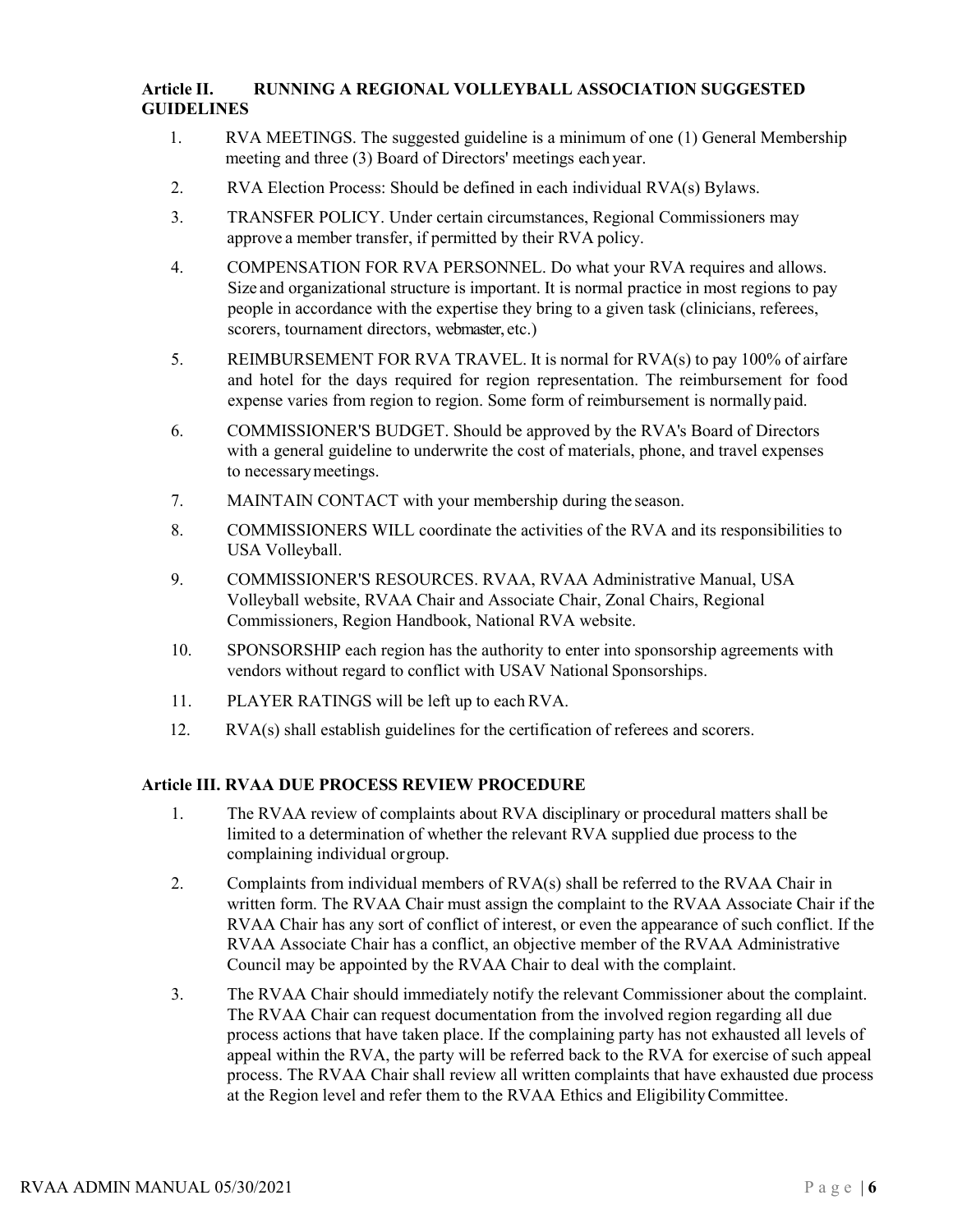- 4. The RVAA Ethics and Eligibility members shall review the documents submitted on appeal. The Committee may collect additional information. If a decision is made to collect additional information, the Committee may assign this task to one more of its objective members. Unless the situation is critical in the opinion of the Committee Chair, review shall take place at the next semiannual meeting of the RVAA. If the situation is critical or time sensitive, review shall take place by mail, email or conference call as soon as possible after submission of the appeal and after collection of any additional information. A simple majority of the total voting Committee members shall constitute a quorum and a majority vote of the quorum shall control. The review shall be limited to whether the RVA provided the complaining party with due process. The Committee shall issue a decision listing the relevant facts and its opinion whether due process was provided to the person filing the complaint. The committee may return the appeal to the region for further evaluation. The decision shall state that final appeal, if any, shall be to the USAV Ethics and Eligibility Committee in accordance with its procedures.
- 5. Points for Review at All Levels:
	- a. Did the complaining party have an opportunity to present their case at the RVAlevel?
	- b. Was the initial review of the case by an objective group or individual, and was the review process fair?
	- c. Did the losing party have a fair opportunity to appeal within theRVA?
	- d. Was the RVA-level review of the appeal by an overall objective group orindividual?
	- e. Did the RVA act in a timely manner?
- 6. All  $RVA(s)$  / USAV will honor sanctions up to and including suspensions of memberships / registrations imposed against individuals / teams / clubs by other RVA(s) for the full term of the sanction, so long as due process was provided.
- 7. ADMINISTRATIVE STRUCTURE AND GOVERNANCE
	- a. The RVAA operates as authorized by the USA Volleyball Bylaws and Operating Code and under general supervision of the USA Volleyball Board of Directors. The RVAA may request and be granted such operating funds as deemed necessary and available, and as appropriated by the USA Volleyball Board of Directors for RVA programs and activities on an annual basis.
	- b. The RVAA shall be comprised of one principal representative from each RVA that has official membership within that RVA and USA Volleyball, who shall serve as the voting member of the RVAA. Each RVA shall have a principal representative recognized by that region. This representative may be elected or appointed in accordance with the Operating Code of each RVA.
		- i. The RVAA shall have final authority by majority vote over matters that come before the Assembly.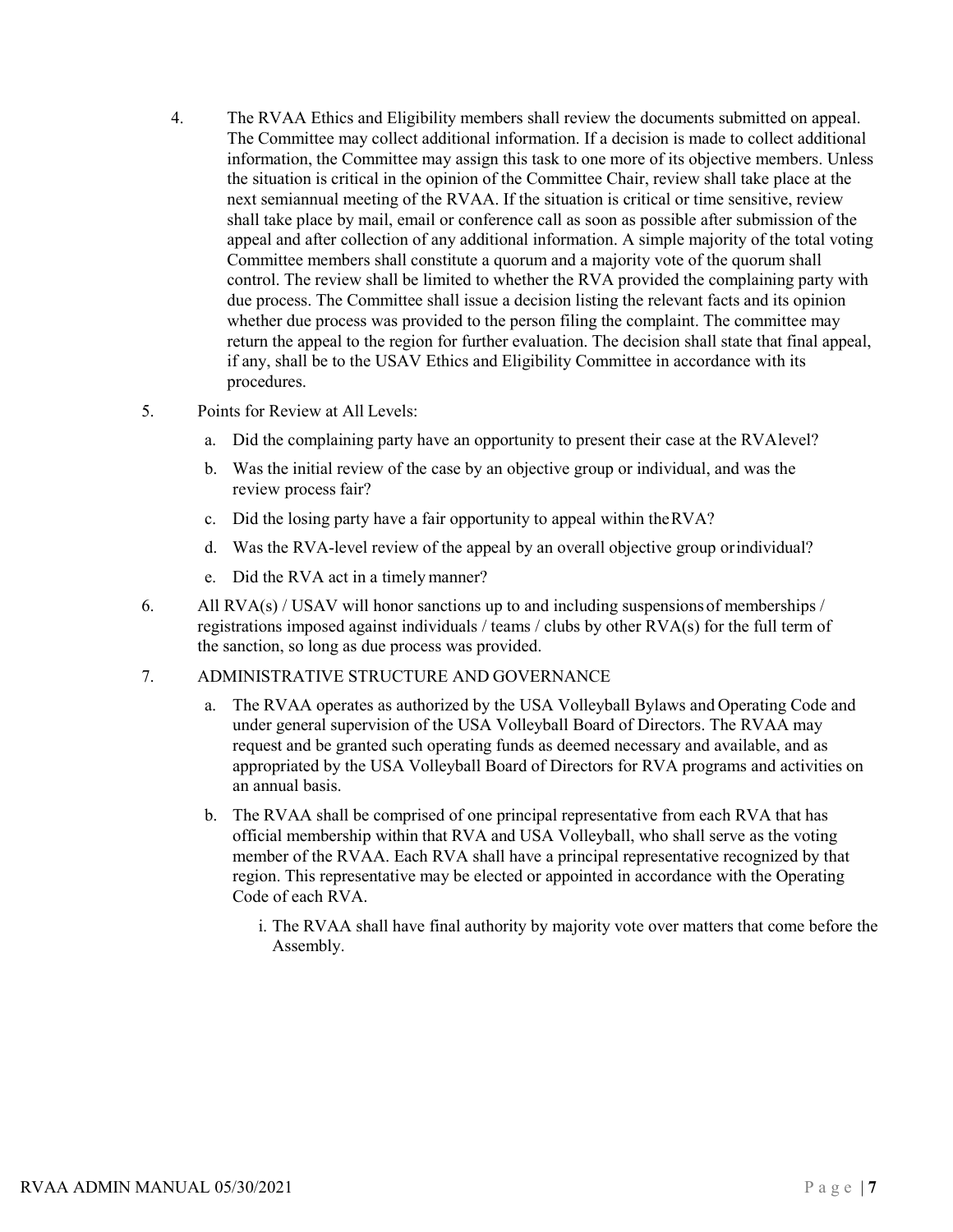- c. The RVAA ADMINISTRATIVE COUNCIL shall be comprised of the RVAA Chair, the RVAA Associate Chair, the four (4) Zonal Chairs who shall be elected by the RVA(s) of each Zone, and the USAV RVAA BOD representatives who have votes, and other voice-only individuals as appointed by the RVAA Chair.
	- i. The RVAA Administrative Council shall review agenda items.
	- ii. The RVAA Administrative Council shall review the budget.
	- iii. The RVAA Administrative Council shall determine the final course of action against alleged non-compliance by a region (Article IV.5.d).
	- iv. The RVAA ADMINISTRATIVE COUNCIL shall assist the RVAA Chair in making decisions between RVAA meetings.

## **Article IV REQUIRMENTS FOR A REGION FROM USAV BYLAWS**

- 1. Regional Volleyball Associations of USA Volleyball (RVA(s)): Not-for-profit regional volleyball organizations approved by the Corporation and doing business in association with the Corporation in a defined geographical area or territory of the United States. (USAV BYLAWS).
	- a. Identify its current principal representative to theCorporation.
	- b. Has both male and female leadership, as volunteers and / or paid staff, available to perform functions as player representatives and directors for programs and activities.
	- c. Select, over appropriate terms, its Board of Directors and Officers in a manner consistent with the laws of the state of incorporation, and unless otherwise indicated by law or necessity, in a "democratic" manner, meaning elected versus appointed.
	- d. Is incorporated under the laws of the state (or if a multi-state organization, under the laws of one of the states) in which it is located, as a 501 C 3 not-for-profit corporation. Upon dissolution or termination of recognition, with just cause, as a RVA by the Corporation, all assets shall inure to the benefit of the Corporation for use in the same geographical area of the RVA for the development of volleyball activity.
	- e. Provide the Corporation with a current copy of its Articles of Incorporation, IRS taxexempt determination letter and EIN number and its Bylaws and include an "Amended as of …" date on all its corporatedocuments.
	- f. Use the rules of play adopted by the Corporation or a variation thereof for developmental purposes.
	- g. Register participants only with the; Regional Volleyball Associations of USA Volleyball who shall be considered members of the RVA(s).
	- h. Pays administrative fees and dues established by the Corporation.
	- i. Adopt, support, and implement a Due Process Procedure.
	- j. Recognizes and adopts for purposes of RVA activities and privileges any penalties imposedby the Corporation's Ethics and Eligibility Committee.
	- k. Adopt, support, and implement the policies of theCorporation.
	- l. Adopt, support, and implement a Conflict of Interest Policy.
	- m. Comply with the requirements of the Corporation's Operating Code.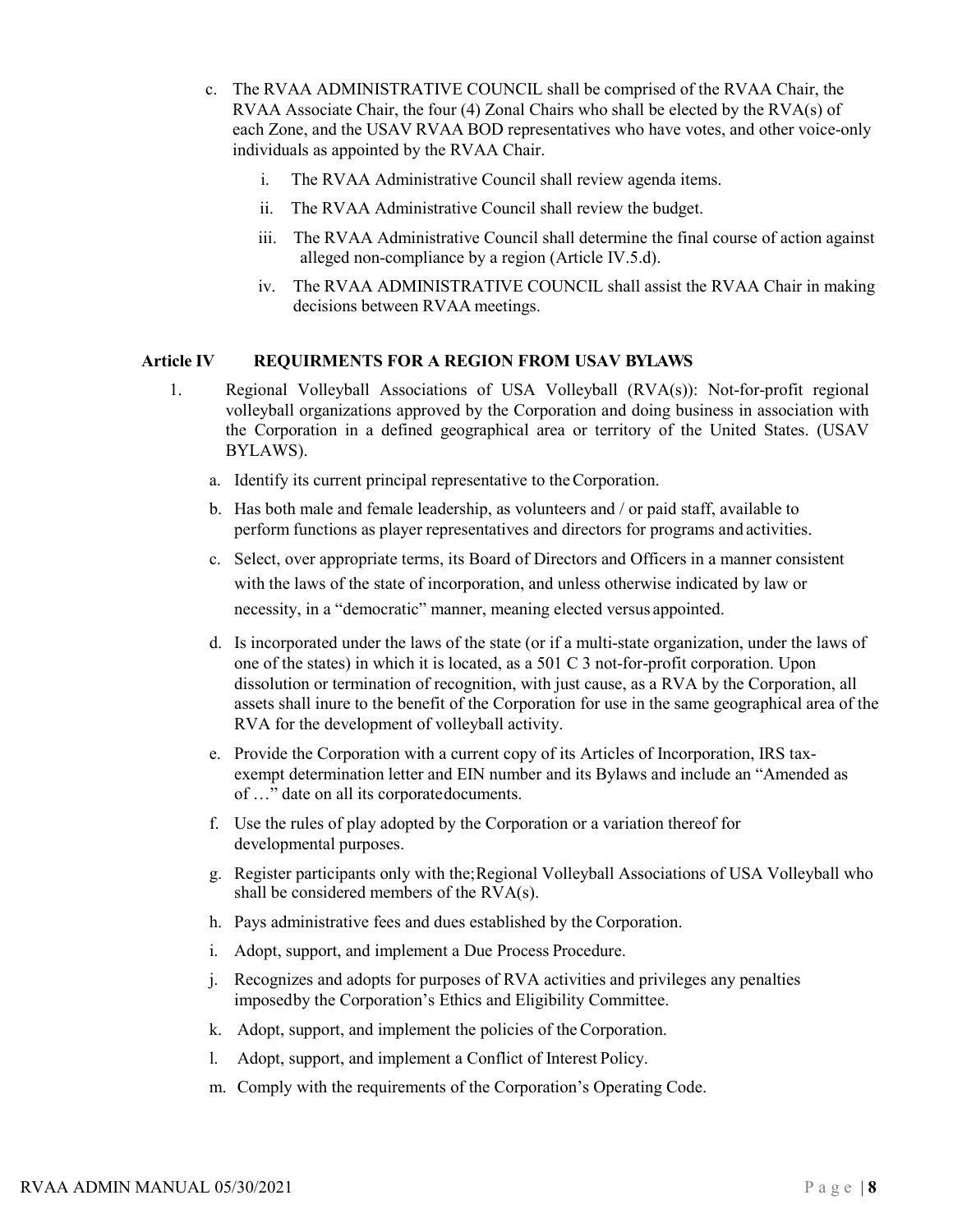- n. Any RVA failing to pay administrative fees or to submit reports required by the Corporation or by any government entity shall be reported to the Chair of the RVAA Stakeholders Relationship Committee. If the RVA fails to pay such fees or submit such reports within thirty (30) days after receiving formal written notice of such deficiencies from the Chair of the RVAA Stakeholders Relationship Committee, the Chair will refer the matter to the Corporation's CEO for review and appropriate action. If the RVA fails to pay such fees or submit such reports within thirty (30) days after receiving formal written notice of such deficiencies from the Corporation's CEO, the matter shall be referred to the USAV Board of Directors for appropriate action which may include withdrawal of recognition as a RVA as per Article 5.08 of the USAV Bylaws.
- o. Diversity, Equity and Inclusion. The Region Board shall develop and implement a policy of diversity, equity and inclusion at all levels of the Corporation, supported by meaningful efforts to accomplish that diversity.
- p. Must establish and maintain Due Process Procedures including at least one (1) level of appeal within the RVA for possible infractions and penalties in accordance with state or federal law. Registration and / or sanctioning disputes shall be referred first to the RVA where the complaining party registered or seeks to register or sanction an event, then to the Ethics and Eligibility Committee of the RVAA, only to determine whether due process was provided.

#### 2. REQUIREMENTS FROM USAV OPERATING CODE

In addition to being in compliance with the requirements specified in Article IV (SafeSport) and Article V of the USAV Corporation Bylaws, each RVA shall be required to:

- a. Determine the plan of organization and create substructures required for optimum developmentand accomplishment of the mission of the RVA.
- b. Cooperate with local branches of other Member Organizations and attempt to ensure their representation on committees of theRVA.
- c. Sanction / approve, promote and conduct open volleyball competitions, exhibitions and events held within the geographical area of the RVA.
- d. Enforce all policies, rules, regulations and guidelines, as adopted by the Board of Directors ofthe Corporation and / or the Board of Directors of the RVA.
- e. Appoint and identify to the Corporation the current referees' chair, scorers' chair or an officials' chair.
- f. Be responsible for the regional certification of referees and scorers and recommendation of candidates for nationalcertifications.
- g. Be responsible for compliance with the Corporation's requirement for any person coaching a junior team to have at least IMPACT or USAV-approved equivalent coaching certification.
- h. Be responsible for compliance with the RVAA Background Screening Policy.
- i. Submit the following reports:
	- i. The RVA shall inform the Corporation of the date when Tax Form 990 was filed with the Internal Revenue Service.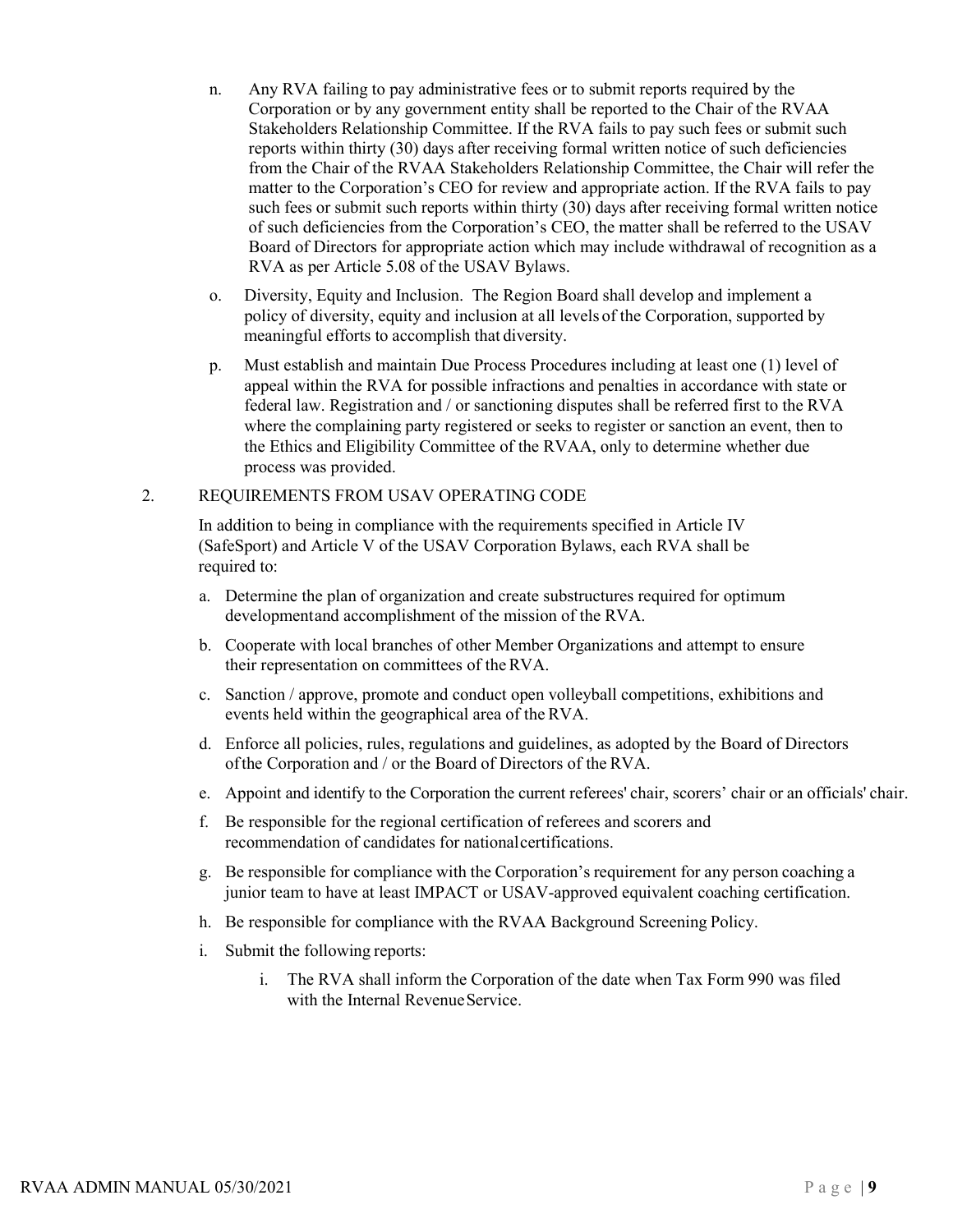- ii. RVA(s) which process memberships or background screenings using a discount code provided by USAV, will be invoiced by USAV at the end of the month and payment should be received by USAV within thirty (30) days.
- iii. The membership and insurance start date for the RVA season shall be September  $1<sup>st</sup>$ .
- j. Discipline individual and team registrants for any period of time the RVA deems appropriate for any rules, regulations, and code or policy violations of that RVA and / or the Corporation. All such disciplinary actions shall be subject to the due process requirements of the RVA and the Corporation's Bylaws Article XIV.

## 3. RVAA CRITERIA FOR USAV-RVA MEMBERSHIP

- a. MANDATORY DOCUMENTS: All RVA mandatory documentation should be provided to the USAV in either electronic or print format.
- b. Be incorporated under the laws of the state (or if a multi-state organization, under the laws of one of the states) in which it is located, as a not-for-profit corporation. Upon dissolution or termination of recognition as a USAV Regional Volleyball Association by the Corporation, all assets shall inure to the benefit of the Corporation for use in the same geographical area of the USAV Regional Volleyball Association for the development of volleyball activity.
- c. Select, over appropriate terms, its Board of Directors and Officers in a manner consistent with the laws of the state of incorporation, and unless otherwise indicated by law or necessity, in a "democratic" manner, meaning elected versusappointed.
- d. Have Articles of Incorporation or copy of application. USAV Bylaws require that each Region provide the USAV with a current copy of its Articles of Incorporation, IRS taxexempt determination letter, EIN number and its Bylaws and include an "Amended as of" date on all of its corporatedocuments.
- e. Obtain non-profit status or copy of application.
- f. Maintain Bylaws and any necessary amendments.
- g. Have an Operating Code (if required by state)
- h. Support and implement a conflict of interest policy.
- i. Copy of current State(s) renewal License / Registration, ifrequired.
- j. Each RVA must provide evidence of Directors and Officers insurance, (if not provided by USAV).
- k. IMPACT indoor and outdoor or equivalent certification approved by USA Volleyball is required before being added to a roster as a Coach / Assistant Coach. SafeSport requirements must be complied with, in accordance with current USAV policy.

## 4. PENALTIES - NOTIFICATION OF ALLEGED NON-COMPLIANCE

(Penalties of alleged noncompliance RVAA / USAV Requirements.) All notifications from the National Office must be written and verbal to the alleged non-compliant Region. The RVAA Stakeholders Relationship Committee Chair shall be copied on all notifications.

a. There shall be a notification via email from the Stakeholders Relationship Committee Chair to the RVA Commissioner of the alleged noncompliant region requiring a response within fortyfive 45 days. If no response is received within forty-five (45) days, the RVA Commissioner and at least two (2) members of the alleged noncompliant RVA Board of Directors Members will be notified by email.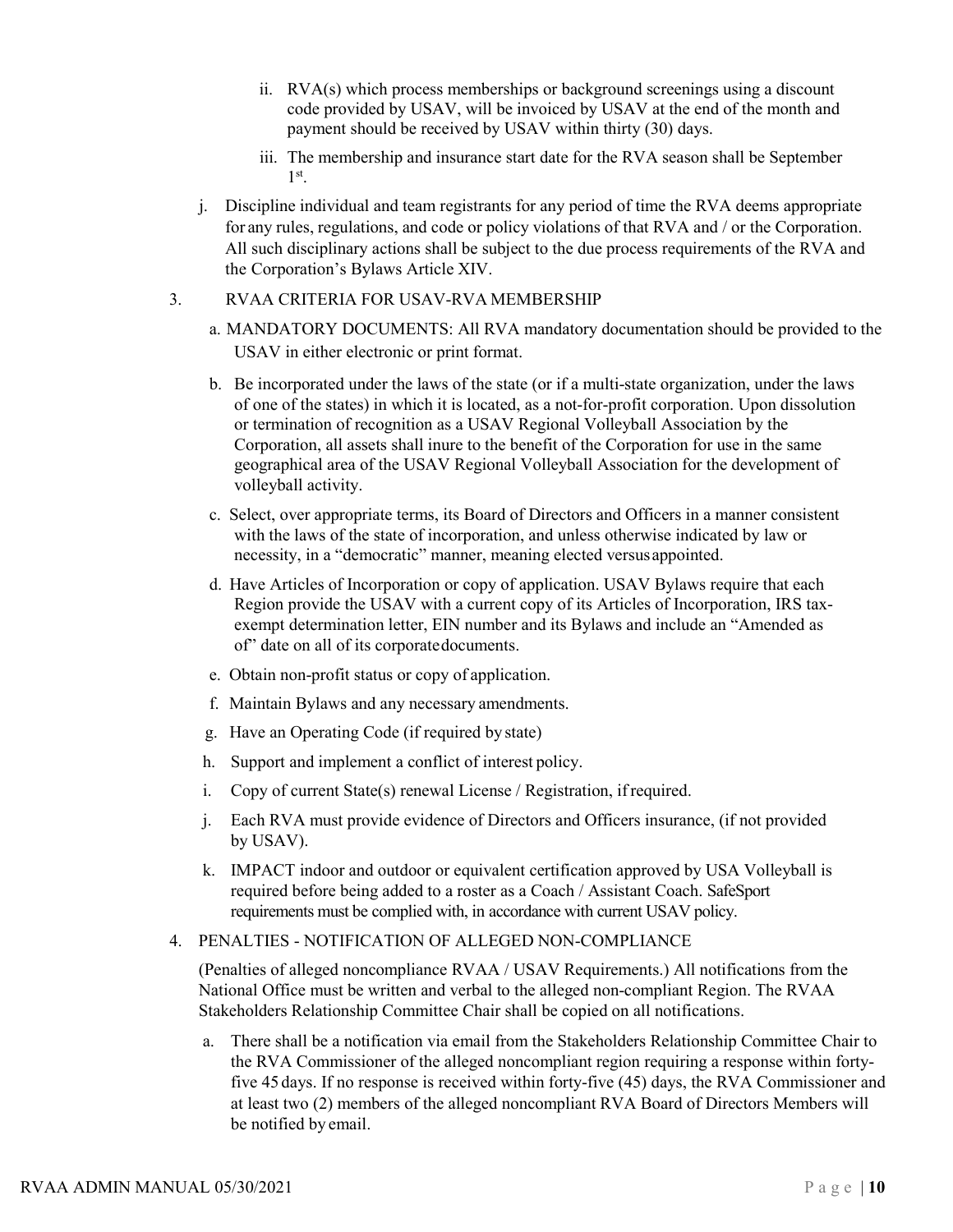- b. If no action is taken within ninety (90) days after the initial notification above, the RVA shall be fined \$100.00 for each act of noncompliance. The fine shall be assessed by the Stakeholders Relationship Committee Chair and all fines collected will be placed in the RVAA Contingency Fund.
- c. Failure to comply within thirty (30) days after the fine has been imposed will result in the matter being presented to the RVAA Administrative Council for disposition. The RVAA Administrative Council shall determine what course of action will be taken.
- 5. APPEALS. The first level of appeal of sanctions of the alleged non-compliance shall be the RVAA Ethics and EligibilityCommittee.
- 6. RVAA RECOMMENDATIONS. Unless indicated otherwise by the laws of its state of incorporation, the following are recommendations forRVA(s).
	- a. It is recommended that the principal representative of each RVA attend all regularlyscheduled RVAA meetings. The RVA Principal Representative may designate a person to hold a written proxy. Only written proxies will be honored, which should be delivered at the meeting (emergencies accepted) to the RVAA Chair, with a copy to the RVAA Associate Chair. Email notification is acceptable.
	- b. It is recommended that each RVA send one  $(1)$  three (3) (Boys, girls and beach) representatives to the annual Junior Assembly meeting and mid-year meeting if held.
	- c. RVA(s) may submit USA Volleyball Website material asrequested.
	- d. It is required that mandatory SafeSport training and background screening pertain to a Region's Board of Directors and employees and recommended that the screening include financial disqualifiers currently being used by the USAV Board.
	- e. It is recommended that Board members become members of the Region.
	- f. It is recommended that Regions require their Board of Directors and employees to sign their Conflict of Interest Policy.
	- g. It is recommended that Regions adopt and support policies such as Whistleblower, Sexual Harassment and Records Retention – and others required or recommended by state and federal law or auditors.
	- h. It is recommended that Regions have an Employee Handbook and periodically review and revise it as necessary.
	- i. It is recommended that the size of a Region's Board of Directors, its Officers, Committees and other substructures should reflect and fairly represent its constituencies and business operations.
	- j. It is recommended that each Region support, by word and action, diversity in its governance, hiring and operations.
	- k. It is recommended that each Region:
		- i. Adopt an annual budget and maintain accurate accounting records in accordancewith accounting principles generally accepted in the United States (GAAP)
		- ii. Perform an audit of its financial records, management and operational procedures at least once every two (2) years by a certified accounting firm.
	- l. File if required by your state, Annual Reports, and other required reporting documents with its Secretary of State.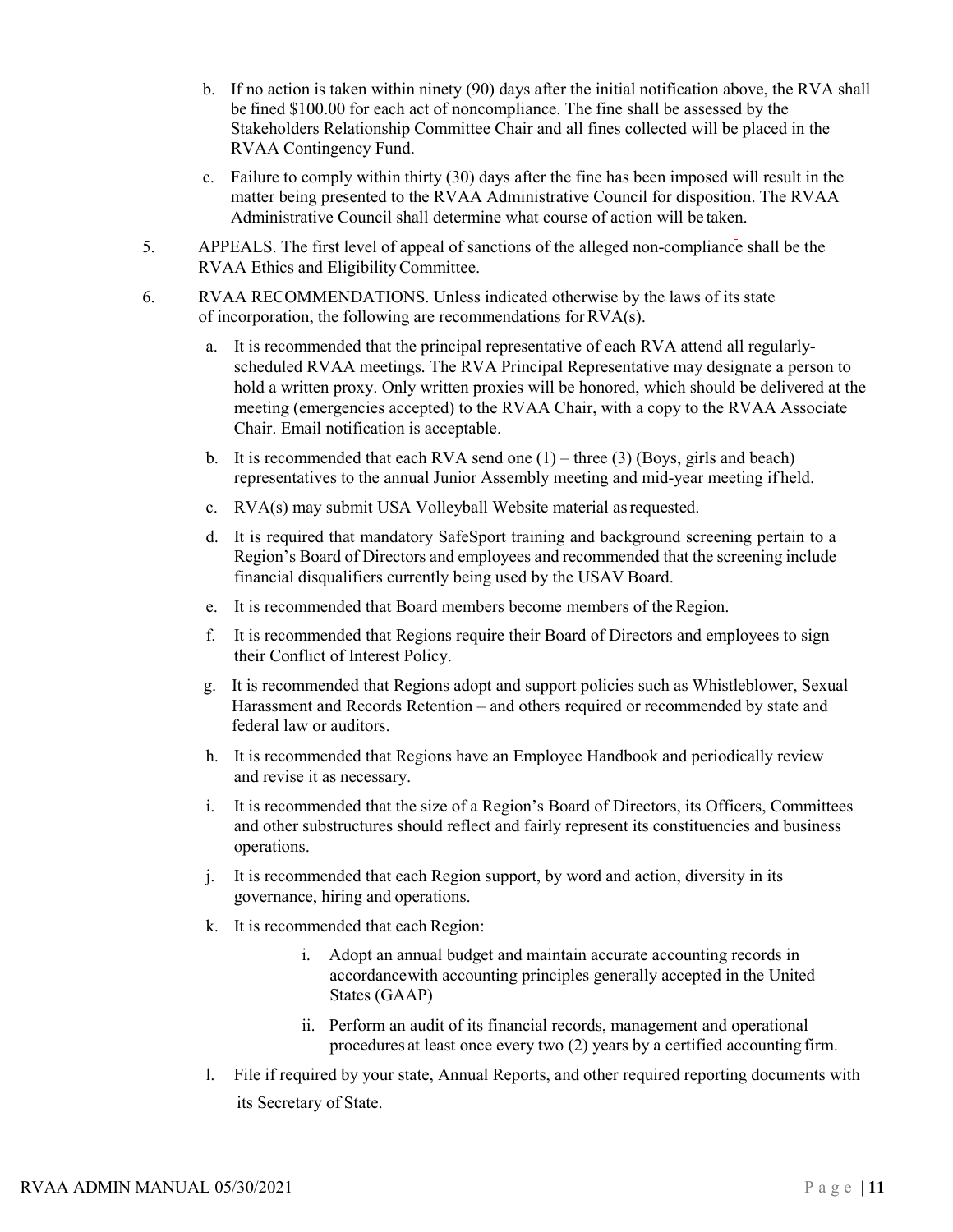- m. Post on a website:
	- i. Vision, Mission and Goals.
	- ii. Current 990 or 990 EZ form.
	- iii. Current Bylaws and other organic / governance documents.
	- iv. Complete current audited financial statements.
	- v. Democratic election procedure and provide at least thirty (30) days' notice of any elections in a prominent location. Approved minutes of Board meetings for the previous three (3) meetings.

#### 7. REGISTRATION WITHIN AN RVA

- a. Each RVA shall have the responsibility to register individual participants and teams, who shall be considered members of the RVA. Referees and scorers who officiate in an RVAsanctioned event must be registered with an RVA. The membership and insurance dates will start on September 1<sup>st</sup> and end on August 31<sup>st</sup>.
- b. SANCTIONED INDOOR / OUTDOOR SEASON. Each RVA shall determine the dates of their Fellowship (Friendship) and Sanctioned season.
- c. INDIVIDUAL MEMBERSHIP FORM (electronic or physical) with the current year noted should be used. To be eligible for membership, each registrant must review the USA Volleyball Waiver and Participant Code of Conduct and acknowledge.
- d. MEMBERSHIP CARDS or other proof of membership may be issued.
- e. WHERE TO REGISTER
	- i. Each club / team shall register with the RVA in whose area the Club / Team Representative resides.
	- ii. EXCEPTION: If there is an agreement between the Commissioners or principal representatives of two (2) adjacent RVA(s), a club / team composed of players residing in one (1) of these RVA(s) may register in the adjacent RVA for the current season only.
	- iii. The registering RVA shall be empowered to govern each club / team for the duration of its registration, including sanctioning events and activities requested by that team. If a conflict exists or occurs within the approved geographical boundaries of an RVA, the Commissioner or principal representative may prohibit the sanctioning of events and activities within these approved boundaries by the registering RVA.
	- iv. Registration and / or sanctioning disputes shall be referred to the Ethics and Eligibility Committee of the RVAA forresolution.
- f. STANDARDIZATION OF ADULT PLAYER DIVISIONS. The highest indoor playing division each RVA may have is "Open" Division. They may skip divisions. The highest Park Volley, Grass and Beach playing division is AAA.
- g. Players may register in only one RVA during a playing season. A member who has never played with a registered team in a sanctioned event in that region during that season may request to play with a team from another region. This will be allowed only when approved in writing by commissioners from both affected Regions.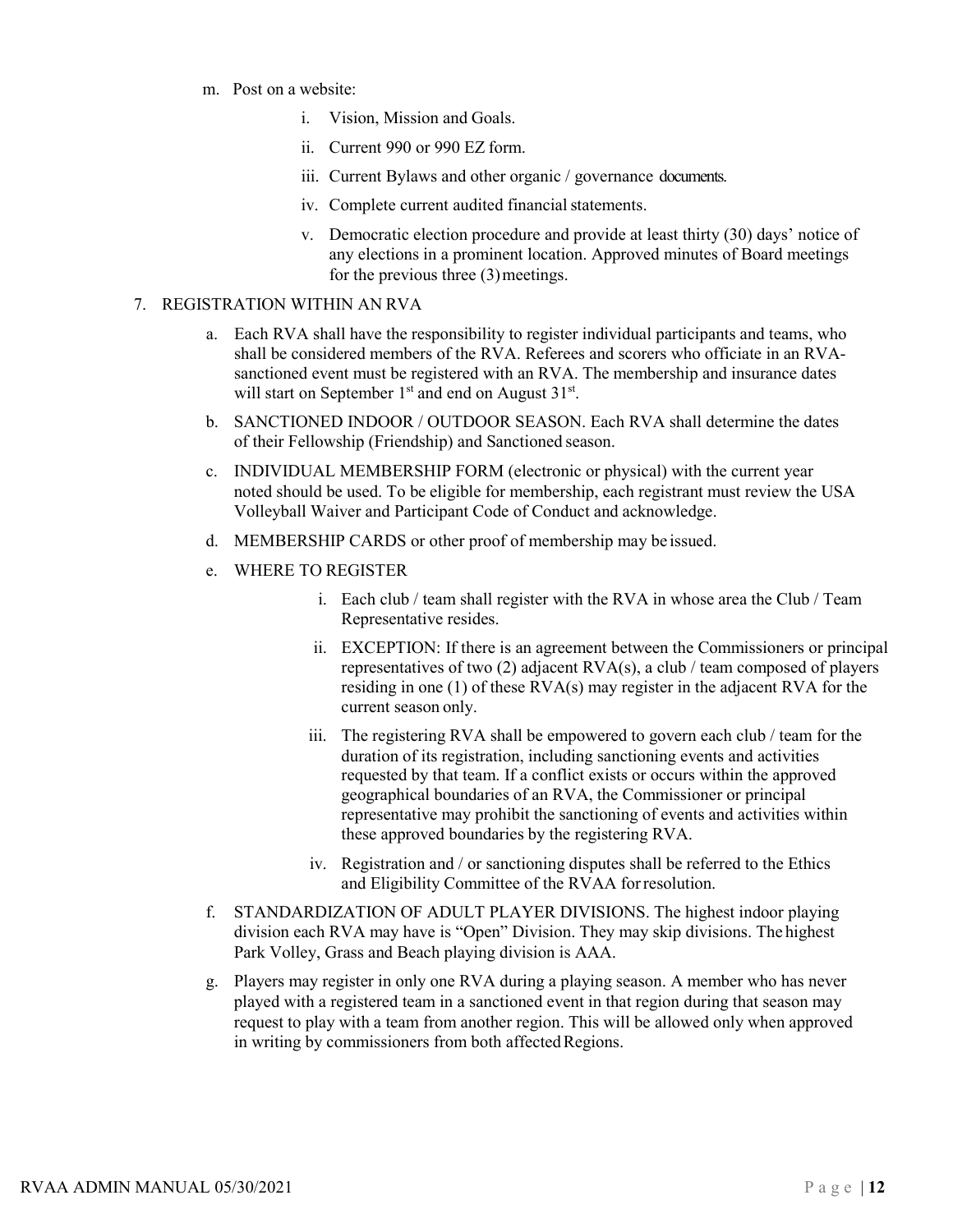- h. Although RVA age-waivered players cannot participate in the Junior National Volleyball Championship event (except designated divisions) or in any tournaments that directly provide bids to a Junior National Volleyball Championship event, they are able to participate in interregional tournaments that accept RVA-waivered athletes. Team coaches / reps should contact the tournament director as to their policy regarding allowing RVA-waivered players to participate in their event.
- i. RVA HANDBOOK. Current RVA Handbooks must be available during each competitive season. As a minimum requirement, each RVA's Handbook should be reviewed every three (3) years. All Team Reps must have access to the current RVA Handbook, and it should also be available to NEW MEMBERS. Distribution in an electronic format is preferred. Additional information should include:
	- i. Directory of all RVA Officers, Board Members, and key leadershippeople.
	- ii. Bylaws and Operating Code (Articles of Incorporation need not be included).
	- iii. Registration Procedures and Fees.
	- iv. Board of Directors' information.
	- v. Due Process Procedures.
	- vi. Levels of Play offered.
	- vii. Any specialized RVA Rules or Policies.
	- viii. Requirements for entry in RVA's Regional Championships.
	- ix. A listing of officials' requirements and certification information should be included.

#### **Article V. INTER REGIONAL SANCTIONED EVENTS**.

The following conditions and rules shall govern entrance to and competition in all Inter Regional Volleyball Association sanctioned RVA, zone or special tournaments to ensure eligibility for national, international and RVA sanctioned events

- 1. AUTHORITY. Refer to USAV Bylaws and Operating Code and the RVAA AdministrativeManual.
	- a. DEFINITIONS.
		- i. ATHLETE.
			- a. ELIGIBLE ATHLETE. An ATHLETE who is eligible for RVA sanctioned competition pursuant to the current codes of eligibility of the RVA issuing such sanction and the Rules of the Game as adopted bythe RVA.
			- b. INELIGIBLE ATHLETE. An ATHLETE who has been ruled to be in violation of the current code of eligibility of USAV, the RVA issuingthe sanction, or another RVA where an ATHLETE has been suspended (misconduct or administrative) or expelled.
			- c. FOREIGN NATIONAL ATHLETE. An ATHLETE who is not a citizen of the United States and desires to participate in any event sanction by an RVA.
			- d. JUNIOR VOLLEYBALL ATHLETE. An ATHLETE who meets the age / grade requirements as specified in the RVAA Administrative Manual and the current USAV Bylaws / Operating Code and is registered by an RVA that has been approved by the Corporation to conduct Junior Volleyball activity.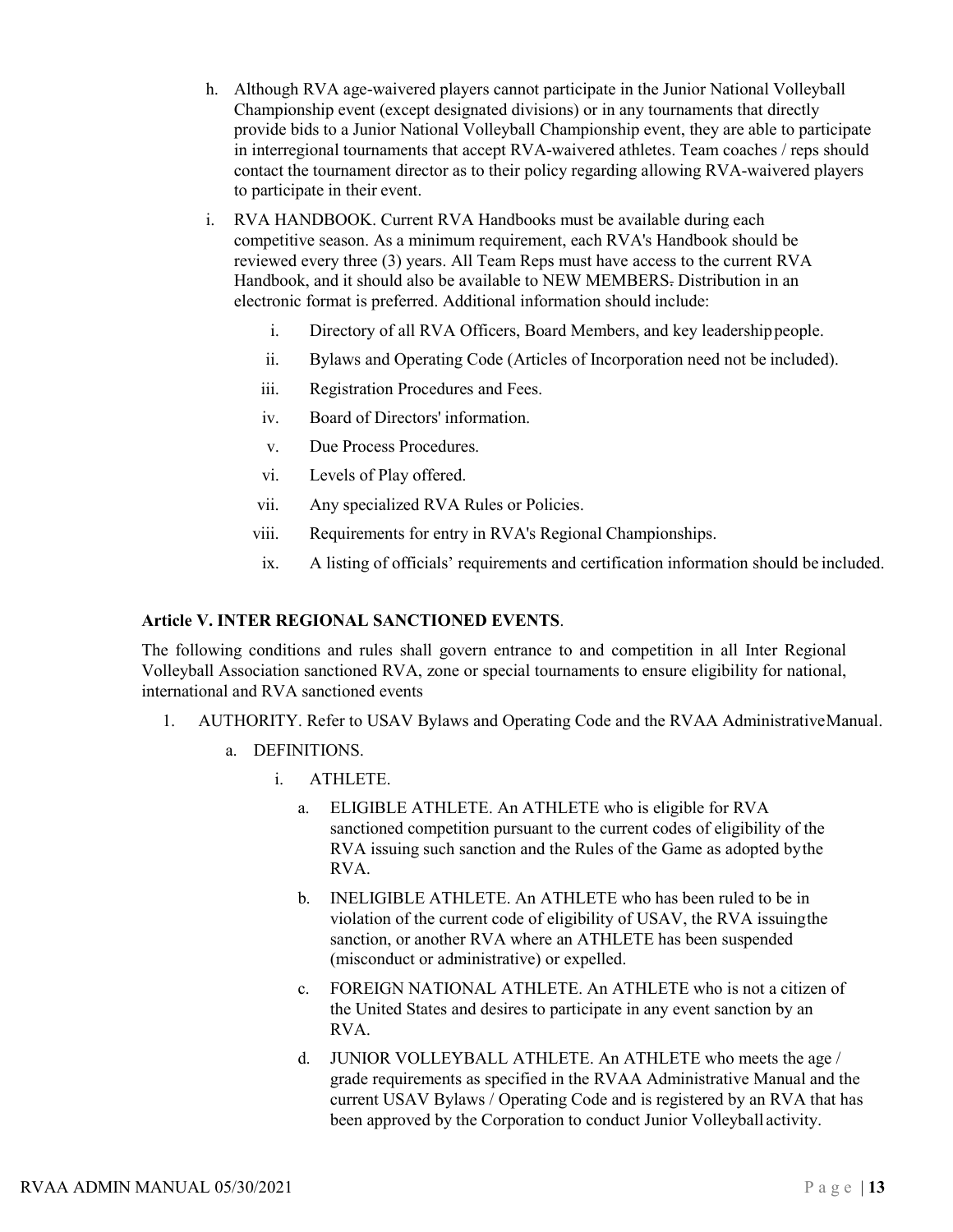- e. ADULT ATHLETE. An adult ATHLETE who exceeds the age requirements of a junior athlete.
- ii. TYPES OF COMPETITIONS.
	- a. JUNIOR VOLLEYBALL COMPETITION. Competition for athletes meeting the definition of a Junior Volleyball Athlete, per the USAV OperatingCode.
	- b. ADULT COMPETITION. Competition for athletes not meeting the eligibility standards for Junior Volleyball Completion, per the USAV OperatingCode.
	- c. CO-ED COMPETITION. Competition for teams composed of females and males playing in various combinations.
	- d. EXAMPLES OF POSSIBLE OPTIONS OF COMPETITION ABOVE ARE THE FOLLOWING:
		- 1. OPEN. Competition between any RVA-registered teams of dissimilar levels of play (e.g., Open, AA, A, BB, B). RVA(s) (USAV-RVA Member Organizations) have the exclusive right to conduct open local, regionalor zonal competition within their geographical areas.
		- 2. RESTRICTED. Competition between the same level of RVA-registered teams (e.g., Open, AA, A, BB, B). Each RVA may conduct restricted volleyball competition consistent with the rules and regulations adopted by their respective RVA.
		- 3. EXHIBITION. Competition between teams in which the individuals may be a composite of player(s) from different teams. An example would be competition involving players from different teams, clubs, or levels of competition.
		- 4. CO-ED. Competition between teams comprised of boys and girls, or men and women, consistent with Rules of the Game as adopted by the RVA.
		- 5. FELLOWSHIP. Competition between teams that may or may not require full membership, entry fees, standings, awards or records, as determined by the RVA where the competition is held.
		- 6. RECREATION. Competition which is in a local setting, as determined by the RVA. TRIALS. Competition leading to selection of composite and / or all-star teams on a regional, zonal or national level for specialcompetitions as specified by the RVA.
		- 7. TRYOUTS. Competition leading to selection of a team made up of players of the same level of play.
		- 8. EVENTS. All other sanctioned RVA activities. Practices, scrimmages, clinics, etc.
- c. CLASSIFICATION OF TEAMS. TEAMS are classified by the RVA in which they participate in order to identify their competitive level. The highest indoor classification for an adult team shall be Open, AA, A, BB, B etc. These teams maybe conglomerate.
- d. VOLLEYBALL SEASON FOR RVA(s). The RVAA and each RVA shall determine the dates of the Fellowship and Sanctioned seasons.
	- iii. INDOOR SIX-PLAYER. The sanctioned season shall begin no later than January  $1<sup>st</sup>$ and end August 31<sup>st</sup> or at the conclusion of the last USA Volleyball Championship, whichever comes last.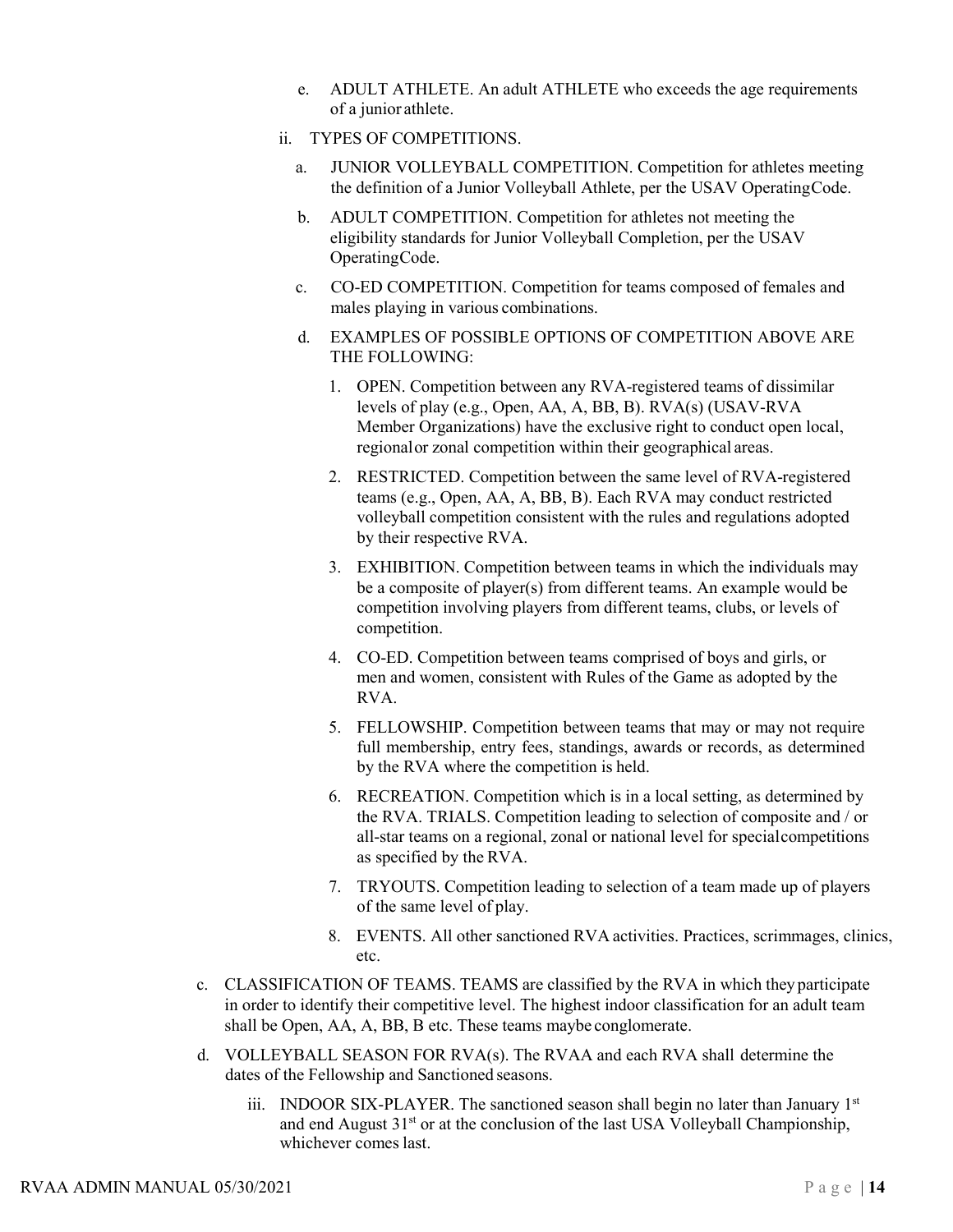- iv. SANCTIONED SEASON FOR COMPETITIONS WHICH INCLUDE A USA VOLLEYBALL CHAMPIONSHIP (e.g., Junior, Co-Ed, Masters, Seniors, andPark Volley, Grass and Beach) shall be established by theRVA.
- v. THE SEASON FOR ALL OTHER RVA COMPETITIONS may be established in the RVA Administrative Manual, unless otherwise a part of the USAV OperatingCode.
- vi. THE RVAA Chair annually shall apprise the USAV Board of Directors at their winter meeting of changes in applicable competition standards. In addition, the RVAA Chair shall ensure that the dates and applicable standards are published in the RVA Administrative Manual, unless otherwise a part of the USAV Operating Code.
- vii. ONCE THE SANCTIONED SEASON OF AN RVA HAS BEGUN, RVA / USAV registered players may compete in an unsanctioned competition or an approved fellowship season competition of another RVA in the event the sanctioned season of that RVA begins later than their own.
- viii.A PLAYER MAY COMPETE in more than one (1) season, either concurrently or consecutively.
- 2. RULES GOVERNING PLAY.
	- a. UNITED STATES RULES. The strict English translation of the playing rules approved and adopted by the FIVB Rules of the GameCommission.
	- b. UNITED STATES RULES MODIFIED. Modification of the United States Volleyball Rules for domestic competition, as modified and approved by the USAV Rules of the Game Commission and specified in the current United States Volleyball Rules Book published by the Corporation, may be adopted by the RVA and JOVD.
	- c. AN RVA may establish rules for competitions it sanctions. RVA(s) are allowed to make reasonable modifications to the USA Volleyball rules of play for developmental purposes within their own jurisdiction.
- 3. SANCTIONING REQUIREMENTS AND PROCEDURES. Sanctioned competition protects the eligibility of an RVA member participating in regional, zonal, national and international competition.
	- a. Any club or team desiring to conduct a volleyball tryout, trial, event, local, regional or zonal competition shall seek a sanction / approval from the RVA where the competition is to take place.
	- b. See the USAV Official Website for sanction requirements for international competition at all levels, USA Volleyball Championships, and national team exhibition competitions, trials and events.
	- c. Fellowship and recreation competitions may require a sanction from an RVA. Note that non-sanctioned competitions and activities are not covered by USAV insurance.
- 4. ELIGIBILITY FOR RVA-SANCTIONED COMPETITIONS.
	- a. REGISTRATION.
		- i. ALL PLAYERS, COACHES, MANAGERS, TEAM TRAINERS,OFFICIALS, TEAMS, AND OTHERS who are involved in a sanctioned competition shall be registered with the appropriate RVA as specified in the RVAA Administrative Manual and USAV OperatingCode.
		- ii. FOREIGN NATIONAL Players / Clubs / Teams Refer to the USAV Bylaws, USAV OperatingCode and USAV National office for current information regarding participation.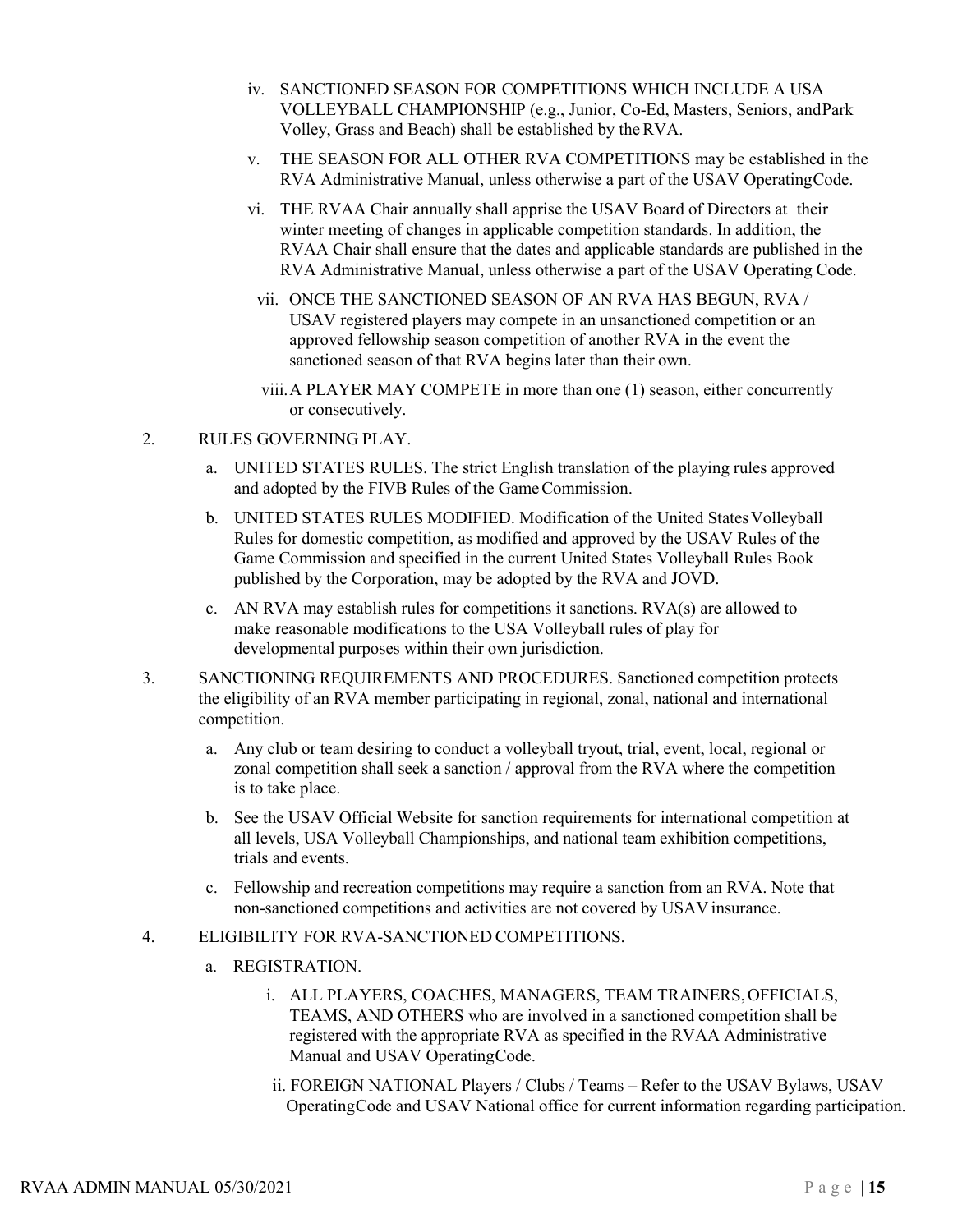#### <span id="page-15-0"></span>**Article VI. RVA TOURNAMENTS AND TOURNAMENT SCHEDULING**

- 1. DIVISIONS OF RVA COMPETITIONS:
	- a. MEN AND BOYS. Competition consisting of teams comprised of malesonly.
	- b. WOMEN AND GIRLS. Competition consisting of teams comprised of femalesonly.
	- c. CO-ED. Competition consisting of teams comprised of females and males consistent with the Rules of the Game, as adopted by USAVolleyball.
	- d. Items a, b and c above may be modified by each RVA for competitions within their own jurisdiction.
- 2. MINIMUM RECOMMENDATIONS FOR SANCTIONED RVA TOURNAMENTS:
	- a. APPLICATION FOR SANCTION. Can be submitted electronically, email or mail. Each Region can develop its own application process for tournamentsanctions.
	- b. Deny sanction if unsafe conditions exist.
	- c. Use a non-playing / non-coaching Tournament Director.
	- d. Use proper scoresheets, lineup sheets and Libero tracking sheets.
	- e. Provide appropriate awards.
	- f. Guarantee a minimum of eight (8) sets of play for each team entered or notify teams in advance of any deviations.
	- g. Establish procedures to request waivers for Region sanctioned tournamentguidelines.

#### <span id="page-15-1"></span>**Article VII. RVAA ADMINISTRATIVE INFORMATION**

- 1. NAME
	- a The name of this structure shall be the Regional Volleyball AssociationAssembly (RVAA).
- 2. RESPONSIBILITIES
	- a. The RVAA shall be responsible for coordinating and supervising the activities and programs of the USAV-RVA(s) Member Organizations (Regional Volleyball Associations) including the conduct of the USAV-RVAA and a Quadrennial review of compliance for recognition as USAV-RVA Member Organizations. It shall be the major function of the RVAA to promote and improve all aspects of volleyball competition throughout the United States. The RVAA will also seek to coordinate, standardize and improve the administration of the individual RVA(s).
	- b. The RVAA shall be responsiblefor:
		- i. Electing representatives to the USA Volleyball Board of Directors.
		- ii. Recommending policy for the Regional Volleyball Assembly.
		- iii. Recommending action items to the USA Volleyball Board ofDirectors.
		- iv. Reviewing, coordinating and approving those procedures applicable to all Regional Volleyball Associations.
		- v. Reviewing and making recommendation to the USA Volleyball Board of Directors concerning the forming of new RVA(s), or the redistricting or realignment of existing RVA(s).
		- c. The RVAA Administrative Council shall assist the RVAA Chair between meetings of the RVAA.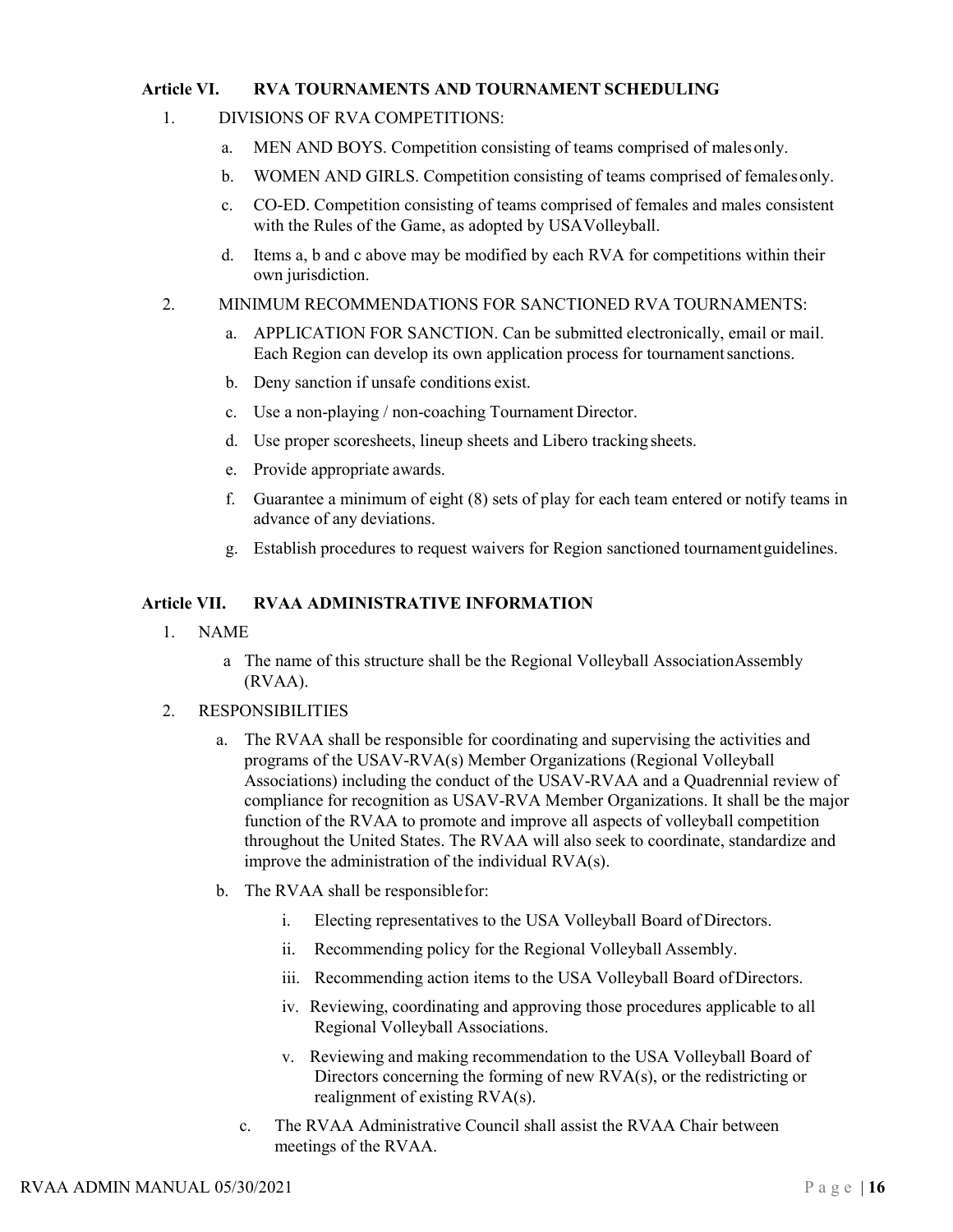- d. All policies and decisions that impact other substructures shall be referred for review before changes are made or approval is sought by the USA Volleyball Board of Directors. Decisions regarding the following shall be forwarded to the USA Volleyball Board of Directors:
	- i. Changes in the USA Volleyball Bylaws and OperatingCode.
	- ii. Changes with fiscal impact on the budget of the national corporation, USA Volleyball.
	- iii. Granting USAV-RVA membership to a proposed RVA.
	- iv. Recommended changes in player eligibility that pertain to the USA Volleyball Operating Code.

#### 3. RVAA ADMINISTRATIVE MANUAL

a. The RVAA Administrative Manual shall serve as the operation manual of the RVAA and shall be the basis for all RVAA actions. Revisions to the RVAA Administrative Manual that are passed at an RVAA meeting become effective at the time they are passed by the RVAA and are not dependent on publication of meeting minutes. The RVAA Administrative Manual will be updated after the May meeting and posted prior to September 1st.

## 4. RVAA BUDGET

- a. The RVAA Chair shall submit an annual request for budget allocation to theUSA Volleyball Administrative Office as requested. Consideration is to be given for:
	- i. Administrative duties of the RVAA Chair and each substructure of theRVAA.
	- ii. Travel expenses for Annual and Midyear Meetings.
	- iii. RVA Development.
- b. The USA Volleyball Board of Directors shall review the RVAA Budget at its annual meeting and take final action at the Winter Meeting for the subsequent fiscalyear.
- c. Receipts for expenditures shall be submitted to the RVAA Chair who, upon approval, will forward them to the USA Volleyball Administrative Office forreimbursement.
- d. The RVAA Chair shall monitor expenditures by the Division to ensure the Division stays within its allocation.

#### 5. RVAA INVOICED ITEMS

- a. Each RVA is responsible for paying all items approved by the RVAA and invoiced by the RVAAor USAV National Office.
- b. If not paid within thirty (30) days, a reminder will be sent to theRVA.
- c. If payments are more than sixty (60) days in arrears at the time of the RVAA meeting, the RVA will have no vote at that  $\ell$  those meeting(s).

#### 6. RVAA CONTINGENCY FUND

- a. This fund of \$100.00 year per RVA was established in 1997 and designed to coverspecific unbudgeted items to enhance the RVAA.
- b. There shall be a complete itemized breakdown of deposits and expenses given to each RVA at the Annual meeting, together with a listing of those  $RVA(s)$  that have not paid for a specific year.
- c. At the RVAA Midyear Meeting, this Fund will be evaluated and if below \$1,500.00, each RVA will be invoiced \$100.00.
- d. Each RVA may be invoiced annually and payment due by March  $1<sup>st</sup>$ .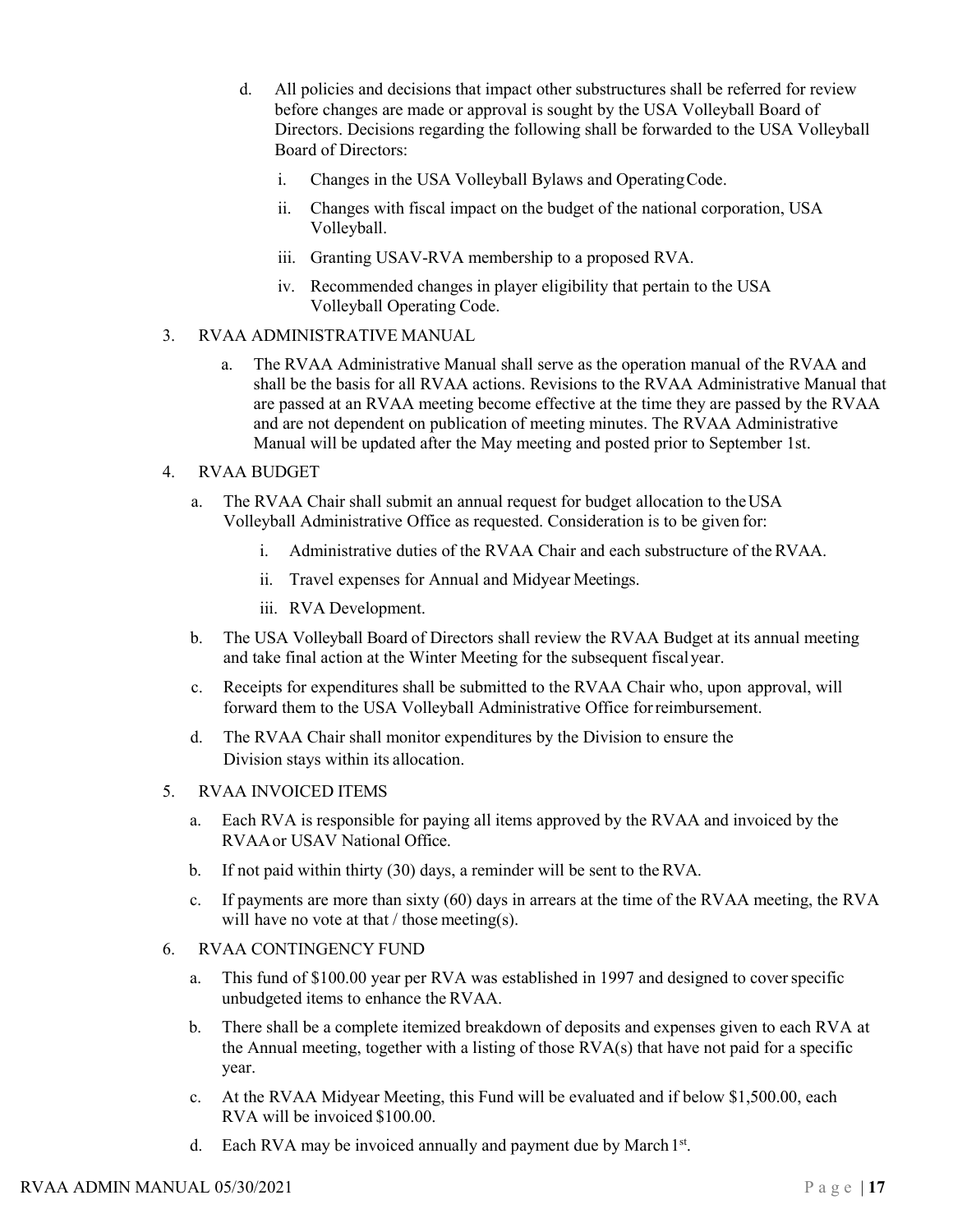- e. The RVAA Associate Chair will be the trustee of the RVAA Contingency fund. This fund will be held in an independent bank account and the trustee will provide an accounting of income and expenditures at the RVAA Annual Meeting. The trustee will be responsible for notifying and invoicing  $RVA(s)$  when the fund requires replenishment.
- f. The RVAA Contingency fund can be used for incidental expenses for national RVAA meetings or other expenditures.
- g. The RVAA Contingency fund cannot exceed \$100.00 per expenditure and cannot exceed \$500.00 per annum without prior e-mail or phone majority approval by the RVAA Administrative Council.
- h. Expenditures which exceed the approved budget for the fiscal year must be approved by the RVAA General Assembly.

#### 7. RVA SELF INSURANCE RETENTION FUND

a. There shall be a restricted RVA self-insurance retention fund to be controlled by the RVAA Insurance Committee. [See Appendix I for the administrative guidelines for this fund]

#### 8. RVAA PROCEDURE

- a. Administrative Council shall assist the RVAA Chair in making decisions between RVAA meetings.
- b. The voting procedures for the RVAA Meeting will be reviewed each year at the RVAA Annual Meeting in order to ensure fairness of weighted vote allocation.
- c. The RVAA Stakeholders Relationship Committee shall conduct, or cause to be conducted, an annual review of each RVA to determine its compliance as a RVA member and USAV-RVA member in good standing.
- d. The RVAA shall have the following Standing Committees, and shall have at least one (1) voting member and no more than four (4) voting members from each zone on each committee: Competition, Stakeholders Relationship, Education, Insurance, Marketing / Branding, Strategic Planning, Structure and Function, SafeSport and Beach. The RVAA Chair has the discretion to create additional committees with approval of theRVAA.
- e. All projects and recommendations from all committees shall be approved by the RVAA at any RVAA meeting either in person or virtual or by electronic vote.
- f. The Chair of each Standing Committee shall be appointed from among the Principal Representatives by the RVAA Chair with the approval of the RVAA. Each zone shall select its representative(s) to each committee. It is recommended that the zonal chairs provide the names of the committee members to the RVAA Chair at least thirty (30) days prior to the next scheduled RVAA meeting.
- g. Voting members of any Standing RVAA Committee shall be RVAA members only.
- h. When a current Principal Rep. who is serving as a Chair of a Standing Committee no longer meets the qualifications as defined by the current RVAA Administrative Manual, they will immediately notify the Assembly & Associate Chair(s) of their change in status. A new appointment shall take place prior to the next committee meeting.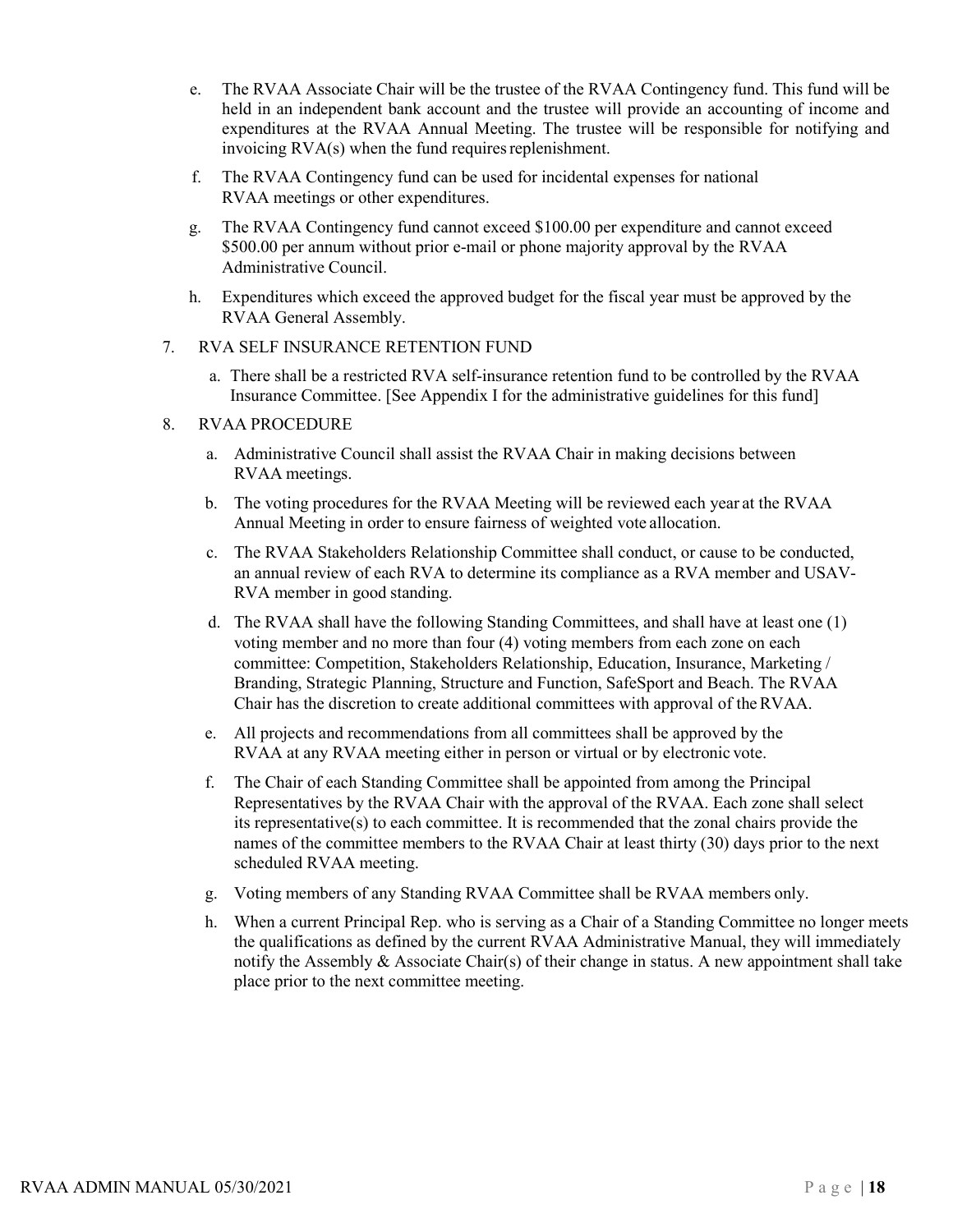- i. The RVAA Chair may form Ad-hoc committee(s), Task Force(s) and Work Group(s) and appoint the members of these Ad-hoc committee(s), Task Force(s) and Work Group(s) with the approval of the RVAA ASSEMBLY.
	- i. It is recommended that these Ad-hoc committee(s), Task Force(s) and Work Group(s) include, at a minimum, a RVAA member from each zone, all having no conflict of interest.
	- ii. Ad-hoc committee(s), Task Force(s) and Work Group(s) members are not required to be RVAA members. These Non-RVAA members will have both voice and vote. These Non-RVAA members are also subject to the approval of the RVAA.
	- **iii. When an E&E committee must be established it will consist of the RVAA Associate Chair, and at a minimum one (1) RVAA member from each zone, all having no conflict of interest.**

#### 9. COMMITTEES

- a. All Standing Committees:
	- i. Meet at the yearly and mid-year RVAA meetings and as necessary to conduct committee business.
	- ii. Shall submit written reports in advance of these meetings.
	- iii. Report to the RVA.
	- iv. Must have approval from the RVAA to speak on behalf of the RVAA.
	- **v. It is recommended that all Standing Committee assignments be reviewed at a minimum once at the beginning of each quad. If a vacancy occurs on a Standing Committee during the quad, the appropriate Zonal Chair will be responsible for finding a replacement to fill this vacancy as needed.**
- b. Stakeholders Relationship Committee
	- i. Purpose it is the responsibility of the RVAA Stakeholders Relationship Committee to recommend policy, propose sanctions or actions to be taken to help bring a Region into compliance, be a liaison between staff and the Regions, act as a Representative for the Regions on compliance issues.
	- ii. Mentoring- Establish, implement and review, a process by which new Commissioners and / or Principal Representatives are assigned mentors.
	- iii. Follow Up Monitor and hold accountable all motions and action items that come out of RVAA meetings.
	- iv. Calendar –Notify USAV of any changes in required documents that are submitted by an RVA during the yearly audits.
	- v. Job Description The Committee meets at the mid-year and the annual meetings, reviews and proposes motions to revise the compliance section of the RVAA Administrative Manual. The Chair of the Committee receives information regarding compliance issues and then takes appropriate actions to resolve such issues or at the direction of the RVAA Chair turns these issues over to E&E.
- c. Structure and Function Committee
	- i. Purpose: It is the responsibility of the RVAA Structure and Function Committee to coordinate the policies and procedures for the operation of the RVA(s) in collaboration with the other RVAA Committees and USAV governing documents.
		- a. The committee shall maintain the RVAA Administrative Manual.
		- b. The committee shall ensure that updates to the USAV Bylaws and Operating Code are incorporated in the RVAA Administrative Manual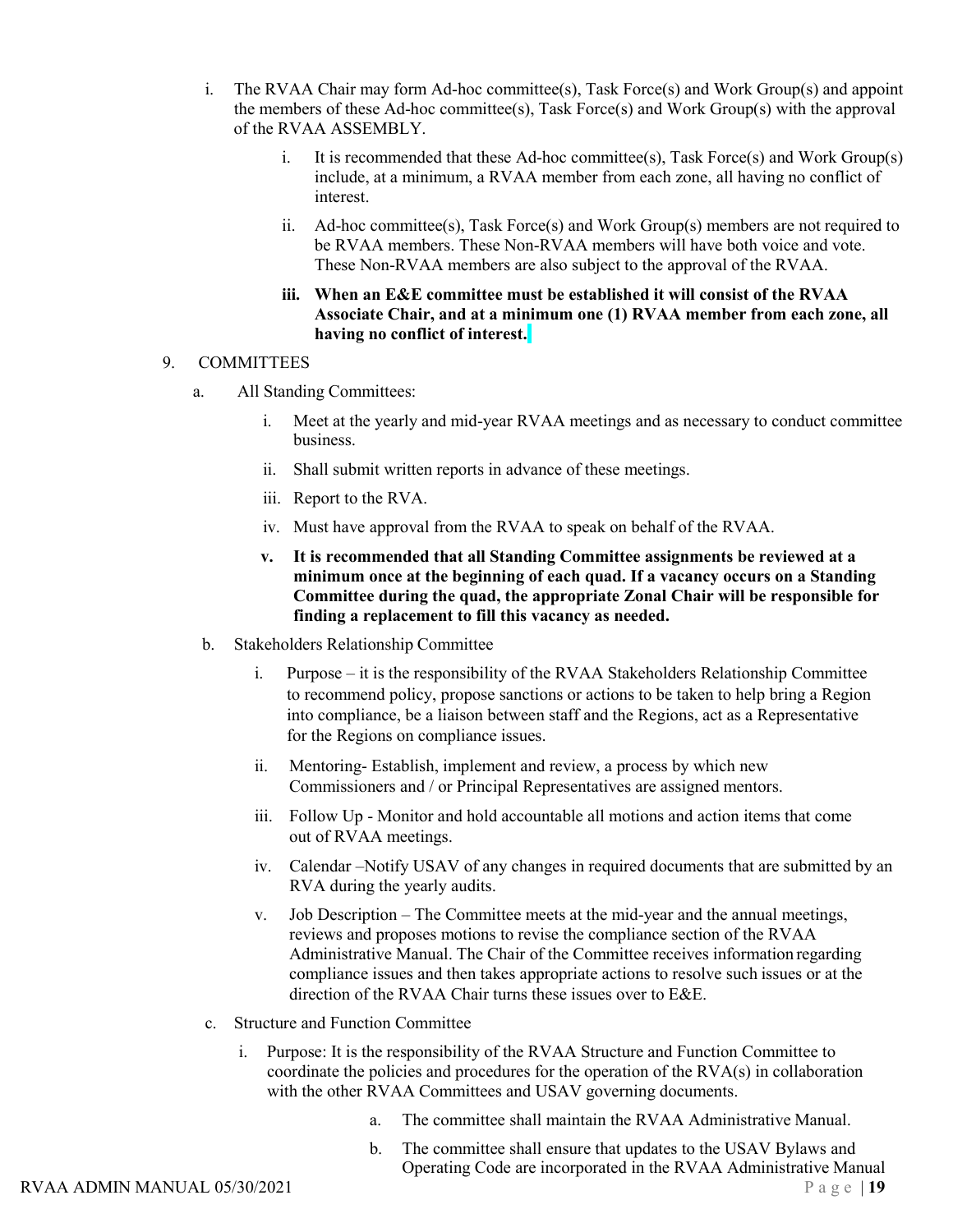as needed.

- c. The committee shall ensure that all motions passed by the RVAA are included in the RVAA Administrative Manual and the manual is posted in a timely manner.
- ii. Job Description: The Structure and Function Committee shall have the authority to make administrative non-substantive changes including but not limited to typographical, grammatical, and punctuation changes to the RVAA Administrative Manual as part of their ongoing responsibilities.
- d. Insurance Committee
	- i. Purpose it is the responsibility of the RVAA Insurance Committee to serve the following functions for the collective Regional Volleyball Associations:
		- a. Receive RFP(s) and make recommendations on selection both an Insurance Broker and a Background Screen Vendor each quad.
		- b. Act as primary liaison between the RVAA, USA Volleyball, and the organization's Insurance Broker and Background Screen Vendor.
		- c. Receive reports, bids, quotes, and make recommendations to the RVAA on the current insurance needs for the organization.
		- d. Identify and make recommendations to the RVAA on risk management issues.
		- e. Review and suggest changes to the RVA Background ScreenPolicy.
		- f. Review, suggest changes to the fund guidelines and oversee the disbursal ofmonies from the RVA self-insurance retention fund.
		- g. Take up other duties as directed if it involves the RVA(s) and its insurance and risk managementneeds.
- e. Indoor Competition Committee
	- i. Purpose it is the responsibility of the RVAA Indoor Competition Committee shall have the authority to make recommendations to the RVAA on issues relating to national sanctioned competition and High-performance programs as well as communicate the competition related needs of the RVAA to USAV staff.
		- a. It is the responsibility of the RVAA Committee to review current tournament procedures for national sanctioned competitions and recommend changes.
		- b. To coordinate with the Junior Assembly on current and future policies for nationally sanctioned junior competitions.
		- c. To coordinate with the Officials Assembly on policies and procedures that affect officials at nationally sanctioned events.
		- d. Coordinate with the RVAA Beach Committee on policies and procedures that may affect both disciplines.
		- e. To recommend possible rule changes to the RVAA members of the USA Volleyball Rules Commission.
		- f. To recommend policy and procedure changes to the appropriate staff department.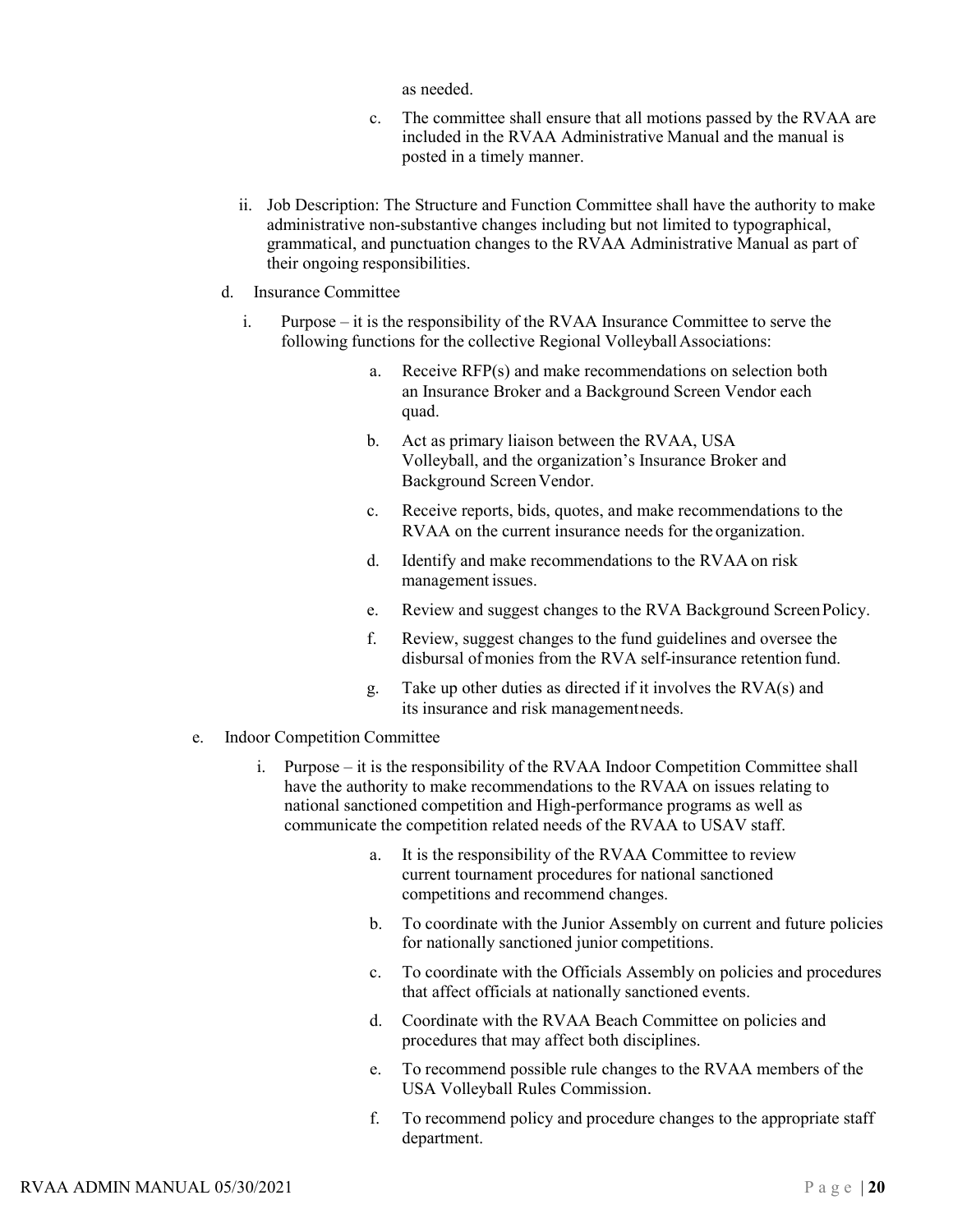- f. Education Committee
	- Purpose it is the responsibility of the RVAA Education Committee to work with USAV departments to promote the development and continued maintenance of high-quality education materials and programs in support of the mission of USA Volleyball. The programs requested would be provided at free or reasonable costs and time commitments.
- g. Marketing / Branding Committee
	- i. Purpose it is the responsibility of the RVAA Marketing  $\beta$  Branding Committee to explore and create strategies by which RVA(s), either individually or in partnership with other RVA(s) and USAV is able to generate increased and more diversified revenues while establishing themselves as the brand of choice in the volleyball marketplace. To establish a forum for dialogue between the RVA(s) and the National Office with respect to marketing / branding initiatives that result in mutually beneficial resource acquisition and brand enhancement.
- h. Strategic Planning
	- i. Purpose it is the responsibility of the RVAA Strategic Planning Committee to assist the RVA body in anticipating the changing landscape of volleyball and encouraging Regions to make strategic planning an integral part of their organization
- i. SafeSport Committee
	- i. Purpose It is the responsibility of the RVAA SafeSport Committee to act as a liaison between the RVAA, USAV, and the US Center for SafeSport. The committee accomplishes its purpose by:
		- a. Maintaining a collaborative relationship with the staff of USAV, the USOPC, and the US Center for SafeSport.
		- b. Developing recommendations pertaining to the USAV / RVA Background Screen Policy, MAAPP policy, and other responsibilities involving athlete safety.
		- c. Supporting USOPC-led initiatives and assisting with implementation of SafeSport and MAAPP policies in alignment with the mission of USA Volleyball.
- j. Beach Committee
	- i. Purpose it is the responsibility of the RVAA Beach Committee to:
		- a. Coordinate policies and procedures with USAV Staff for the operations of Beach competitions that include but are not limited to Beach National Championships, National Beach Qualifiers, Regional Beach Qualifiers and Regional Beach Competition.
		- b. Coordinate policies and procedures for USAV staff for the operations of Beach High Performance that includes National as well as Regional Beach High Performance programs.
		- c. The committee shall consist of two (2) members of each Zonal Group with a total of eight (8) members nominated by their zone.
		- d. Coordinate with the RVAA Indoor Competition Committee on policies and procedures that may affect both disciplines.
		- e. To recommend possible rule changes to the RVAA members of the USA Volleyball Rules Commission.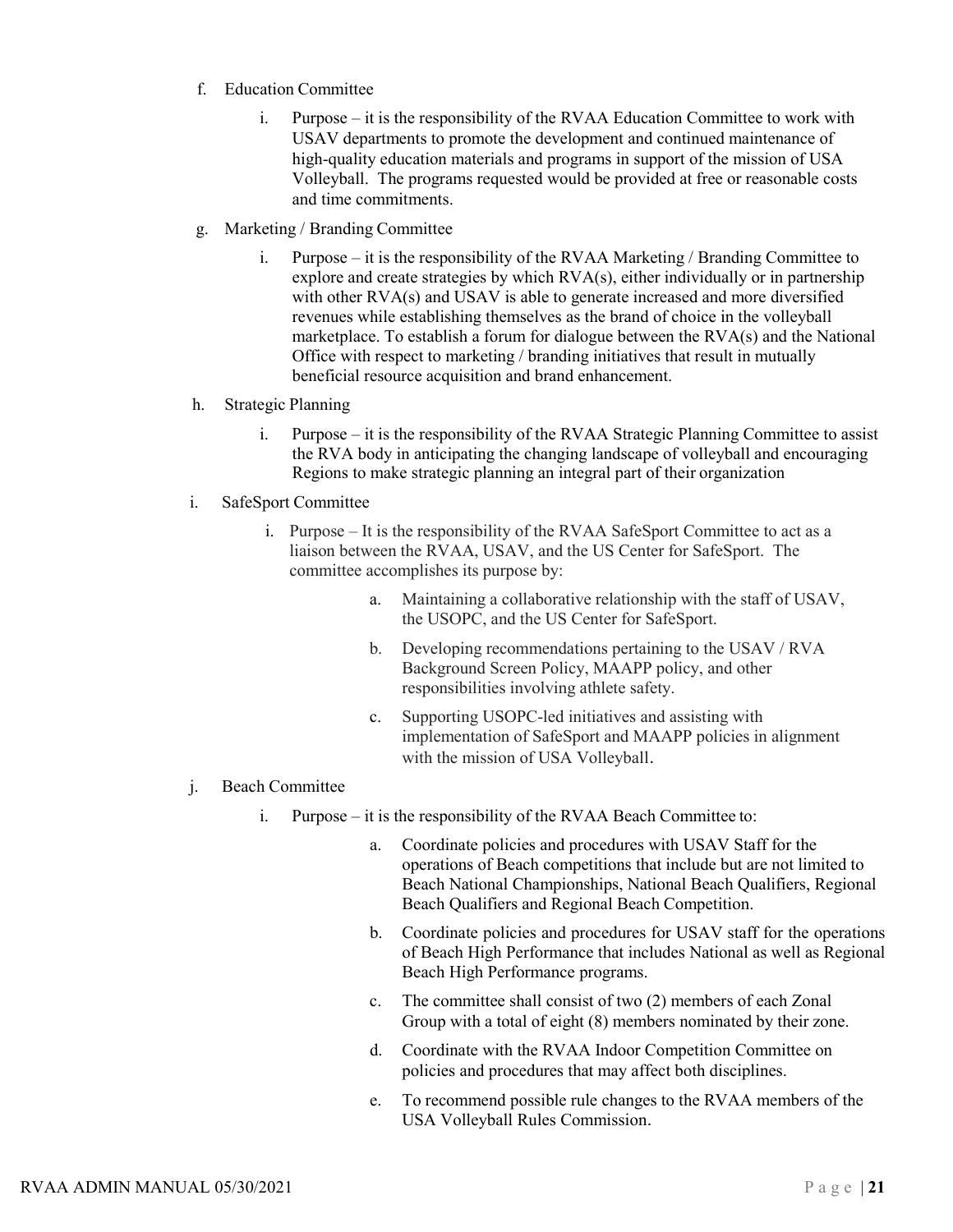#### 10. RVAA EXECUTIVE SESSION

a. A motion is required for the RVAA and / or any RVAA committee to go into Executive Session. A majority of the quorum present and voting must approve going into Executive Session. Those allowed in Executive Session are only members of the designated RVAA and / or any RVAA committee and special invitees specified in the motion. The items discussed in the executive session are to be kept confidential. The only information to come out of the session would be with the approval of the RVAA and / or any RVAA committee.

## 11. RVAA MEETINGS

- a. Meetings whether Regular of Special, may be held at any place within the United States. Minutes shall be kept recording actions taken at all meetings of the RVAA.
- b. Regular Meetings. There shall be a minimum of two (2) Regular Meetings of the RVAA annually. Regular Meetings shall be called with at least a thirty (30) day notice by e-mail.
- c. Special Meetings. Special Meetings of the RVAA may be called by the Chair or by any three (3) members of the Assembly with notice given to each Principal Representative at the electronic address provided by the Region for such purpose at least forty-eight (48) hours before the time designated for the meeting.
- d. Meetings by Telephone and Transacting Business by Other means. Members of the Assembly may participate in a Regular Meeting or Special Meeting of the RVAA by teleconference, video conference or other remote means by which all persons in the meeting can hear each other with such remote attendance being subject to approval by the Chair. Such participation shall constitute presence in person at the meeting for purposes of a quorum, attendance and voting.
- e. Votes may be tabulated subsequent to any meeting by any approved electronic means within five (5) working days of conclusion of meeting.
- f. Agenda. The agenda for any meeting of the RVAA shall be set by the RVAA Chair, after consultation with the RVAA Associate Chair. Any RVAA member and the Chairs of the RVAA Standing Committees may request that items be placed on the agenda
- g. Any action which may be taken at any regular or special meeting of the RVAA may be taken without a meeting providing the following conditions are met:
	- i. Notice must be sent by email to the Principal Representative at the electronic address provided by the RVA for such purpose, or by other verified mode of contact.
	- ii.This notice must provide at least twenty-four (24) hours for email or other approved collaborative deliberations with at least a five (5) business day window from the day of notice for voting.
	- iii. Any written objection to an action without a meeting must be received by the RVAA Chair before the voting window begins. Email notification will also be acceptable.
	- iv. Action is only taken when no written objections to an action without a meeting are received by the RVAA Chair or no action will be taken if three (3) or more written objections to an action without a meeting are received by the RVAA Chair
	- v.The motion to be considered must provide a rationale and all supporting documentation.
	- vi. Votes must be submitted to both the Chair and Associate chair by email or approved voting software for tabulation.
	- vii. Action will be taken only if two-thirds  $(2/3)$  of the voting power of the Board cast ballots in writing or electronically. (Clarification: with 40 regions a minimum of 27 total yes or no votes are required and a simple majority (at least 14) of those votes cast will decide the action)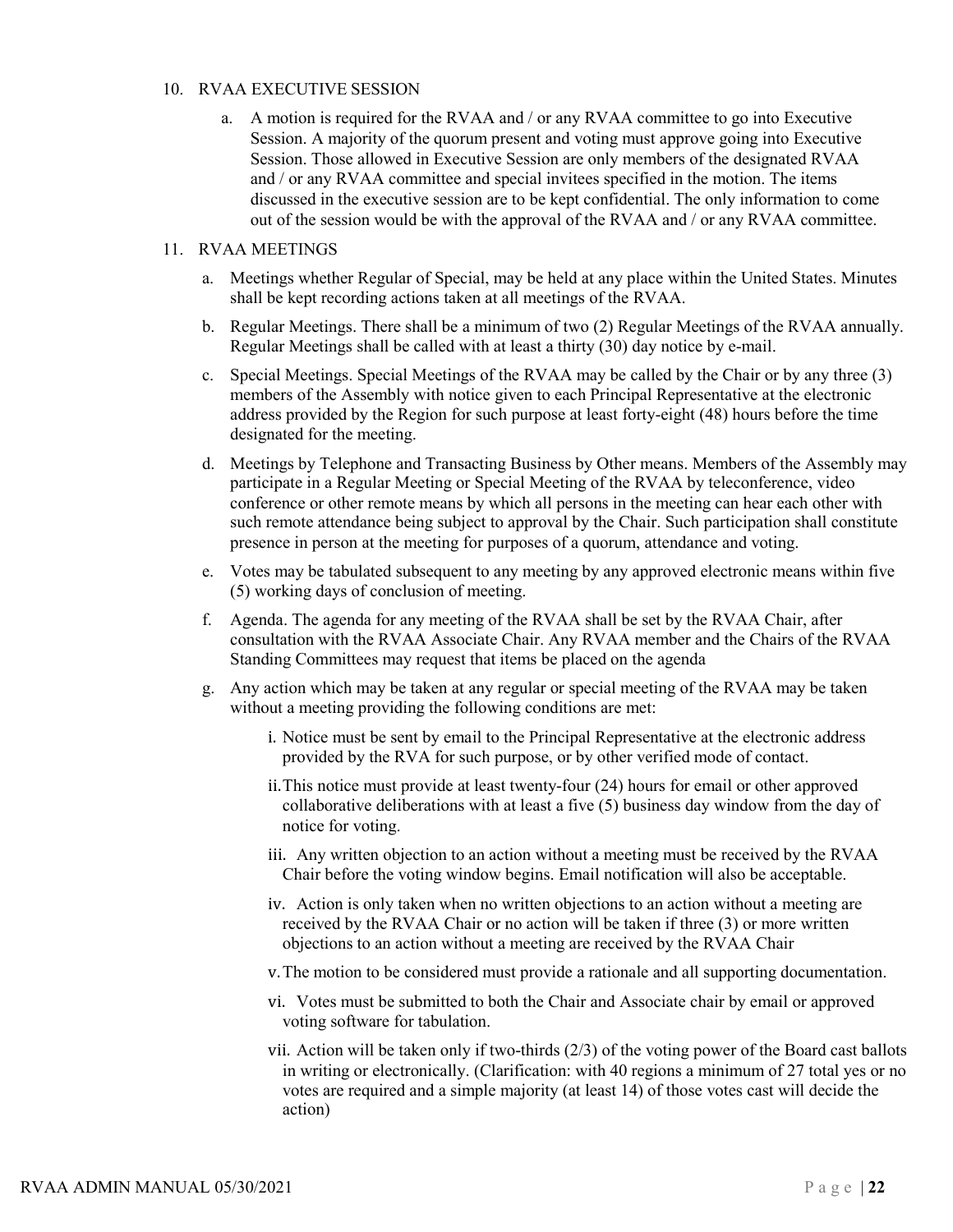- viii. One (1) of the persons who verified the votes will announce the results of the vote to the Regions by email or other suitable method as soon as possible after the voting period expires
- ix. Only for approval of the RVAA minutes timeline will begin no later than thirty (30) days after the conclusion of any RVAA meeting. Draft minutes will be distributed within twenty (20) days after meeting conclude. Allow seven (7) days for discussion, feedback, and comments and allow three (3) days for edits.

#### 12. QUORUM

a. A simple majority of the total voting power of the RVAA shall constitute a quorum for the transaction of business at any meeting, and the majority of votes present shall be the act of the RVAA unless otherwise specified that more than a majority is required for certain actions of the RVAA. (Clarification; abstentions are only votes present to satisfy quorum for transaction of business. They however are not counted towards either total of yes / no votes regarding a motion) (19 yes  $/$  18 no  $/$  3 abstain = motion passed)

#### 13. RULES OF ORDER

- a. All discussion must begin with a motion, which maybe:
	- i. Made by a person.
	- ii. Brought forward from a committee.
	- iii. A procedural motion for open discussion on a subject.
- b. All motions except those from Committee require a second.
- c. All motions should specify what assembly it involves, and if applicable, the USA Board. All motions shall include requirements for approval by the RVAA or by other entities.
- d. During subsequent discussion:
	- i. Ten (10) minutes will be allowed for initial discussion.
	- ii. People wishing to speak will be recognized by the Chair in order of hands.
	- iii. A person may request a specified amount of additional time, which will be extended upon approval of a majority of the group.
	- iv. At the end of the initial ten (10) minutes, a motion may be made to extend debate for a specified period of time.
- e. Motions may be amended by:
	- i. A motion to amend the current motion may be proposed.
	- ii. If the motion to amend is seconded, it becomes the current motion.
- f. A call for the previous question is a motion to cease debate. It requires a second and approval of a majority of the group.
- g. A question of order may be raised when: Robert's Rules of Order or procedures as included in this manual are being violated.
- h. Robert's Rules of Order will apply in othersituations.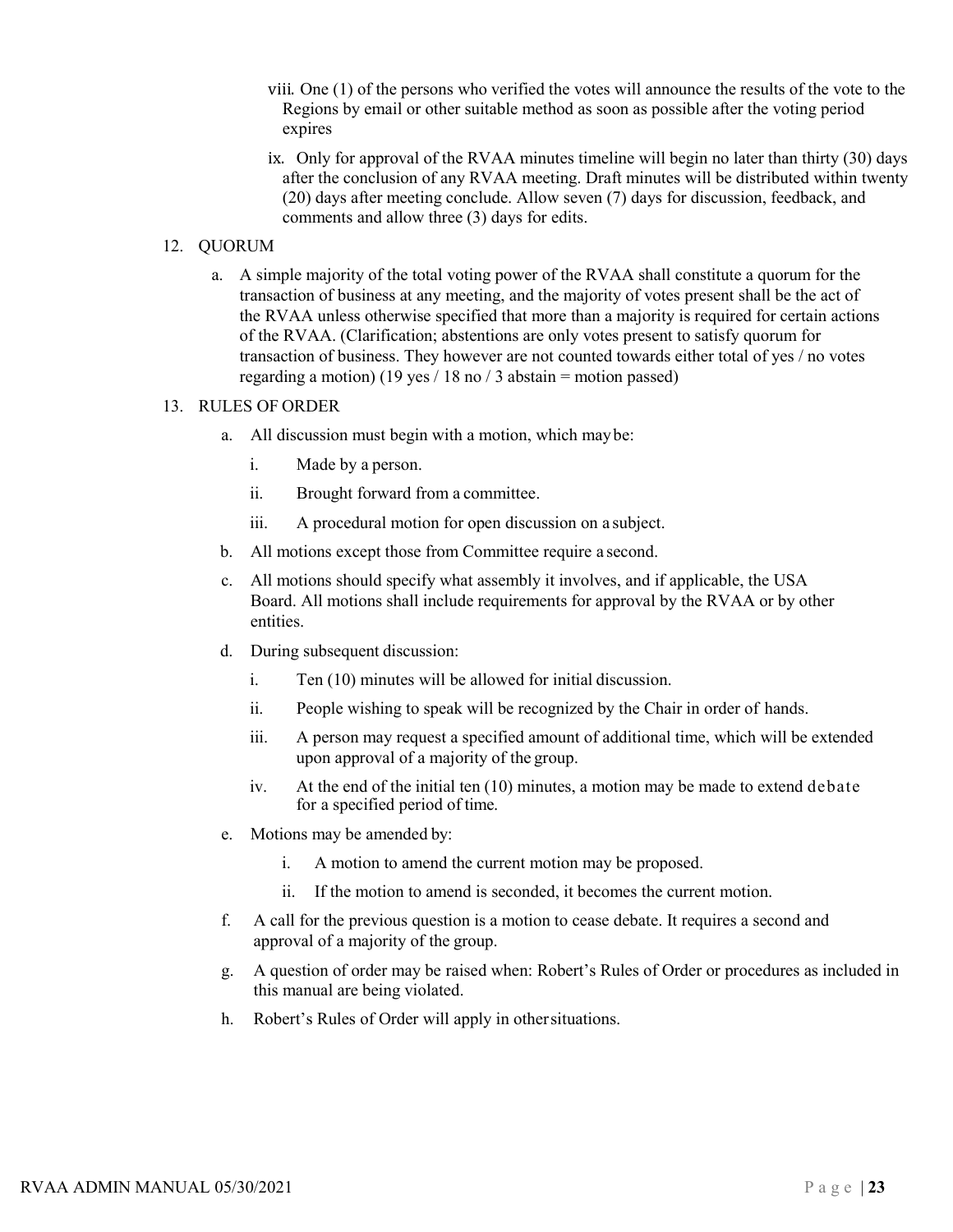#### 14. RVAA CHAIR, ASSOCIATE CHAIR, ASSISTANTCHAIR(S) AND ADMINISTRATIVE ASSISTANT(S)

- a. CHAIR DUTIES:
	- i. The RVAA Chair shall preside at the RVAAmeetings.
	- ii. Serve on the USAV Administration Joint Council
	- iii. Attend all RVAA Meetings.
	- iv. Highly recommended to attend all USAV Board meetings.
	- v. Set agenda for meetings with the help of the RVAA Associate Chair with the RVA(s) input as needed. Starting at least thirty (30) days prior to the meetings.
	- vi. The RVAA Chair shall appoint Assistant Chair(s), Administrative Assistant(s) and other designees, as needed with the approval of the RVAA.
	- vii. Appoint chairs to standing committees and Ad Hoc committees as needed with the approval of the RVAA.
	- viii. The RVAA Chair shall review all written complaints that have exhausted due process at the Region level and refer them to the RVAA Ethics and Eligibility Committee.
	- ix. The RVAA agenda must be sent thirty (30) days prior to RVAA meeting to Commissioners and USAV staff. Allowing seven (7) days for the Commissioners to send requests / changes. This gives the RVAA Chair / Associate Chair / Administrative Council three (3) days to make edits – and allowing twenty (20) days for the final distribution to the RVA membership.
	- x. The RVAA Chair (provided they are the current Principal Representative for their region) will be allowed voice and one (1) vote in all RVAA meetings (unless holding written proxy).
- b. ASSOCIATE CHAIR DUTIES:
	- i. Preside over the RVAA meetings in the absence of the RVAA Chair.
	- ii. Serve on the RVAA Administrative Council.
	- iii. Serve as a member of the RVAA Nominating Committee. NOTE: This would not be true if the RVAA Associate Chair were running for a position.
	- iv. Attend all RVAA meetings.
	- v. The RVAA Associate Chair shall be elected by the RVAA as noted in the elections procedures and is to take office immediately. It is recommended that the RVAA Associate Chair have RVAA experience.
	- vi. The RVAA Associate Chair (provided they are the current Principal Representative for their region) will be allowed voice and one (1) vote in all RVAA meetings (unless holding written proxy).
	- vii. Administer the Commissioner Service Awards.

viii.Serve as trustee of the RVAA Contingency fund.

ix. Attend the USAV Administrative Council meeting if either RVAA representative is unable to attend. In the event that the Associate Chair is unable to attend, the

RVAA Chair shall appoint the representative(s) to attend the meeting.

x. Serve as chair of the RVAA Ethics and EligibilityCommittee.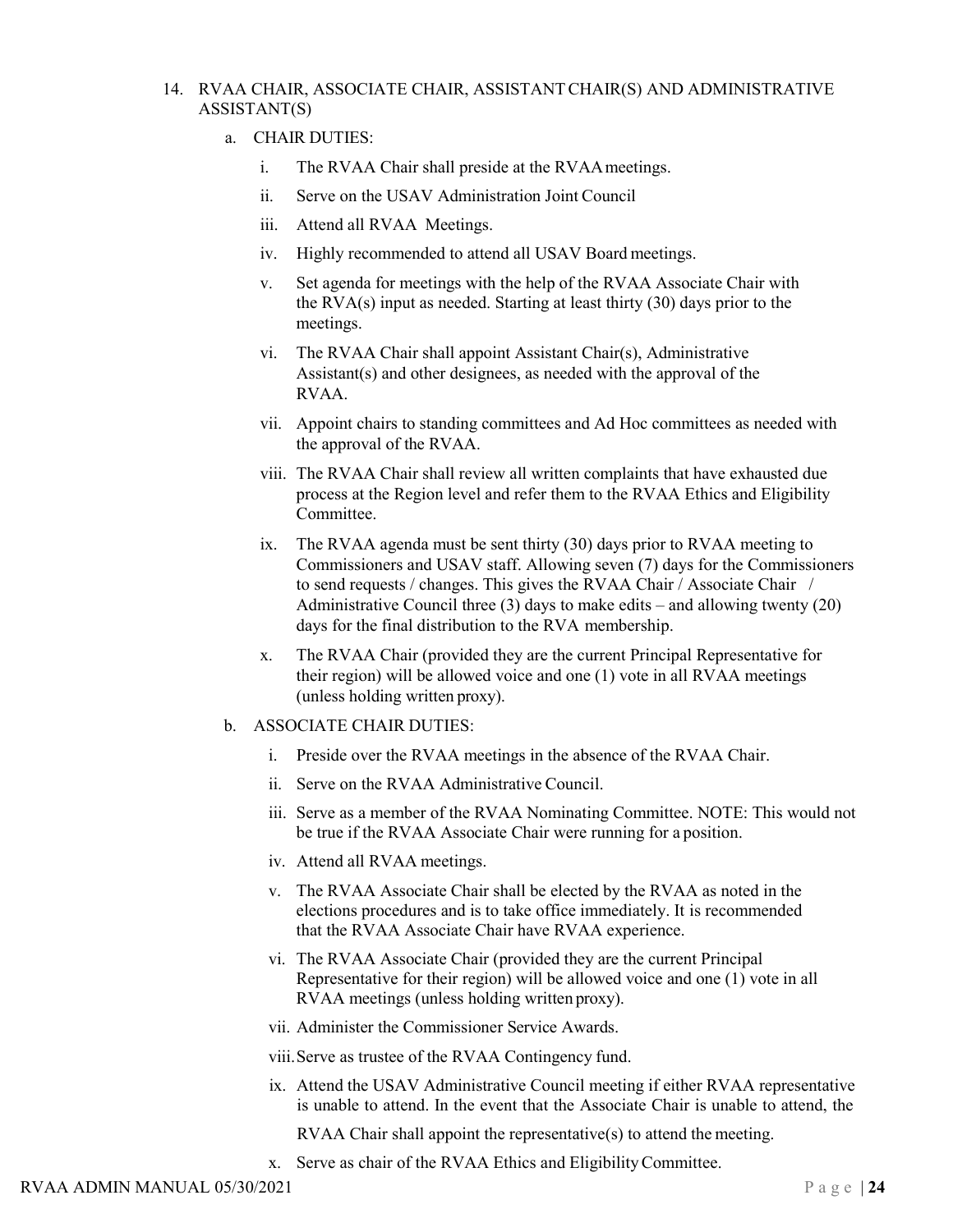- c. ASSISTANT CHAIR DUTIES: The RVAA Chair may appoint Assistant Chairs as necessary and assign them appropriate duties. These appointments must be approved by RVAA.
- d. ADMINISTRATIVE ASSISTANT DUTIES:
	- i. Take and produce in written form the minutes of all RVAA meetings in the absence of a designated recorder. If necessary, a qualified secretary should also be present at all RVAA meetings to take minutes and / or perform any other secretarial tasks required. Assist the RVAA Chair in various other areas that would ensure better quality meetings.
	- ii. The Administrative Assistant will be appointed by the RVAA Chair and will have no voting powers unless holding a proxy. This appointment must be approved by the RVAA.
	- iii. The Administrative Assistant will serve as the archivist for the RVAA Administrative Manual.

## 15. RVAA ELECTION PROCEDURES

- a. USAV-RVAA. The RVAA shall determine the election procedures. Each RVA is entitled to one (1) delegate.
	- i. No nominations from the floor will be allowed during RVAA election proceedings.
- b. PROXIES are allowed in the RVAA.
- c. USA VOLLEYBALL BOARD OF DIRECTORS. Three (3) representatives from the RVAA are elected to the USA Volleyball Board of Directors for terms delineated in the USAV Bylaws.
- d. RVAA NOMINATING COMMITTEE. The RVAA Chair will appoint a Nominating Committee (one (1) from every zone) and name the Chair, who will be responsible for putting together the slate of candidates with their background information for election at the Annual RVAA prior to the USA Volleyball Championships. The RVAA Associate Chair will serve on the NominatingCommittee.
- e. PROCESS FOR FILLING A VACANCY. A vacancy shall be filled by an RVAA electronic vote or at the next RVAA meeting. This individual shall fulfill the remaining term of the individual to be replaced.
- f. PROCESS FOR REMOVAL OF A RVAA ELECTED USA VOLLEYBALL BOARD OF DIRECTOR- A director may be removed, with or without cause, by a majority vote of the RVAA whenever in its judgment the best interests of the RVAA would be served thereby. While attending the USAV Board meetings, the elected individual shall attend all sessions of said meetings, excused absences notwithstanding. Missing a session constitutes an unexcused absence from the meetings. An elected Director shall be removed when the individual misses two consecutive USAV Board meetings or has three (3) unexcused absences from said meetings during any three (3) year period. An elected Director may be removed, after the proper hearing procedures, if it has been determined that the individual has been convicted of any serious criminalactivity.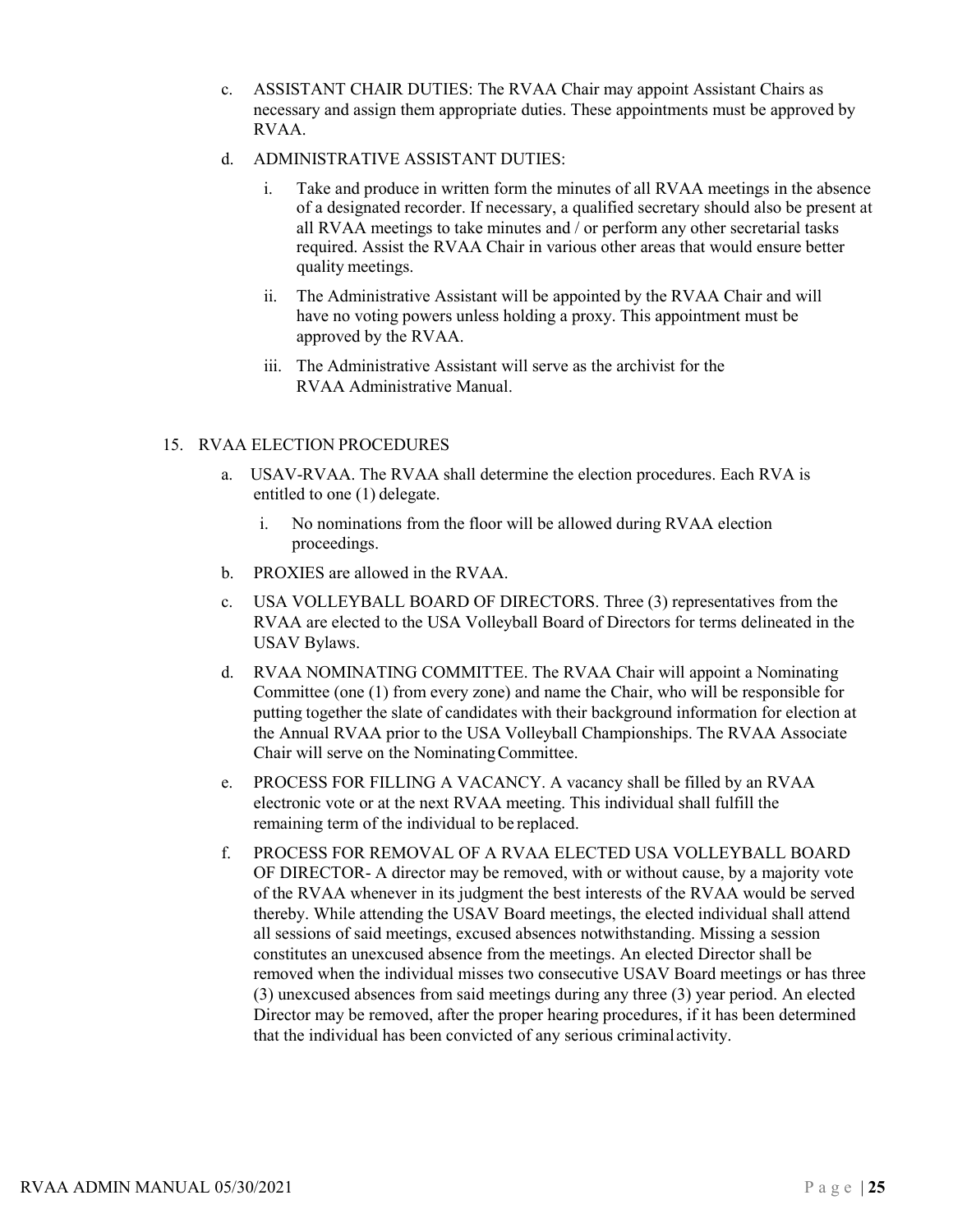- g. BOARD OF DIRECTOR RECOMMENDED QUALIFICATION GUIDELINES. The following qualification guidelines have been established by the RVAA composed of all RVA(s) and approved by the Regional Commissioners and RVAA Board of Director representatives.
	- i. EXPERIENCE. A candidate shall have at least three (3) years of service as aRegional Commissioner or five (5) years of service in a leadership capacity directly related to RVA Operations.
	- ii. REFERENCES. A candidate's viability shall be investigated, validated, andjudged adequately by the Nominating Committee appointed for the electioninvolved.
	- iii. ATTENDANCE. A candidate must have attended full-time at least 50% of the regularly scheduled RVAA and / or Junior Assembly meetings in the past three years.
	- iv. EXPERTISE. A candidate must have a good working knowledge of USAVolleyball, its policies, procedures and major activities, and a thorough working knowledge of their RVA and the Junior Assembly.
	- v. SKILLS. A candidate must have the ability to fulfill a strong advocacy role, to communicate verbally and in writing, and the willingness to fulfill the duties of a USAV Board member. This includes attending at least 50% of the regularly scheduled RVAA and / or Junior Assembly meetings and all sessions of USAV Board of Directors meetings.
	- vi. LOYALTY. During USAV Board meetings, RVAA Board Representatives must remember that they represent the RVA(s). RVAA Board representative will support the best interest of Volleyball.
	- vii. ADDITIONAL QUALIFICATIONS See USA Bylaws.
	- viii. ELECTION PROCESS Elections for all positions of the RVAA will be held at the annual RVAA meetings. The voting process will be one (1) vote per Region for elections and motions in the RVAA and weighted votes for elections when electing individuals to represent the RVAA, with the exception of the RVAA Chair.
		- a. **The RVAA Chair** shall be elected using one (1) vote per Region. The RVAA Chair will also serve as one of the two representatives to the USAV Administrative Council. The RVAA Chair has a term of four (4) years.
		- b. The **RVAA Associate Chair** has four (4) year terms. Election is by one (1) vote per region.
		- c. The other RVAA representative to the **USAV Administrative Council** will have a four (4) year term. This person is electedby weighted voting.
		- d. The **RVAA representative** to the USAV Board's Nominating Committee has a four (4) year term. This person is elected by weighted voting.
		- e. **RVAA Zonal Chairs** shall be nominated and elected at the RVAA Annual Meeting by the Regional Commissioners in their respective zones in even- numbered years for a two (2) year term, effective immediately.
		- f. **RVAA representatives** to the USAV Board of Directors will be elected using weighted voting, as defined in this section.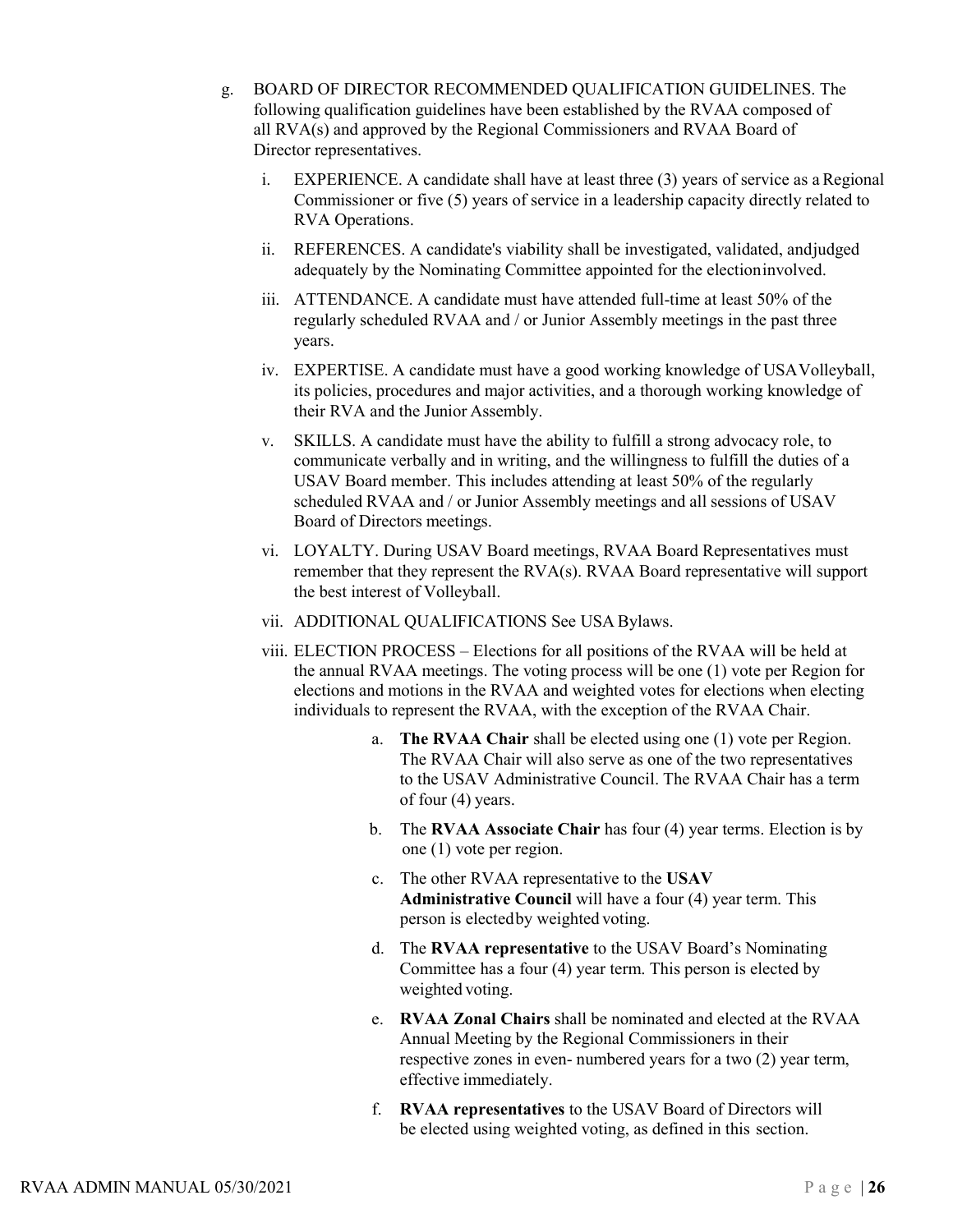- ix. NOMINEE RECOMMENDATION FORM. The Nominating Committee Chairshall send a cover letter and a Nominee Recommendation form to all Regional Commissioners and RVA Directors with a deadline date to bereturned.
- x. APPLICATION. The Nominating Committee Chair shall send each candidate a cover letter outlining the responsibility and expectations of a director, together with the Application for RVAA Director Form and deadline date to bereturned.
	- a. Completed applications for nominations must be received by the RVAA Nominating Chair on or before ninety (90) days prior to the election date. All applicants will receive confirmation of their application.
	- b. The nominating committee shall notify all potential candidates of their acceptance or denial no later than forty-five (45) days prior to the election.
	- c. Any appeal of these decisions must be received by the RVAA Chair in electronic or written form within seven (7) days of the date of notification. The RVAA Admin Council shall rule on the appeal no later than fourteen (14) days prior to the election.
- xi. SLATE OF CANDIDATES. The Nominating Committee shall select a minimumof one more candidate than the number of vacancies.
- xii. ELECTION PACKET. Each RVA, via the Regional Commissioner, shall receivean Election Packet containing a cover letter, a sample ballot, and applications of the selected nominees two weeks prior to the election to be held during the annual meeting of the RVAA in May (this may be sent viaemail).
- xiii. PRESENTATION. Each candidate shall prepare a short statement (maximum of three minutes), and be given the opportunity to speak to the RVAA priorto the election.
- xiv. OPEN DISCUSSION. Ten (10) minutes of open discussion of the candidates (without candidates present) shall be scheduled prior to the election. Thistime allotment could be extended by a vote of the group.
- xv. CONDUCTING THE ELECTION. The Nominating Committee shall supervise and conduct the election of Directors (e.g., announce each RVA(s) vote allotment, distribute and collect ballots, tabulate votes, and announce electionresults).
- xvi. VOTE ALLOCATION. Using the RVAA figure of four hundred (400) votes, approximately two hundred (200) votes shall be divided equally among the approved RVA(s). This will be the nearest whole number to the fraction found when dividing two hundred (200) by the number of RVA(s). The remaining number shall be allocated proportionate to National Base Fee categories based on the previous year's totals. Each approved RVA receives a minimum of one (1) vote based on this proportionate allocation. If any RVA disagrees with the figures of full membership as provided by the USAV office, it is the Regional Commissioner's responsibility to immediately contact the USA Volleyball Administrative Office, and also notify the RVAA Chair, no later than January  $31<sup>st</sup>$ , to resolve any discrepancy. Must be provided to the Regions by November  $15<sup>th</sup>$ . Should also include administration Region membership breakdown by Region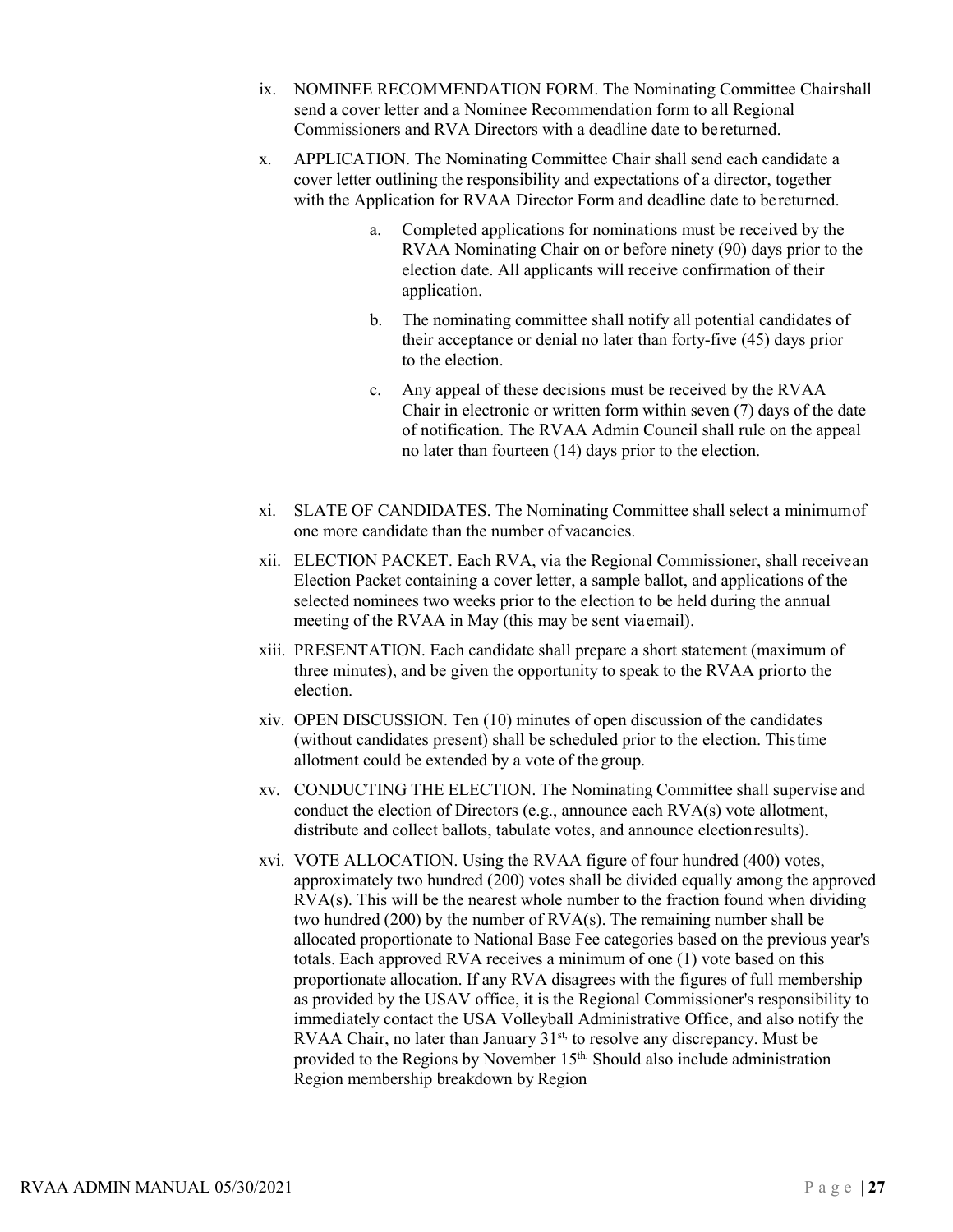#### xvii. BALLOT VOTE PROCEDURE.

- a. ABSENTEE BALLOTS are not allowed at the RVAA because of voting procedures.
- b. For the purpose of voting for the RVAA BOD representatives in the RVAA, an RVA principal representative may designate a voting representative who shallbe a member of the RVA they are representing and shall be designated prior to the election roll call.
- c. Elections for each of the positions shall be conducted independently. Theelection for any expired terms will precede the election for any vacant positions. If more than one (1) position is vacant, the position with the longest vacant term will be held first.
- d. MAJORITY. A majority in the RVAA shall be determined by receivinga majority of the votes present and voting (abstentions are not votes).
- e. Each Region's ballot may not be split betweencandidates.
- f. On the first ballot for the first position, a majority must be gained for a candidate to be elected.
- g. A second ballot is necessary should no majority be gained. The candidate with the lowest total of votes shall be deleted, with a majority again required for election.
- h. A third ballot, or subsequent balloting, is necessary should no majority be gained. The candidate with the lowest total votes shall be deleted. The voting process shall be the same until a candidate receives amajority.
- i. Following the election of the first director, all remaining candidates(including any deleted in the first election process) shall compete for the remaining position(s) with the same procedures applying.
- j. Vacancies will be filled at the next meeting of theRVAA.
- k. These Procedures may be amended by a majority vote of the RVAA votes with each RVA receiving one (1) vote per RVA.
- 16. ZONES
	- a) FOUR (4) Zones have been established, each subdivided into two (2) Sections, whose boundaries may be modified by recommendation of the RVAA and approval of the USA Volleyball Board of Directors.
		- a. ZONALS
			- i. ATLANTIC
				- i. ATLANTIC NORTH SECTION: CH-Chesapeake, GE-Garden Empire, IE-Iroquois Empire, KE-Keystone, NE-New England, OV-Ohio Valley, and WE-Western Empire
				- ii. ATLANTIC SOUTH SECTION: CR-Carolina, FL-Florida, OD-Old Dominion, PM-Palmetto, and SO-Southern
			- ii. BORDER
				- i. BORDER EAST SECTION: BY-Bayou, GC-Gulf Coast; DE-Delta, LS-Lone Star, NT-North Texas, and OK-Oklahoma
				- ii. BORDER WEST SECTION: AZ-Arizona, and SU-Sun Country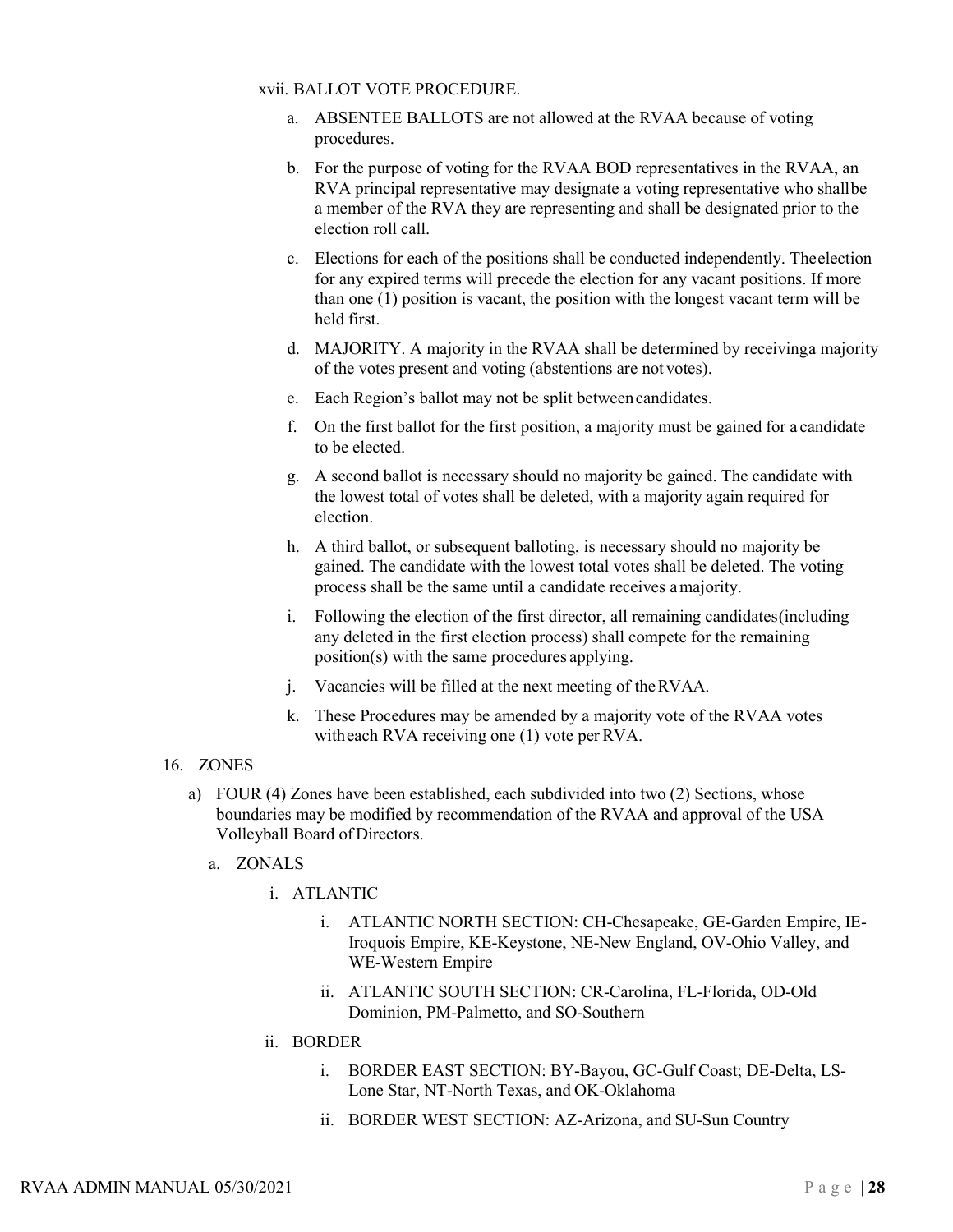- iii. CENTRAL
	- i. CENTRAL EAST SECTION: BG-Badger, GL-Great Lakes, GW-Gateway, HO-Hoosier, LK-Lakeshore, NO-North Country, and PR-Pioneer
	- ii. CENTRAL WEST SECTION: GP-Great Plains, HA-Heart of America, IA-Iowa
- iv. PACIFIC
	- i. PACIFIC NORTH SECTION: AK-Alaska, CE-Columbia Empire, EV-Evergreen, PS-Puget Sound, RM-Rocky Mountain
	- ii. PACIFIC SOUTH SECTION: AH-Aloha, IM-Intermountain, MK-Moku O Keawe, NC-Northern California, and SC-Southern California.
- b. Each Zone may conduct annual ZONAL CHAMPIONSHIPS. A Zonal Information Booklet, to include entry fee, entry deadline, hotel(s), transportation, tournament format, etc., for Zonal Championships will be sent to each Regional Commissioner in the respective zone, with a copy to the RVAA Chair and RVAA AssociateChair.

#### 17. REDISTRICTING

- a. PREAMBLE: USA Volleyball continues to experience a steady growth of its membership and interest in Volleyball. It also continues to experience the desire by applicant members toward the formation of new or Sub-RVA(s) within the existing geographic configuration forming the present corporation. In facilitating the growth of Volleyball, USA Volleyball adopts the following guidelines concerning redistricting of both the geographic and membership of the Volleyball community.
- b. USA Volleyball further recognizes that each existing RVA has been formed under the laws of the state(s) in geographic areas. Redistricting may occur within a single state, or may affect a number of states and their laws. Not all state laws are identical. Likewise, redistricting will have an impact on parent RVA(s), how they are left to operate, their financial structure, and on how bids are allocated for National Championships. In order to assist the existing RVA(s) and members toward redistricting in a harmonious manner, the following process and procedure has been approved. Each applicant and RVA should consult counsel of their choice and comply with their own state laws in effectuating a change of existing RVA(s).
- c. DEFINITIONS
	- i. REDISTRICTING The process in which an RVA is formed, whether by separating from an existing RVA within one (1) state, or separating from existing RVA(s) and forming one RVA within a geographical area.
	- ii. PARENT RVA Those geographic areas whose physical boundaries are presently recognized by USA Volleyball.
	- iii. SUB-RVA That separated geographic area of an existing parent RVA within one state / RVA's geographic area, whose application has been approved by the RVA, Zone, and the RVAA. Sub-RVA status shall be computed beginning the date the application is approved by the RVAA, for a minimum of one (1) year or longer, when necessary, until all requirements of a RVA are satisfied, as reflected in the RVA Administrative Manual. Once the requirements are met and the trial period completed, the application shall be submitted by the RVAA to the USAV Board of Directors for final approval as a new RVA.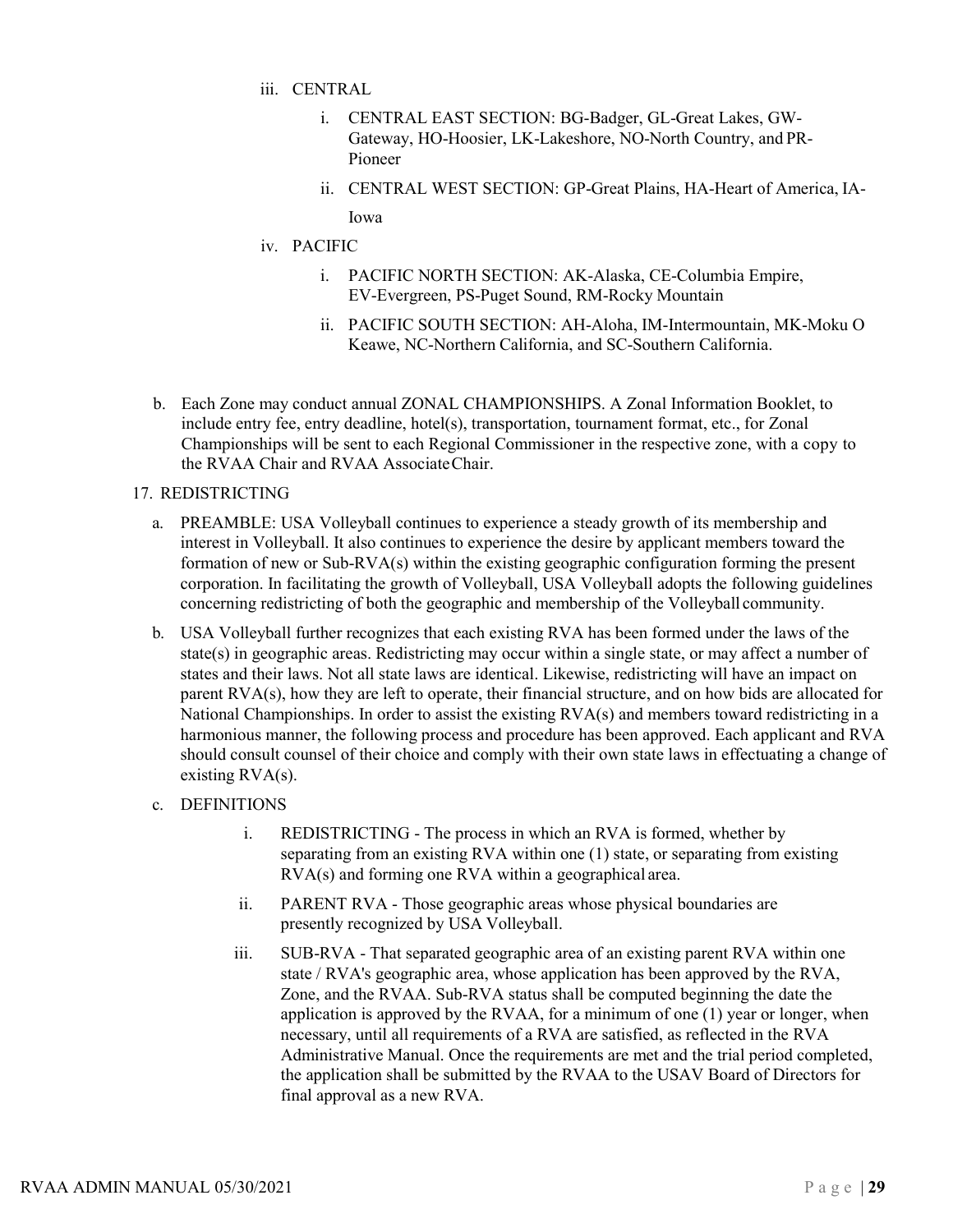- iv. PROVINCIAL RVA That separated geographic area of more than one existing parent state / RVA whose application has been submitted and approved by each impacted parent RVA, zone, and the RVAA. Provincial RVA status shall be computed beginning the date the application is approved by the RVAA, for a minimum of one (1) year or longer, when necessary, until all requirements of a RVA are satisfied, as reflected in the RVAA Administrative Manual. Once the requirements are met, and the trial period completed, the application shall be submitted by the RVAA to the USAV Board of Directors for final approval as a new RVA.
- v. ASSOCIATE RVA That separated geographic area of one or more existing parent RVA(s) whose application has been rejected by one or more of the existing parent RVA(s), but whose application is approved by the RVAA Zonal Committee after an independent review. An Associate RVA status shall be computed beginning the date the application is approved by the RVAA, for a minimum of one (1) year or longer, when necessary, until all requirements of a RVA are satisfied as reflected by the RVAA Administrative Manual. Once the requirements are met and the trial period completed, the application shall be submitted by the RVAA to the USAV Board of Directors for final approval as a new RVA.
- vi. RVA ZONAL COMMITTEE This "Committee" will be chaired by the appropriate Zonal Chair and will be comprised of all Regional Commissioners within a designated USAV geographic Zone where the redistricting proposal is originating. Presentlythese Zones are: Atlantic (North and South), Border (East and West), Central (East and West), and Pacific (North and South):
- vii. CORPORATION United States Volleyball Association (USAV), the national organization.
- viii. RVA(s) Regional Volleyball Associations: A RVA Member Organization of USAV.
- ix. RVAA The collective organization of Regional Volleyball Associations  $(RVA(s))$
- d. APPLICATION PROCESS The following process / procedure should be followed by all applicants seeking redistricting.
	- i. A written application shall be filed with each RVA impacted by a redistricting proposal, with copies provided to the RVA Zonal Committee Chair, the RVAA Chair, and the USAV Administrative Office.
	- ii. All written applications shall follow RVA redistricting procedures, if any, prior to any application being considered by the RVAA Zonal Committee, the RVAA, or USA Volleyball.
	- iii. Each written application shall be signed by at least five (5) persons supporting the redistricting, under penalty of perjury, with applicants attesting that the information provided for in the application is true, accurate and brought in good faith.
	- iv. Each written application shall include, but not be limited to:
	- a. The name of the proposed Sub, Provincial or Associate RVA.
	- b. The name(s) of all parent  $RVA(s)$  and all USAV Zone(s) impacted by the redistricting.
	- c. A reference to whether prior application(s) has / have been presented to the parent RVA(s), the date, and a written summary regarding the prior application(s)status.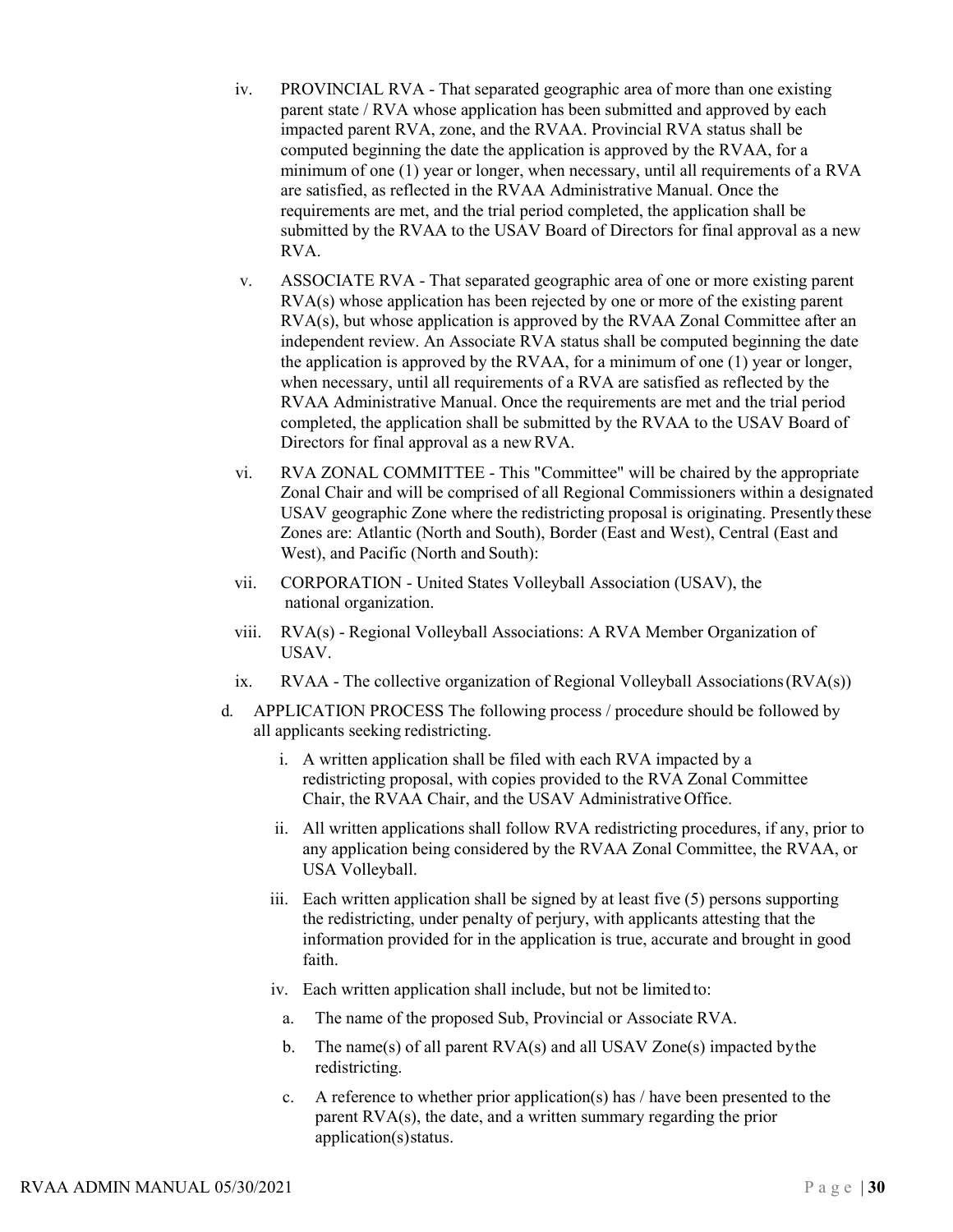- d. A clear description of the geographic area impacted by the application; whether it impacts more than one RVA (a detailed map should be provided); the population base of the new applicant area; the population base of the existing parent  $\text{RVA}(s)$ being impacted; and membership base of the new and parentRVA(s).
- e. A clear description of the membership and teams (adult, juniors, boys and girls) impacted by the application, including the number of members and teams to be in each RVA, the growth rate of volleyball in the area over the last three (3) years, the number of referees and scorekeepers in each RVA, and any other information which the applicant deems helpful to the review committee.
- f. An accurate summary of the impact the application has on existing membershipin each impacted parent RVA, including but not limited to fiscal impact on the existing parent RVA(s); impact on adult and junior tournament schedules; impact on junior team bid allocation; and other issues which the RVA Zonal Committee may determine to be relevant.
- g. A clear statement of the purpose for which the application ismade.
- h. The names, addresses and USAV membership number of persons proposed asthe Commissioner, the Board of Directors and Officers, and the OfficialsChair(s).
- i. A list of at least two hundred (200) adults or five hundred (500) members, their names, addresses, phone numbers, USAV membership number, team affiliation, and signature supporting the application. These five hundred (500) members shall include at least two-thirds players (both adults and juniors) as well as coaches and teamrepresentatives.
- j. A copy of the applicants proposed Articles of Incorporation; proposed Bylaws, and handbooks, which shall include due process procedures, sexual harassment policy, fiduciary policy concerning financial matters, and steps taken to obtain nonprofit tax status.
- k. A copy of the applicant's proposed budget and inventory of capitalassets, financial status, income sources, and liabilities.
- l. A copy of a proposed reciprocity agreement with existing parent  $\text{RVA}(s)$ authorizing members of each RVA to participate in tournaments sponsoredor sanctioned by the new RVA or parent RVA(s).
- m. A statement whether the applicant provided a copy of the application or noticeof intent to seek redistricting to the existing parent RVA(s), and a summary of the steps the parent RVA(s) have taken:
	- 1. To inform the parent  $RVA(s)$  membership,
	- 2. Information on any polls and their results, and
	- 3. The number of occasions the parent  $RVA(s)$  and applicants have met and the results of those meetings. Such statement shall include anyagreements or recommendations a RVA may have to such application.

#### e. PROCEDURE.

i. Each applicant shall submit a copy of the application for redistricting or a notice of intent to seek redistricting to each existing parent RVA impacted by the application at least ninety (90) days prior to an application being submitted to the RVA Zonal Committee Chair, with copies provided to the RVA Zonal Committee Chair, the RVAA Chair, and the USA Volleyball Administrative Office. CEO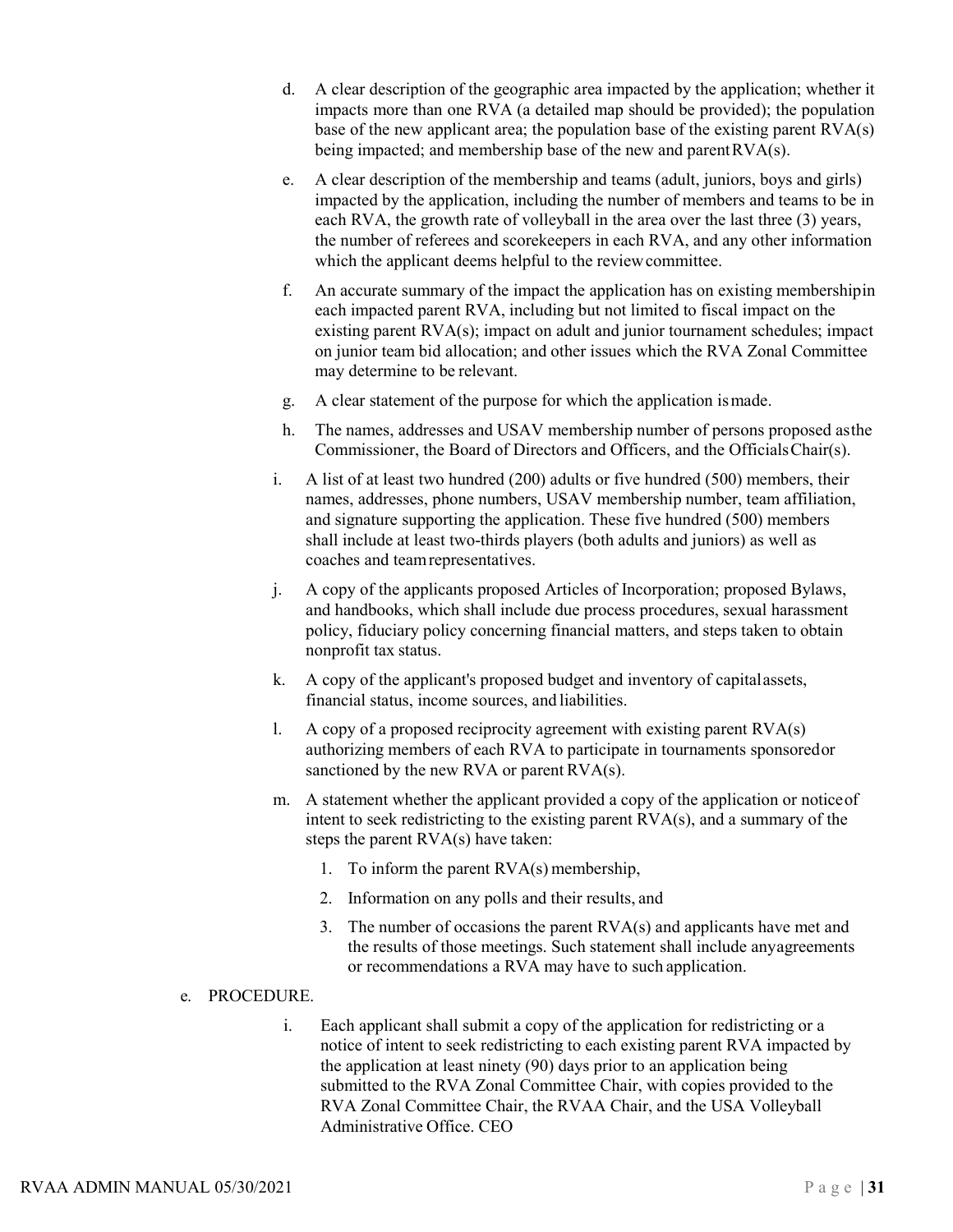- ii. Each parent RVA shall have a redistricting policy to address such applications. Each parent RVA shall submit the application or notice to its members and obtain a consensus of the majority of its members for the application to be considered.
- iii. A summary of the RVA's action, manner of polling its members, polling results, and / or membership responses shall be submitted in written form to the RVA Zonal Committee Chair no later than thirty (30) days prior to the RVAA Annual Meeting. The summary shall include, but not be limited to, any information the Committee deems relevant and helpful toward its consideration of the application.

The scope of the review shall also consider steps taken by the parent RVA to inform and poll its members, the fairness of the procedure used to allow the application full and fair consideration, and any other information the Committee deems appropriate.

- iv. An applicant whose application for redistricting is rejected by the parent RVA(s) may submit the same for reconsideration by the RVA Zonal Committee.
- v. The RVA Zonal Committee in which the redistricting application is initiated shall meet, review, and make appropriate inquiries regarding the redistricting application or request for reconsideration prior to the RVAA Annual Meeting, and submit a status report or recommendation to the RVAA. The Committee shall make appropriate recommendations regarding the redistricting application or reconsideration motion to the RVAA. The RVA Zonal Committee may elect to (a) support the application and recommend to the RVAA the formation of a Sub or Provincial RVA; (b) reject the application; (c) recommend a formation of an Associate RVA, or (d) direct that further action be taken on the application.
- vi. If the RVA Zonal Committee believes, by a majority, that the impacted parent RVA(s) have failed to provide the application a fair investigation, review, hearing or fair assessment in the determination as to whether such redistricting application is favored by the majority of the membership of the impacted RVA(s), the Committee may recommend to the RVAA that the application be submitted as an Associate RVA. Such recommendation may be considered by the RVAA. Alternatively, the RVAA may hold its own poll and determine whether such an action is in the best interest of the RVA(s) and area membership. The cost of such poll shall be assessed against the parent RVA(s).
- vii. If the RVA Zonal Committee finds that an application is supported by the impacted parent RVA(s), the Committee shall recommend that the redistricting be approved by the RVAA.
- viii. If the RVA Zonal Committee finds insufficient basis for redistricting to occur, the Committee may in writing reject the application. Such rejection shall be final. A copy of this determination letter should be sent to the RVAA Chair.
- ix. If the RVA Zonal Committee, after full evaluation, finds support for the redistricting, opposite of the parent RVA(s) recommendation, the Committee may recommend that an Associate RVA be established.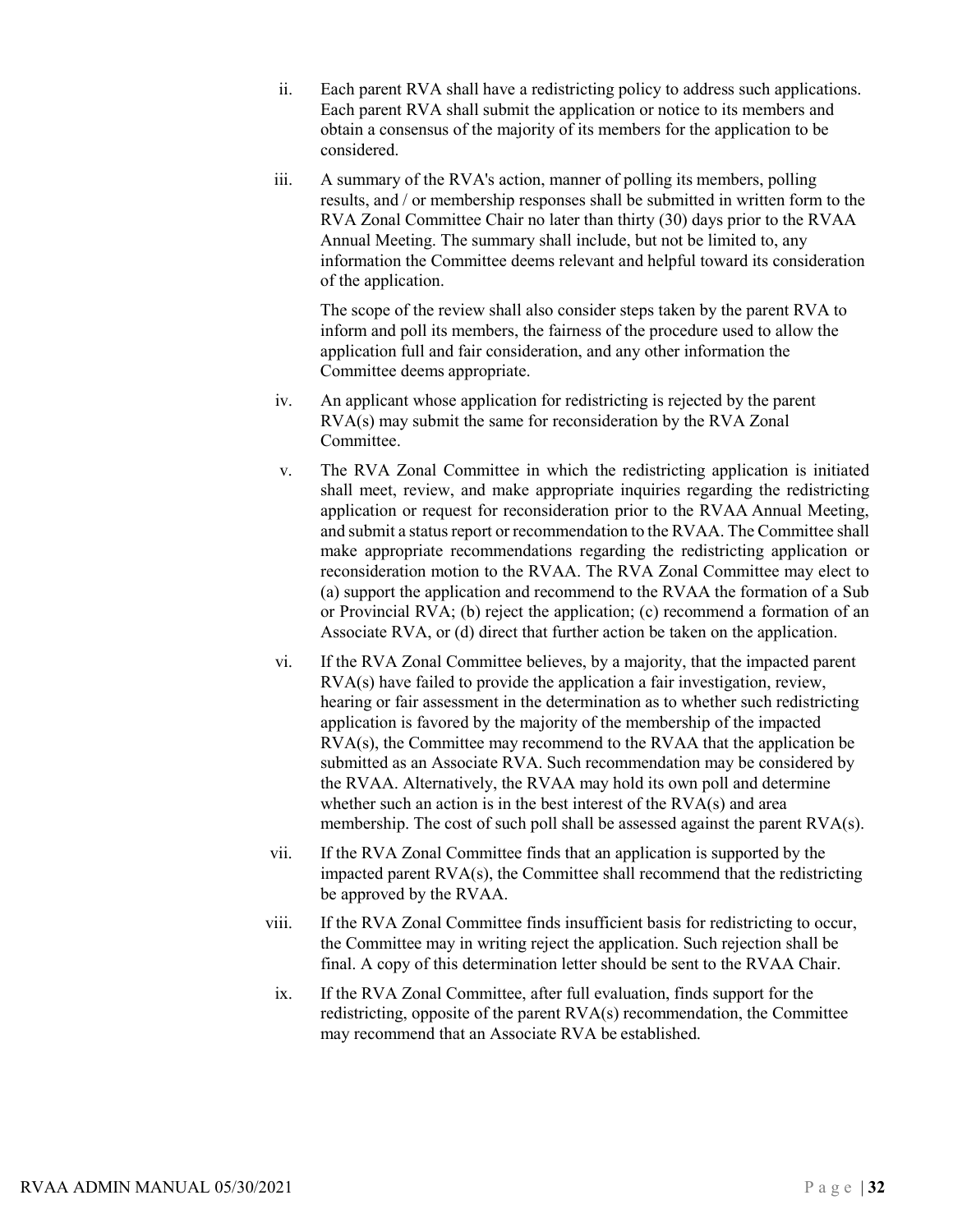- x. If the RVA Zonal Committee believes, by a majority, that the applicant has brought forth the application in bad faith, or has provided false information or misrepresented facts to the Committee, the Committee may elect to reject the application. If the Committee finds insufficient basis to recommend redistricting, the Committee may in writing recommend rejection of the application. A copy of this determination letter should be sent to the RVAA Chair.
- xi. If an application is rejected by the RVA Zonal Committee for bad faith or because it was based on false or misleading information, the Committee may recommend sanction of the applicants whose signature appear on the application and that no application for redistricting be permitted for a period of two (2) years.

## f. LIMITATIONS ON REDISTRICTING.

- i. No application for redistricting shall be approved by the RVA Zonal Committee or RVAA unless applicant RVA shall have at least one third of the impacted parent RVA(s) registered members, with no less than 25% of the new RVAmembers registered as adult members and the remainder junior members, provided the Committee may relax such limitation if the parent RVA(s) support anapplication.
- ii. No application for redistricting shall be approved if the impact of such redistricting will reduce an impacted parent RVA(s) by more than one half of its membership in any existing category, or below a minimum of two hundred fifty (250) adult members and seven hundred fifty (750) junior members.
- g. DISPUTE RESOLUTION. The Corporation encourages mutual agreements between parent RVA(s) and applicant members who seek redistricting consideration. If the parent RVA(s) are unable to reach mutual agreements with an applicant, any disputes shall be submitted to arbitration before a three-person panel comprised of RVA representatives or an arbitrator agreed to by the parties. Each of the parties agrees that the arbitrator's decision shall be binding.

#### h. TRIAL PERIOD

- i. A redistricting application supported by the impacted parent  $RVA(s)$  shall enjoy Sub or Provincial RVA status for a period of one (1) year following approval of the RVAA and the USAV Board of Directors. Supervision of the Sub or Provincial RVA shall be by the parent  $RVA(s)$ .
- ii. A redistricting application approved by the RVA Zonal Committee and not supported by the impacted parent RVA(s) shall enjoy Associate RVA status for a period of one year following approval of the RVAA and the USAV Board of Directors. Supervision of the Associate RVA shall be by the RVA Zonal Committee.
- iii. A new RVA shall conduct elections, obtain appropriate non-profit tax status, complete all organization legal requirements and otherwise demonstrate to the RVA Zonal Committee that it has complied with all RVA requirements as reflected in the USAV Bylaws and RVAA Administrative Manual prior to final approval of the RVAA and USAV Board of Directors.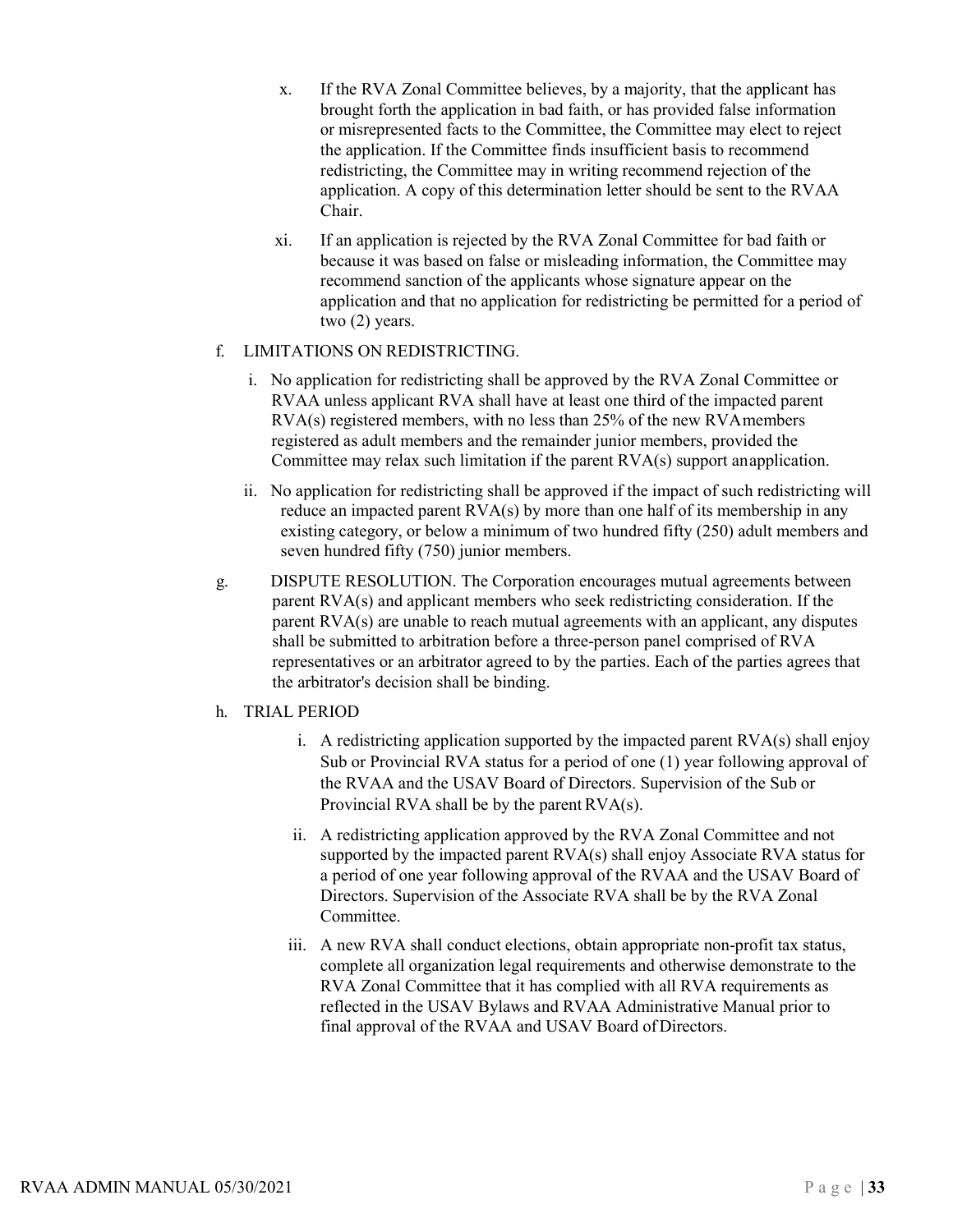#### i. REDIRECTION OF ASSETS, LIABILITIES AND RESPONSIBILITIES ON REDISTRICTING

- i. At no time shall the impacted parent  $RVA(s)$  be placed in such a posture that they are required to obtain financial loans to meet their operation expenses, or be placed in such financial posture that their credit status is jeopardized.
- ii. If a redistricting application is made and approved, all parent RVA(s) shall provide minimum "start-up" assistance comprised of services, monies or materials to provide the fledging RVA with rulebooks, guidebooks, or funds to begin a new season. Such start-up assistance shall be based on the proration of expected membership. Any further assistance shall be at the option of the parent RVA(s) and shall be based on fairness.
- iii. If a new RVA lacks financial resources or funding to properly equip their offices and meet the requirements of an RVA, as set forth in the RVA Administrative Manual and the Bylaws of the Corporation, the application shall be suspended until proper funding can be available to allow the new RVA to function appropriately.
- j. ALLOCATION OF CHAMPIONSHIP BIDS. Each RVA shall be entitled at least one (1) bid per age division to the Junior National Championships (JNC) based on Junior membership. A Sub, Provincial, or Associate RVA shall be entitled to share in any bids available to the parent  $\text{RVA}(s)$  if more than one (1) is available based on a pro rata formula of junior memberships in each of the RVA(s). If a parent RVA is afforded only one (1) bid, then a Sub, Provincial or Associate RVA may be allocated a bid from the at-large bid pool by the championship bid committee, provided the new RVA has beenapproved.
- k. RECIPROCITY AGREEMENTS. Each parent RVA and any Sub, Provincial or Associate RVA, shall enter into a reciprocity agreement for the first three (3) years of the new RVA's existence, allowing teams and player members to continue to participate in tournaments in the parent RVA(s). Likewise, parent RVA(s) teams and player members may participate in tournaments sanctioned by the Sub, Provincial or Associate RVA during the same time period.
- l. MEMBERSHIP OBLIGATIONS. Membership requirements for Sub, Provincial or Associate RVA are as follows:
	- i. COMMUNICATION OBLIGATIONS
		- a. RVA Handbook.
		- b. RVA Tournament Schedule must be made available to the members
		- c. USAV Guidebook material must be submitted at the RVAA Annual Meeting just prior to the USA Volleyball Championship, or June  $1<sup>st</sup>$ , whichever comes first.
	- ii. ADMINISTRATIVE OBLIGATIONS
		- a. Register players and teams.
		- b. A Sub or Provincial RVA should pay the individual member's insurance premiums with its monthly membership fees / insurance report to the parentRVA.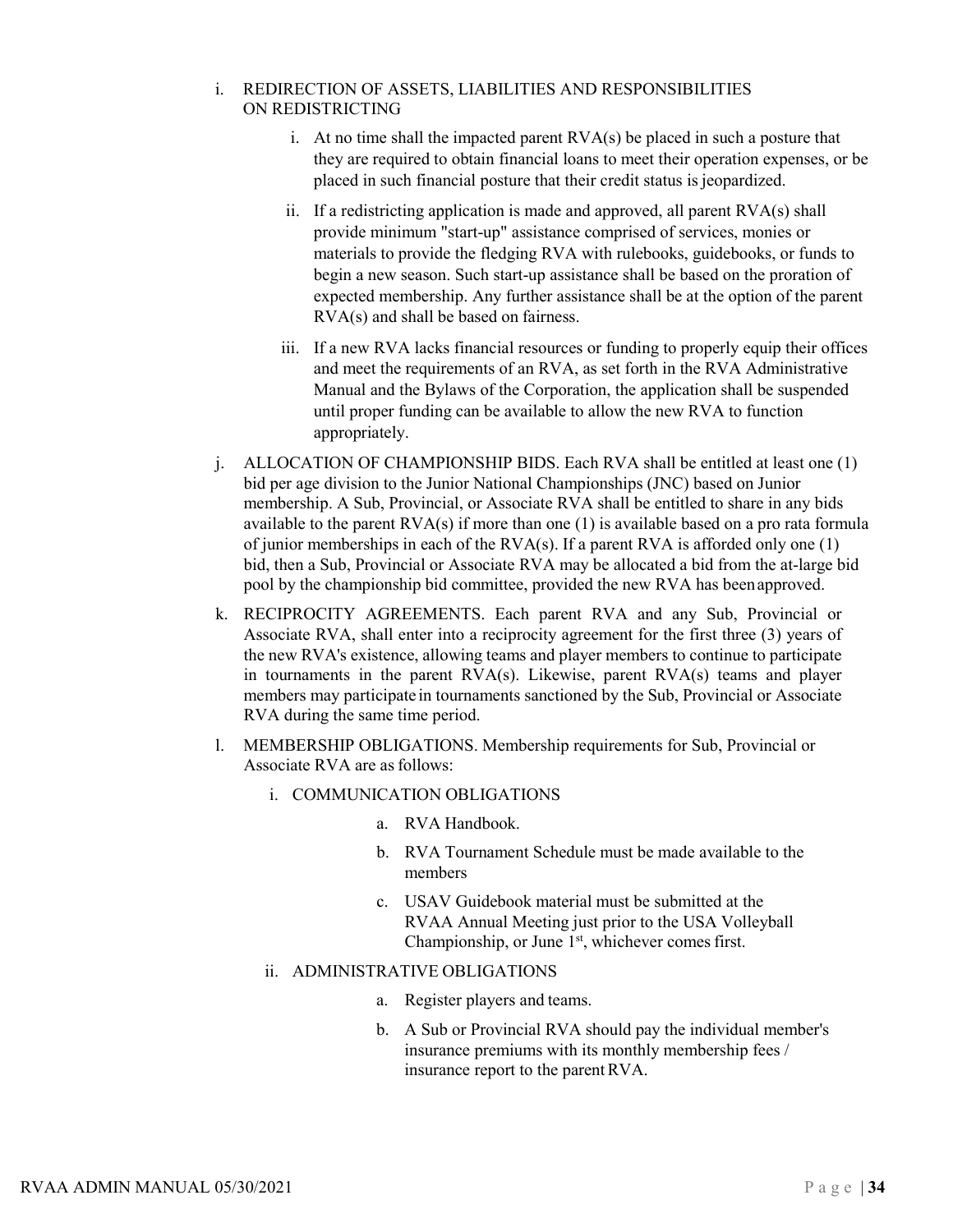- c. An Associate RVA should pay the individual members' insurance premiums with its monthly membership fees/insurance report to the USAV
- d. Administrative Office, with a copy of each report sent to the Zonal Committee Chair.
- iii. Train and certify referees and scorekeepers with a minimum of two (2) clinics for each category.
	- a. Establish minimum requirements.
	- b. Schedule as many clinics as possible which are reasonably accessible to allmembers.
- iv. Coordinate and sanction tournaments.
	- a. Schedule adequate competition at various levels ofplay.
	- b. Establish a Court Conduct Code outlining minimum standards of conduct attournaments.
	- c. Conduct Sub, Provincial or Associate RVA Regional Championships.
- v. Establish Due Process Appeal Procedures.
- m. MEMBERSHIP BENEFITS. Liability and secondary Sports Accident Insurance for currently registered players, voice with no vote at all RVAA meetings.
- 18. USA VOLLEYBALL ADMINISTRATIVE OFFICE
	- a. National Staff Members should ensure that the RVAA Chair, RVAA Associate, Assistant Chairs, all Regional Commissioners, and RVA representatives to the USAV Board of Directors are apprised of all actions and correspondence potentially impacting RVA operations.
	- b. Certain NATIONAL STAFF MEMBERS are designated to liaison with RVA membership. Their responsibilities are to: Assist in administration of RVA functions; Attend RVAA Midyear and Annual Meetings with voice; Represent the RVA(s) perspective at USAV Administrative staff levels.
- 19. AWARDS
	- a. RVA(s) may nominate (to the respective committee chair listed in the current USAV Guidebook) candidates for other USAV awards; e.g., Frier, Leader in Volleyball, the Neville A. "Doc" Booth Commissioner's Award, Referee and Scorekeeper Awards, etc. RVA input is especially important for the Neville A. "Doc" Booth Commissioner's Award.
	- b. JUNIOR VOLLEYBALL AWARDS. RVA(s) can submit data for the first four Junior Awards (a through d). (See award criteria in the current USA Volleyball Guide for details).
		- i. Outstanding Program Director
		- ii. Outstanding Clinician
		- iii. Outstanding Coaches (one male, one female)
		- iv. Outstanding Parent Service
		- v. Outstanding Officials at USA Junior National Championships (one referee, one scorer) selected by JOVD based on performance.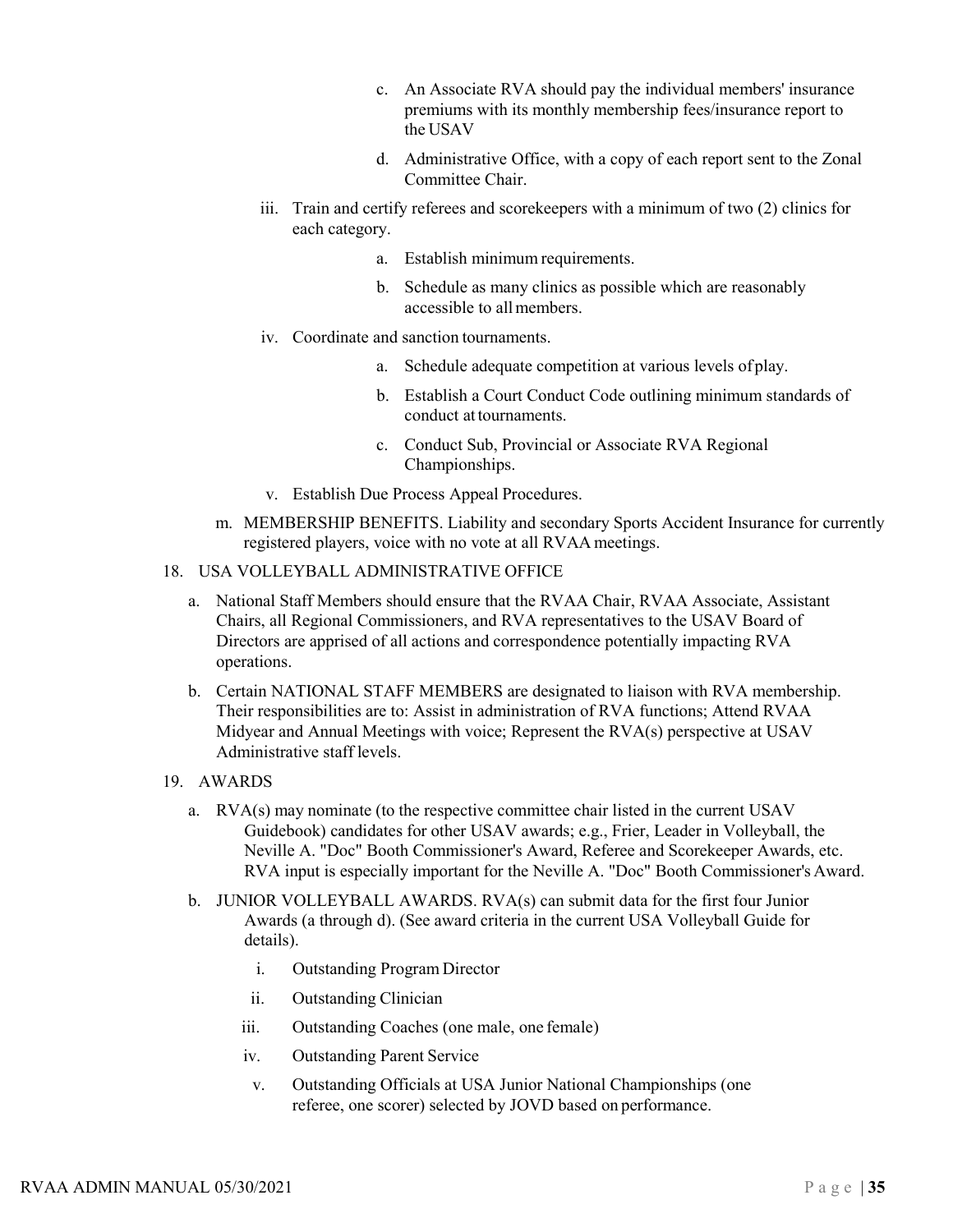c. COMMISSIONER SERVICE AWARDS. Commissioner Service Awards will be presented at the May RVAA during the Doc Booth Award ceremony. The Award will be a pin recognizing five (5) year increments of service; the Awards will be funded by the RVAA Contingency Fund; Awards will be purchased on the basis of competitive bidding.

#### 20. USA VOLLEYBALL CHAMPIONSHIPS

- a. To be eligible to participate in any USA VOLLEYBALL Championship, each RVA must make their membership payments as stated in Article IV Section 2.j.ii. of this Manual. All recognized RVA(s) shall have guaranteed entry to USA VolleyballChampionships.
- b. A player eighteen (18) years of age or older who is registered as a junior volleyball player is not eligible to compete.
- c. All USA Volleyball entry forms (except for the Open Division) must come to Championship ONLY from the Regional Commissioner, not from the Team Rep. If releases are needed, orthe form is incorrect, the Commissioner must return it to the Team Rep. When corrected and approved, the Commissioner must immediately forward the entry form toChampionship.
- d. USA VOLLEYBALL CLUB TOURNAMENTS (AA, A, BB, B). An RVA team may addto its roster a maximum of two (2) players who were not registered with the team during the current season, subject to the following conditions:
	- i. Such players must be registered members of the same RVA as the team and may not have been previously registered with another RVA during the currentseason.
	- ii. Such players may not be added to the roster of a team which is playing in a classification lower than that of the player or the team that player was registered with during the current season.
	- iii. Such players may not be added to the roster of a team if the team they were registered with during the current season is playing concurrently in a USA Club Tournament.
- e. USA VOLLEYBALL SENIOR AGE GROUP TOURNAMENTS (Men and Women age 30, 35, 40, 45, 50, 55, 60, 65, 70, 75). Players may be conglomerate, need not have previously played together, and should be registered in the RVA where the Team Rep resides if not already members of USAV. It is the responsibility of the Regional Commissioner where the Team Rep resides to verify with other Commissioners that all roster information is complete and correct as stated, prior to approving and forwarding it to the USA Open Competition Commissioner.
- f. USA VOLLEYBALL, CO-ED CHAMPIONSHIPS. All participating players and coaches must be registered with a RVA as an "eligible" athlete during the current season, consistent with Player and Team Eligibility Rules as stated in the currentUSA Volleyball Guide. Any category of registration approved by the USA Volleyball Board of Directors (Article X, USAV Operating Code) and individual RVA(s) (Regular, Junior and "Other") is permitted without the requirement for upgrading to Regularstatus.
- g. Team Representatives are required to bring to team registration / check-in one (1) pair of uniform shorts and shirt from each set of uniforms for approval. If more than one (1) set of uniforms are used the numbers on each set must be the same. All Commissioners need to be sure to make adult Team Reps aware of this when verifying and signing team rosters for the USA Open. Junior shirts may include sponsor names and logos.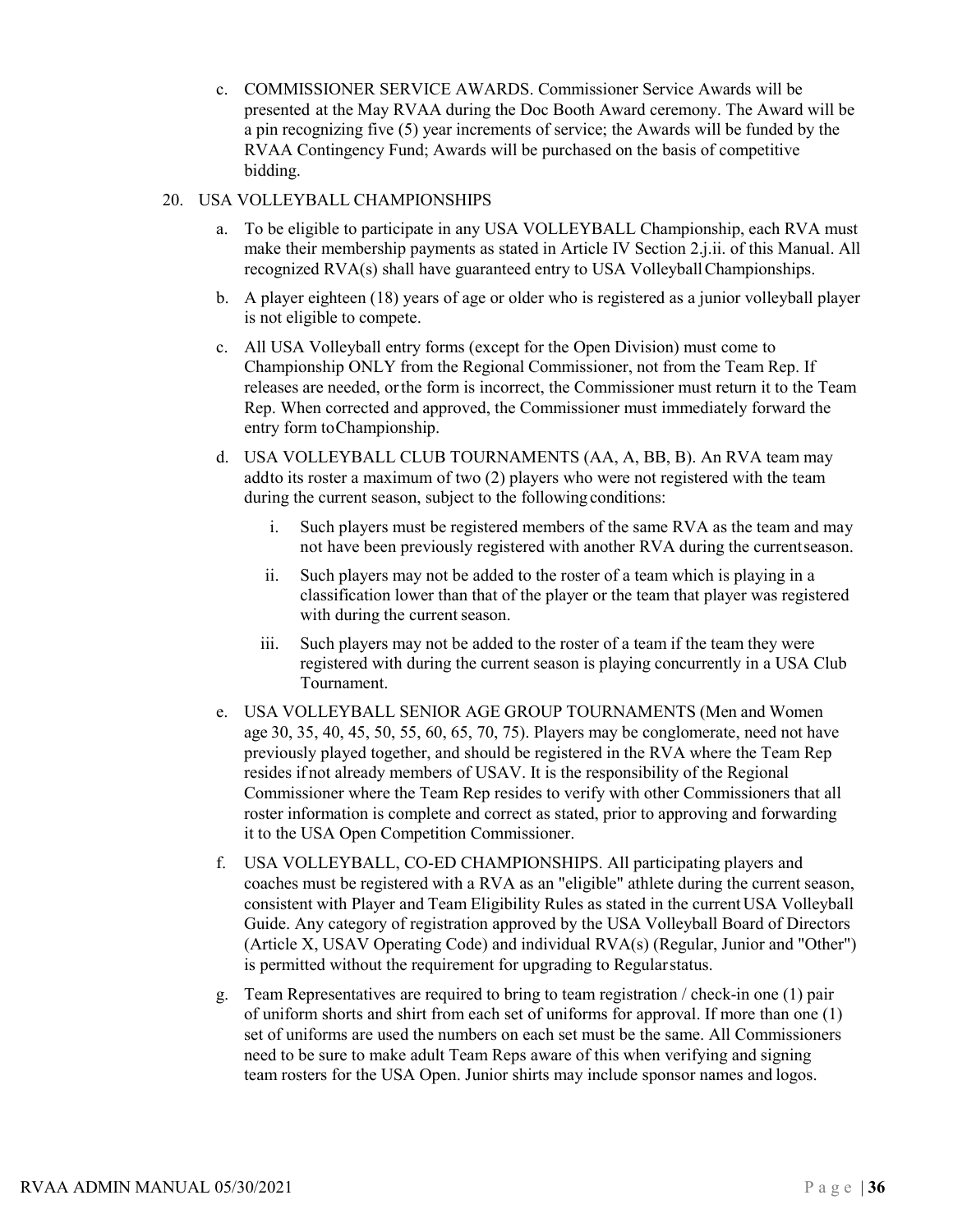- h. It was recommended to the Board of Directors that all entry fees for USA Volleyball Championships be established no later than June 1st prior to the ensuing season so they can be published in the current USAV Guidebook and other USAV publications. Adjustment to USA Volleyball Championship entry fees should not take effect until the subsequent season.
- 21. INTERNATIONAL TOURS
	- a. The RVA(s) have recommended to the USA Volleyball Board of Directors that the USAV Administrative Office notify the Regional Commissioner of any International eventsoccurring in their geographic area as soon as the host city has been established. Commissioners are on their own if they choose to be involved with any promoter of International matches. Get everything you agree to in writing.

#### 22. MEMBER ORGANIZATIONS

- a. INTERACTION WITH OTHER MEMBER ORGANIZATIONS. Regional Commissioners are encouraged to work with local offices of member organizations on the RVA level, and to include these other leaders on their RVA Board of Directors whenever possible. Joint clinics and other cooperative programs are recommended.
- b. STATE GAMES. Sanctioning of State Games by an RVA is not permitted, per the United States Olympic Committee (USOC). RVA(s) may endorse and help with them, but cannot sanction them. After authorization is given by the State Games Committee, RVA(s) may endorse, assist, and / or conduct the volleyball activity of State Games. Participants are not required to register with the RVA
- c. National Senior games are run by USA Volleyball.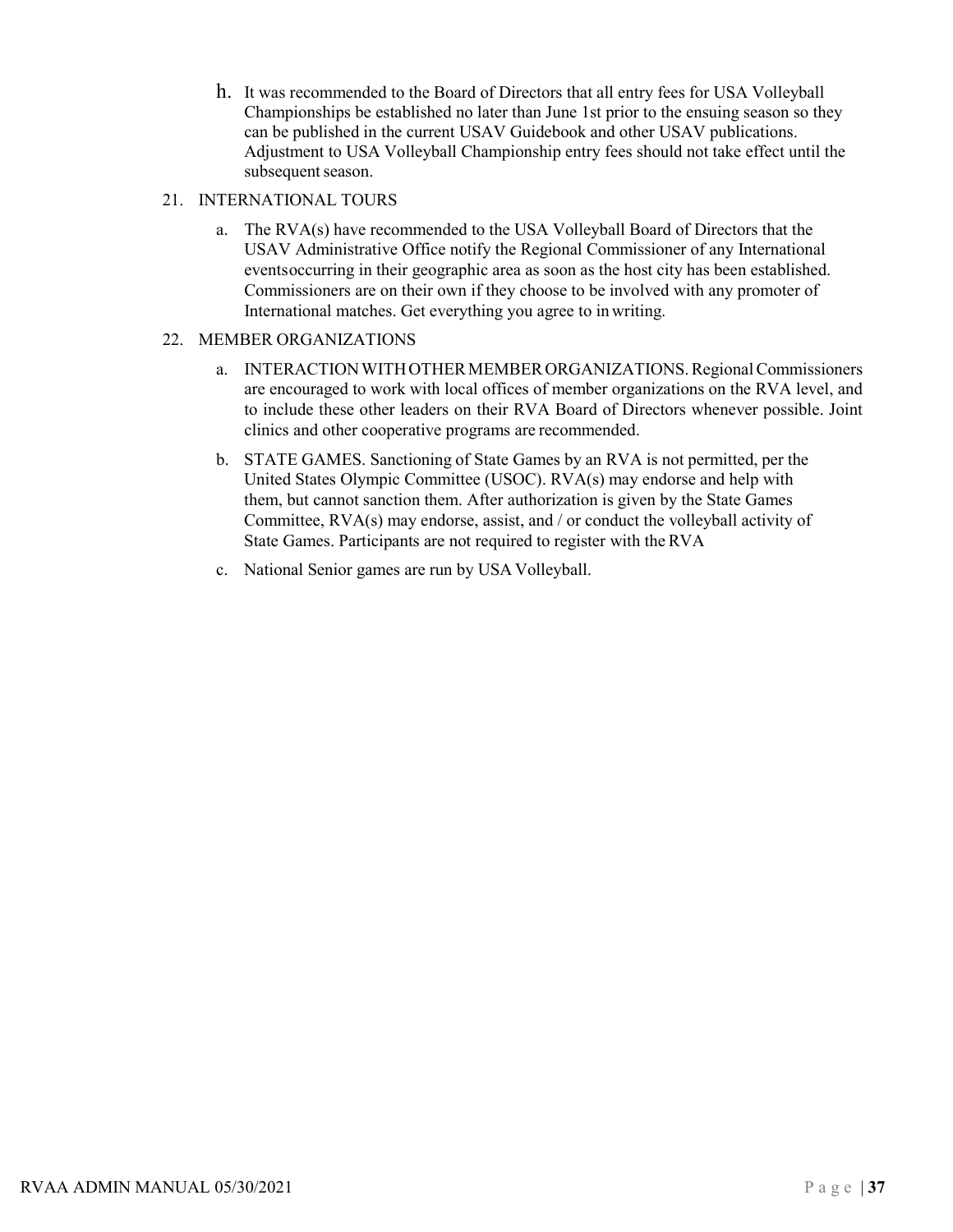## **Appendix I**

#### REGIONAL INSURANCE FUND Administrative Guidelines

- I. The Regional Insurance Fund is for the purpose of:
	- a. Providing funds for any self-insured retention or deductible obligations under the Sanctioned Event General Liability (GL) and Participant Accident (PA) insurance policies. The Regional Insurance Fund may not be used towards self-insured retention or deductible obligations under any other insurance policies including but not limited to Directors & Officers Liability (D&O) and Employment Practices Liability (EPL).
	- b. Offsetting any shortage between the income received and the actual cost of the insurance in a given season or calendar year.
	- c. Capturing any excess of income received over the actual cost of the insurance in a given season.
- II. The Regional Insurance Fund liability account shall be calculated twice per year and adjusted on the financial statements.
	- a. 1st review 12 months ending August 31st at the conclusion of the membership season.
	- b. 2nd review 12 months ending December 31st at the conclusion of the calendar year when the December financial statements are finalized.
- III. The Regional Insurance Fund will be evaluated by the RVAA Insurance Committee at the annual meetings in May.
	- a. Based on the purposes established in section I, the minimum balance of the Regional Insurance Fund shall be set at an amount sufficient to cover item I.a.
	- b. If the minimum Regional Insurance Fund balance is exceeded, the excess funds will either:
		- i. remain in Regional Insurance Fund to help stabilize the member insurance rate charged to the RVA(s),
		- ii. be returned to the  $RVA(s)$  according to the pro-rated formula,
		- iii. be transferred to the RVAA contingency fund, or
		- iv. be used for other purposes as determined and approved by a majority vote of the RVAA.
	- c. If at any time, the Regional Insurance Fund balance falls below the minimum the funds can only be used for the purposes listed in Section I.
- IV. Regional Insurance Fund Reconciliation Process
	- a. At the end of each membership season the financial recap is given to the RVAA Insurance Committee for review.
	- b. The Chair of the RVAA Insurance Committee will review the report with the RVAA Insurance Committee.
	- c. Once approved by the RVAA Insurance Committee, the financial report will be presented to the RVAA.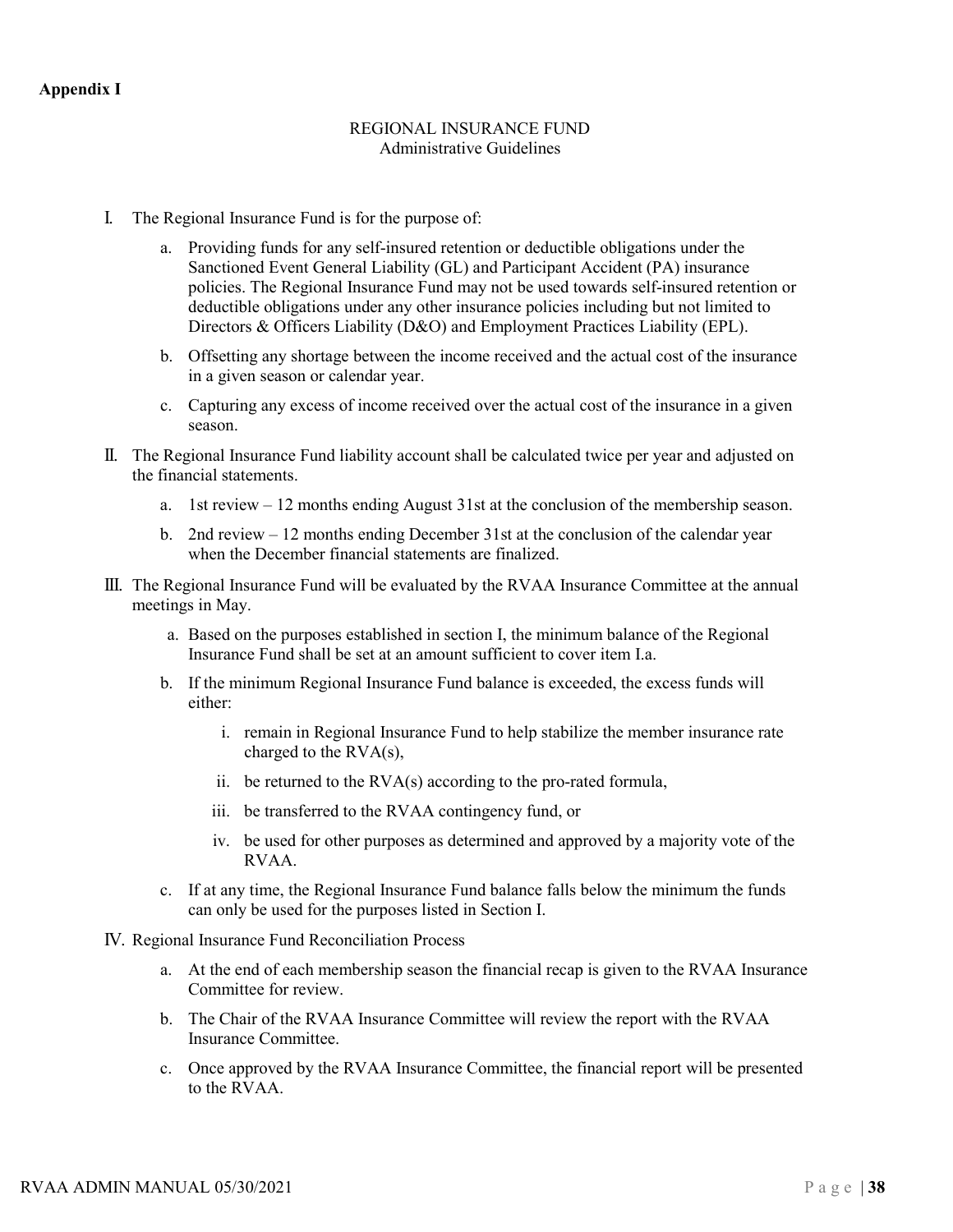- d. The Regional Insurance Fund (savings account) will be funded or withdrawn as appropriate. Transfers will occur on February 1st of the calendar year following the season-end.
- V. The Regional Insurance Fund liability will be listed on the USAV Balance Sheet as the Regional Insurance Fund.
	- a. The Regional Insurance Fund cash will be in a separately identified savings / investment account funded or used exclusively as described above.
	- b. Any interest earned on the balance held in the savings / investment account will be applied to the Regional Insurance Fund.
	- c. USAV's audit report will list the liability account for the Regional Insurance Fund. The balance of the liability account will be disclosed in the notes to the audited financial statements.
		- i. The audit, including any discrepancies found and Regional Insurance Fund balance, will be provided to the Chair of the RVAA Insurance Committee.
		- ii. The findings of the audit will be reported along with the RVAA Insurance Committee report to the RVAA.
- VI. If it is determined the Regional Insurance Fund is no longer needed, it will be returned to the RVA(s) based on the pro-rated formula.
- VII.The pro-rated formula will be calculated based on a composite of the total number of insurance dollars contributed by each RVA and translated into a percentage of the total insurance dollars.
- VIII. The RVAA Insurance Committee will evaluate these guidelines as necessary or at a minimum at the end of each quadrennial and make recommendations back to the RVAA.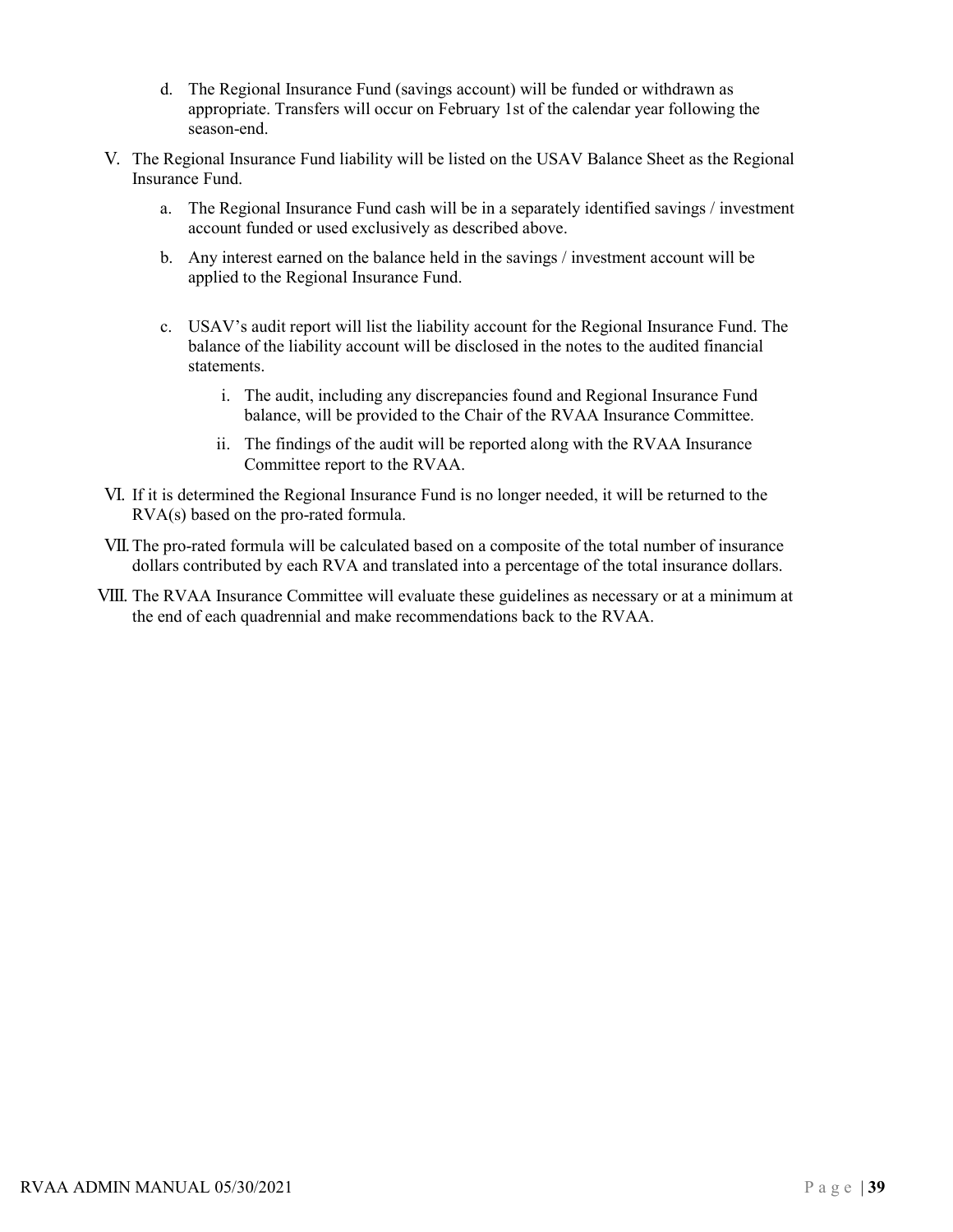#### **Appendix II RVAA Nominating Form**

|                        |                                                                                                     | Position desired New York Changes and Security and Security and Security and Security and Security and Security and Security and Security and Security and Security and Security and Security and Security and Security and Se       |
|------------------------|-----------------------------------------------------------------------------------------------------|--------------------------------------------------------------------------------------------------------------------------------------------------------------------------------------------------------------------------------------|
| <b>USA</b> Volleyball. |                                                                                                     |                                                                                                                                                                                                                                      |
|                        | PERSONAL BACKGROUND                                                                                 |                                                                                                                                                                                                                                      |
|                        |                                                                                                     | Name: <u>Daytime Phone: Daytime Phone: (California)</u>                                                                                                                                                                              |
|                        |                                                                                                     | Address: <u>New Architecture Communications and Evening Phone: (New York: 1998)</u>                                                                                                                                                  |
|                        |                                                                                                     | City: State & Zip: State & Zip:                                                                                                                                                                                                      |
|                        |                                                                                                     |                                                                                                                                                                                                                                      |
| <b>LEVEL</b>           | EDUCATIONAL BACKGROUND<br><b>COURSE OF STUDY</b>                                                    | <b>DEGREES</b>                                                                                                                                                                                                                       |
|                        |                                                                                                     |                                                                                                                                                                                                                                      |
| High School            |                                                                                                     |                                                                                                                                                                                                                                      |
| Undergraduate College  | the contract of the contract of the contract of the contract of the contract of the contract of the | <u>state and the state of the state of the state of the state of the state of the state of the state of the state of the state of the state of the state of the state of the state of the state of the state of the state of the</u> |
| Post Graduate Study    |                                                                                                     |                                                                                                                                                                                                                                      |
| Professional School    |                                                                                                     | <u> 1999 - Johann Harry Harry Harry Harry Harry Harry Harry Harry Harry Harry Harry Harry Harry Harry Harry Harry</u>                                                                                                                |
| Graduate School        |                                                                                                     | <u> 1999 - Johann Harry Harry Harry Harry Harry Harry Harry Harry Harry Harry Harry Harry Harry Harry Harry Harry</u>                                                                                                                |
|                        | PROFESSIONAL BACKGROUND                                                                             |                                                                                                                                                                                                                                      |
|                        |                                                                                                     | Occupation: Employer: Employer: Employer: Employer: Employer: Employer: Employer: Employer: Employer: Employer                                                                                                                       |

## SPECIALIZED SKILLS BACKGROUND (Check all that apply)

| Accounting              | omputers_       | Contracts           | <b>Fund Raising</b> |
|-------------------------|-----------------|---------------------|---------------------|
| <b>Grant Writing</b>    | Investment      | ROD Knowledge       | Lobbying            |
| Management              | Marketing       | Motivation          | Planning            |
| <b>Public Relations</b> | Public Speaking | Team / Group Skills | Writing             |

YOUR OBJECTIVES: applicable only if running for RVA Board Rep or USAV Nominating Committee

This form must be completed and submitted to the RVAA Nominating Committee Chair no later than 90 days prior to the election. Receipt of this form will be acknowledged electronically.